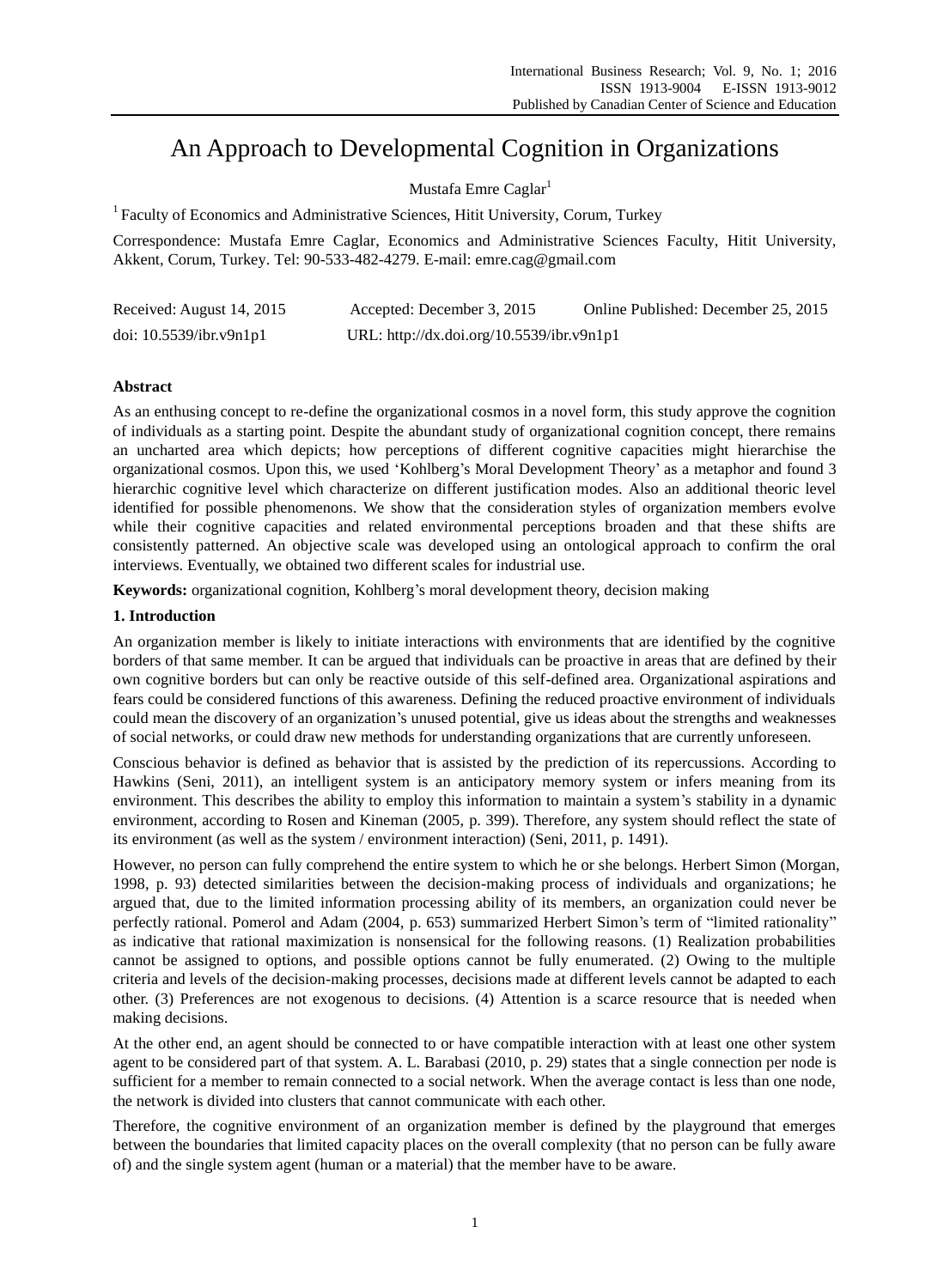

Figure 1. The essential bound of the member and its' limited capacity

The identification of the position of system agents somewhere between these two ends allows us to identify the system from a combination of these positions. In other words, measuring the cognition level of a member entails measuring the limited rationality level of that member by reduction to a metaphor.

#### **2. Untouched Side of Organizational Cognition**

Relying on simplified representations or mental models while managing an organization is a necessity according to March and Simon (1958). Mental models consist of the concepts and relationships an individual uses to understand various situations or environments on a scale that is beyond the range of their immediate perception (Barr et al., 1992, p. 15). The present study considers selective perception to be a result of the assessment (cognitive) capacity of organization members. In this respect, different cognitive maps appear as a function of Kohlberg's moral phases. However, these researchers below mostly dealt with cognitive frames without considering their individual-capacity-bounded structures. A few study approach cognition in terms of cognitive hierarchy and the improvement of agents.

According to Jones (1995, p. 65) two main perspectives may be identified regarding the Organizational Cognition (OC) concept. The first one implies that OC is dependent on human interpretation; however, it is not necessarily a simple aggregation of individual learning. The second one implies that OC may exist independent of human interpretation, and theoretical support is existent among the literature, which cites examples such as artificial intelligence, swarm intelligence, and cybernetics.

Weick and Roberts (1993, p. 357) structured their "Collective mind" concept on the first perspective, and their study partially suits the concept of the present study. "Collective mind" is conceptualized as a pattern of heedful interrelations in a social system. Heedful actors execute their actions, understanding that the system consists of the connected actions of themselves and others (representation), and interrelate their actions within the system (subordination). As heedful interrelation increases, organizational errors decrease. The approach of addressing each person as an agent that should consider the other members and subsystems coincides with the view of the present study. However, the present study tried to grade the heedfulness of system agents distinctly. In another study, Lant, Milliken, and Batra (1992) found that "those firms whose managers indicate an awareness of environmental changes will be more likely to exhibit reorientation." Their hypothesis has been supported in both industries that they have researched.

Weick and Gilfillan (1971) built a laboratory site using a collective mind that allows three people to achieve a common target without communicating with each other. Whenever newcomers attended the group, the heedful interrelating of the experienced members could "read" the newcomer's intentions quickly; however, a pattern of heedless interrelating represents a loss of intelligence that is reflected in missed targets and slow change.

Kaplan and Henderson (2005) argued that cognitive frames, interests, and incentives interact and co-evolve. Incentives would be defined in relation to the existing cognitive frames of the firm's managers and employees. According to them, one of the challenges that all firms face is identifying exactly what an employee is likely to do without being paid to do it or what his or her true interests are. We addressed this question from our point of view in the "Fear and Enthusiasm" and "Conclusion" sections. We draw a conceptual framework to illustrate how the cognitive framework of an employee could or should define the motivation approach of the manager.

The above studies share one common element: Each of them mediately builds their organization-bounded arguments on the individual's different cognitive capacities. Referring to the scarcity of similar studies, there seems to be a continued need to understand the environmental scanning process of individuals using a philosophy of improvement. Our psychologically oriented approach may be useful in understanding how cognitive process and assessment could be enslaved by intellectual hierarchy. Thus, the basic aim of this study is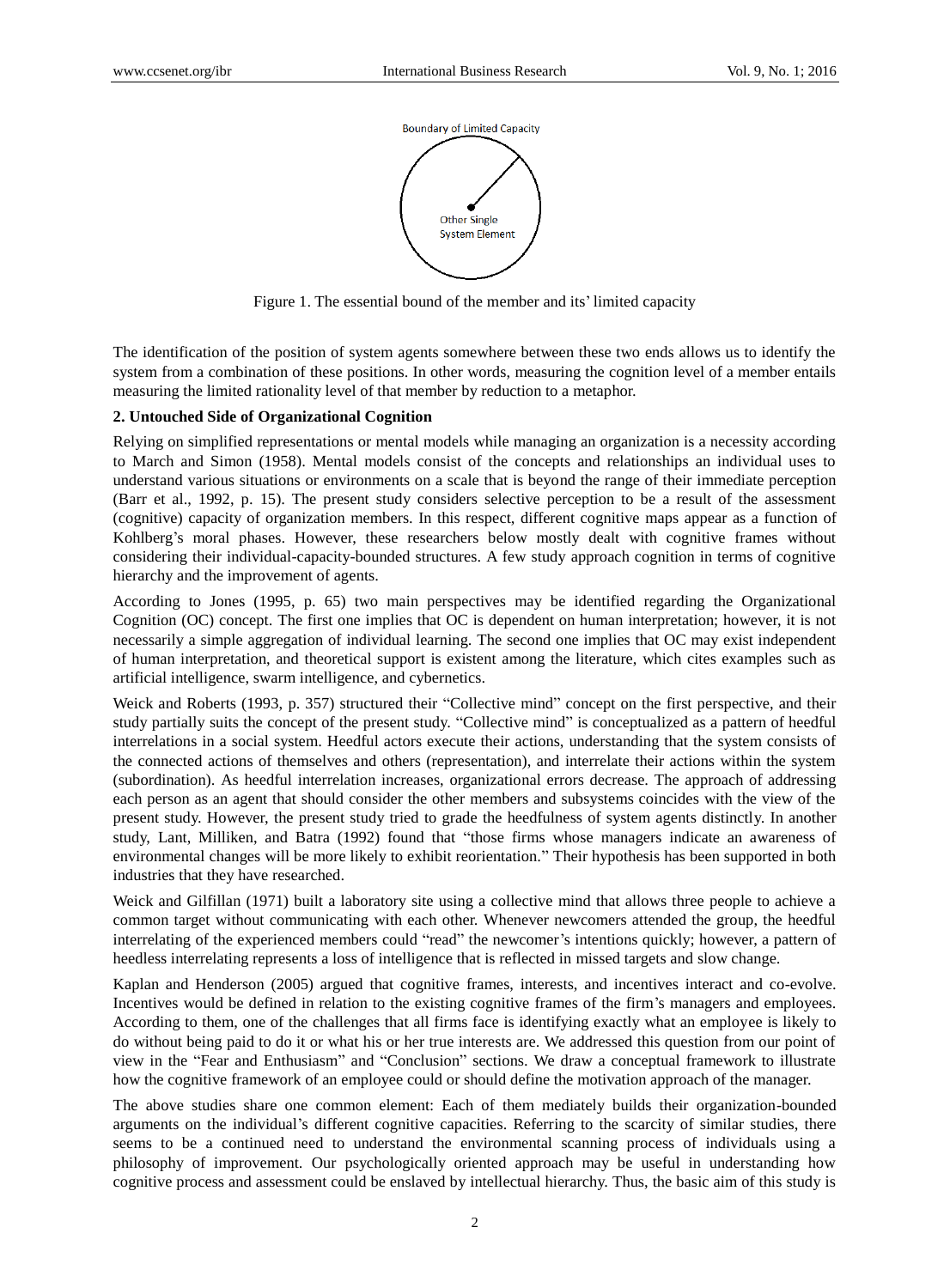limited to identifying the hierarchical cognition levels, using a theoretical approach to classify them, and eventually using scales to reveal them in individuals.

A group of studies (Barrett & Depinet, 1991; Wilk et al., 1995; Wilk & Sackett, 1996; Colarelli et al., 1987; Gaugler et al., 1987) presents a rich literature on the effects of cognitive abilities and socio-economic class on job performance without building organization bounded concepts. Overall, IQ tests or other cognitive tests like LRT or ETS approaches to human cognition in terms of capacity and development without connecting them to the organizational environment. We preferred to not use these scales of cognition to measure our subjects' cognitive capacities due to their time consuming features and due to our conceptualization of the Kohlbergian stages of spatial comprehension, despite some studies, like Kuncel et al. (2004), contradicting the notion that intelligence at work is wholly different from intelligence at school.

#### *2.1 The Other Literature*

Numerous body of literature provided useful knowledge on mental frames by identifying the environment as interpretations of the perceivers while these interpretations shape how organizations respond to their environment. Porac and Thomas (1990) studied how decision makers simplify the competitive environment by using mental classifications and how decision makers frame competitive environments and understand the nature of competitive threats. Argued hierarchical cognitive categories in this study are not stratified for different cognitive capacities, contrary, they are current for anybody. Bougon et al. (1977) emprically analysed an organization's cognition by using cause maps and show us that organizations are stored in the minds of the participants in the form of cognitive maps, and particularly in the form of cause maps. Dearborn and Simon (1958) reveals that, each executive perceive aspects of a situation that relate specifically to the activities and goals of his department. Many others (Barnes, 1984; Ford & Baucus, 1987; Hewitt & Hall, 1973; Löwstedt, 1993; Starbuck & Milliken, 1988; Cowan, 1986) examined the ad-hoc explanations and biases used for problematic situations and demonstrated that decision makers cannot design interpretation free organizations or explained the way actors thought about organizations to give them order, to construct a reality.

Some others approached cognitive maps in a more dynamic way. With the sudy of "How Managers Construe Key Organizational Events", Lynn (1990) reveals how managers' interpretations of key events evolve through a series of stages. Sawy and Pauchant (1988) focused on examining the shifts of frames of reference as opposed to their static contents. Fahey and Narayanan (1989) had revealed the cognitive maps of a company over a 20-year period and analysed for their fit with the company's environmental context.

Another group of study seems to focus on the relation between organization and the environment in terms of cognition concept. Anderson and Paine (1975) established a quadrant based theoric model through a perceptual strategy formulation for understanding organization-environment interaction. Model is composed of perceptions of environmental certainty and uncertainty, and low and high perceived need for change. Reger and Huff (1993) shows that industry participants share perceptions about strategic commonalities among firms. They represent the strategic groups derived from the cognitive structure of strategists in Bank Holding Industry demonstrate that executive perceptions have real potential for competitive strategy research. Daft's model (1984) describes four interpretation modes: Enacting, discovering, undirected viewing, and conditioned viewing due to the intersection of unanalyzable-analayzable environment and passive-active organizational intrusiveness.

At the more abstract side, organizational belief systems became a target by Williams (2001) that has set up a model that studying the organizational learning through organizational culture. Also Nonaka (1991) has contributed to the popularity of the tacit knowledge concept means; abstract knowledge like know how, insights and inspirations that is difficult to transfer. Krogh and Ross (1995) discussed representative and traditional epistemology and organizations as autopoietic systems. In an original study, Pandey and Gupta (2008) borrowed the quadrant reality view from Ken Wilber and used as an epistemological tool to define material, social and spiritual counsciousness for organizations. Study deals with organizations as collective intelligence units.

Limited examples of Kohlbergian literature touching cognition concept while doing this indirectly. In the model of Street and his colleagues (Seymen & Bolat, 2007, p. 45) the level of cognitive effort expended, constitutes the focus of the study. The individual which consuming high level of cognitive effort begin to realize the ethical issues and consequently performs ethical judgments. This model correspond with the present study in terms of the descriped inertia phenomenon of task-stage members (see forward). Most studies at this side deal with ethical decision making processes while partially referring Kohlberg's Theory. They intensely focus on moral decisions. Some of them has shared below or having an idea: Trevino (1986) theoretically offered insight into how managers think about ethical dilemmas. Study puts Kohlberg's Theory into a part of the model without transforming it and has not include empirical datas. Jones (1991) has remarked that; ethical decision making is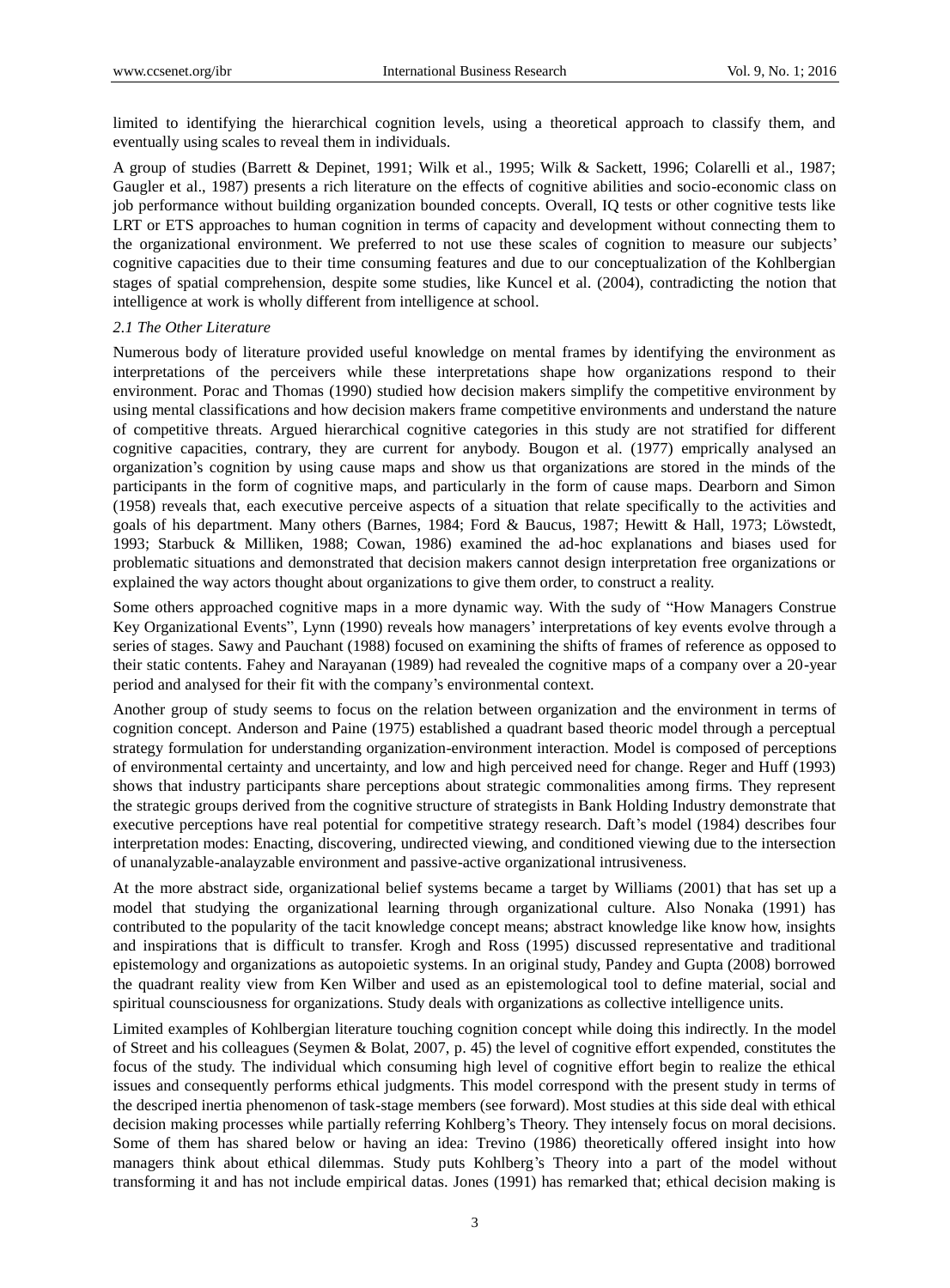basically dependent on the problem, so it is situational. Physical, psychological, cultural or social distances affects the sensitivity of individuals to ethical issues. Rest (1984, pp. 20-26) has based his ethical behavior-oriented model on a process consisting of four main stages: Realizing the ethical problem, moral development and ethical judgment (At this point, the model of Kohlberg becomes valid), ethical intention and ethical behaviour.

#### **3. Theoric Construction**

Kohlberg's research depicted a structure of moral reasoning and its transformations from childhood to adulthood. His framework provides three extensive levels of cognitive moral development, each composed of two stages (Trevino, 1986, p. 604). Each higher stage (a) has new logical features, (b) includes the logical features of lower stages and (c) adresses problems which were unrecognized on unresolved by lower stages (Cesur, 1997, p. 5). The nested character of hierarchical stages are the most important reason of unsuccessful objective scale attempts for Kohlberg's Theory. We did not overcome this problem. We invalidate it by developing an objective scale for only confirming the hierarchic positions of defined stages by oral interviews.

We need to clarify each stage due to the bounded theoric structure of the present study to Kohlbergs Theory. 'Heinz Dilemma' should be mentioned for evaluating the answers corresponding to each moral stage: "In Europe, a woman was near death from cancer. There was one drug the doctors thought might save her. A druggist in the same town had discovered it, but he was charging ten times what the drug cost him to make. The sick women's husband, Heinz, went to everyone he knew to borrow the money, but he could only get together half of what it cost. The druggist refused to sell it cheaper or let Heinz pay later. So Heinz got desperate and broke into the man's store to steal the drug for his wife. Should Heinz have done that? Why or why not?" (Bee & Boyd, 2009, 675). Stage 1: The punishment-and-obedience orientation. The physical consequences of action determine it's goodness or badness, regardless of the human meaning or value of these consequences. Avoidance of punishment and unquestioning obeisance to power are valued in their own right, not in terms of respect for an underlying moral order supported by punishment and authority. (Kohlberg & Hersh, 1977, p. 54) A typical answer of children from stage 1 is: "Stealing is bad because you get punished as a result." It is also possible for a child to support Heinz action: "Heinz may steal it because he asked for buying first and he is not stealing a big thing, would not punished." (Bee & Boyd, 2009, p. 677). Stage 2: The instrumental-relativist orientation. Right action is an action which satisfies one's own needs and sometimes the needs of others. Reciprocality is a matter of "you scratch my back and I'll scratch yours," not of faithfulness, gratefulness or justice (Kohlberg & Hersh, 1977, p. 55). An example for second stage children: "Heinz would steal the drug if he wants his wife alive but if he wants to mary with a younger and more beautiful woman, he doesn't have to steal it" (Bee & Boyd, 2009, p. 678). Stage 3: The interpersonal concordance orientation. Good behavior is that which pleases or helps others and is approved by them. There is much conformity to stereotypical images of what is majority or 'natural' behavior. (Kohlberg & Hersh, 1977, p. 55). A thirteen years old child named Don is given a typical answer of stage 3 as: "This is definetly pharmacist's fault, not fair, he wants to rip him off and allowing someones to die. I don't think they should put Heinz in jail." (Bee & Boyd, 2009, p. 678). Stage 4: The "law and order" orientation. Right behavior consists of fulfilling one's duty, showing respect to authority and maintaining the social order for its own sake (Kohlberg & Hersh, 1977, p. 55). Most of the respondents says that they understand Heinz goodwill and motivation but the theft should not be forgiven. Because if we ignore the law whenever we think we find a good reason, the result will be chaos (Bee & Boyd, 2009, p. 678). Stage 5: The social-contract, legalistic orientation, generally with utilitarian overtones. Right action tends to be defined in terms of general individual rights and standards which have been critically examined and agreed upon by the whole society. The result is an emphasis upon the 'legal point of view', but with an emphasis upon the possibility of changing law in terms of rational considerations of social utility (rather than freezing it in terms of Stage 4 'law and order') (Kohlberg & Hersh, 1977, p. 55). Stage 6 have not discussed here.

#### *3.1 Space, Time and Complexity*

Kohlberg (1981) states that moral reasoning depends upon advanced logical reasoning and that there is also a parallelism between an individual's logical stage and his/her moral stage (Cesur, 1997, p. 7). In Kohlbergian studies, so long as the ages and the education levels of the subjects increase, the justification modes of the answers to the dilemmas shift from low-level to high-level moral judgements. Several correlational and cross-sectional studies have examined relationships among the stages of cognitive development, perspective taking, and moral development. Moderate correlations have been found among them (Cesur, 1997, p. 7). In Kohlberg's longitudinal sample, correlations between an adult's moral maturity score and educational level ranged from .53 to .69. Research results suggest that the continuation of adult development is related to educational experience (Trevino, 1986, p. 607). At the sociological level, the subject's justification modes will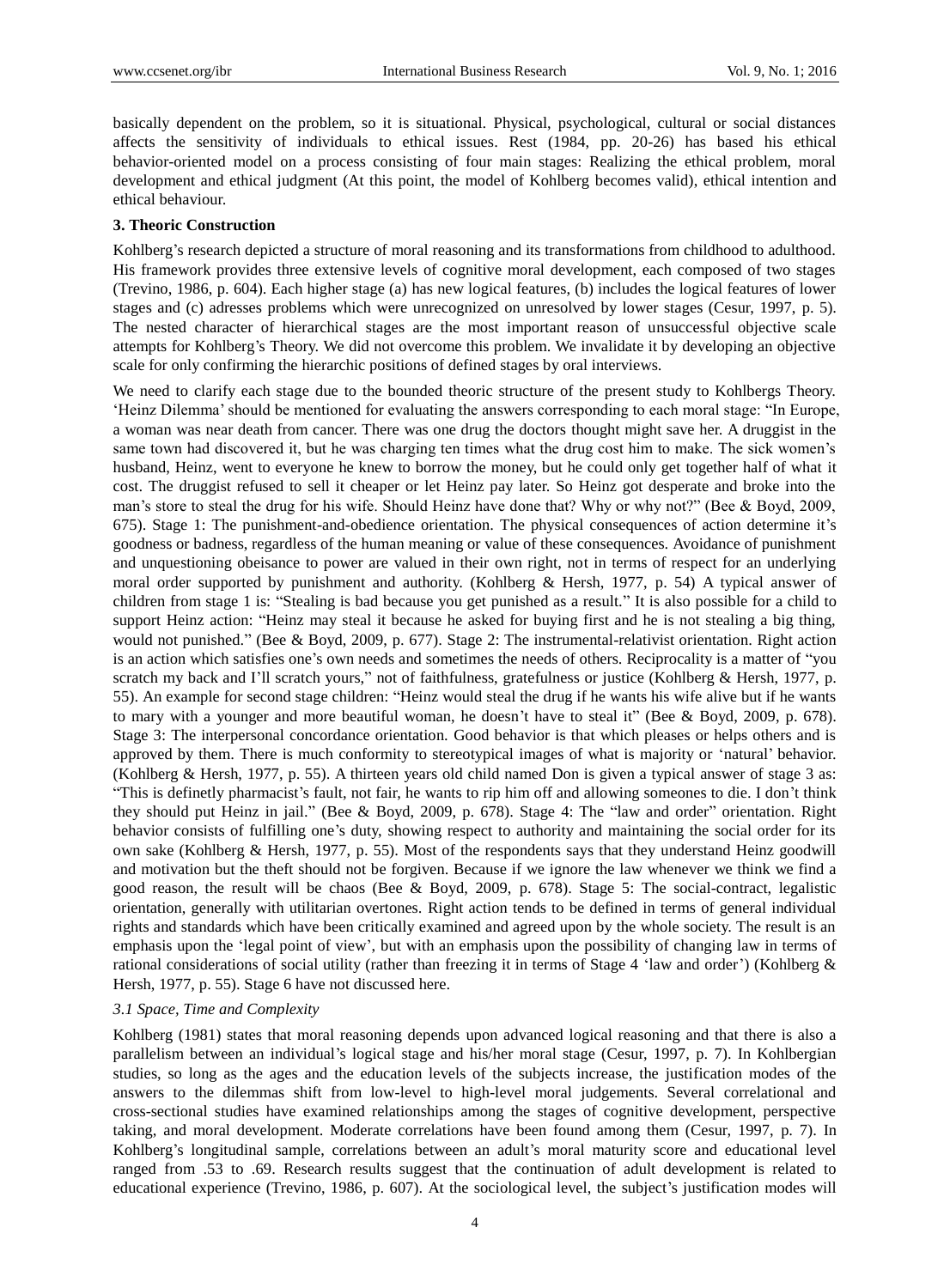rise as long as he or she belongs to a modern, rather than traditional, society. Stage 5 is the highest typically observed in urban communities. In tribal societies, however, which Snarey termed as "folk society", it was exceptional for adults to be above the third stage (Bee & Boyd, 2009, p. 682). When society is faced with a broader environment, members move through higher levels of cognition while they individuate as a result of a kind of self-organization, and the need for external sources of authority decreases. However, individuals in a tribal society do not have to take a wider environment into account.

Referring to these discussions, we know that there is a kind of relationship between the Kohlbergian stages and human cognitive capacity. To address this point, we apply cognitive capacity to ontological issues: space, time, and complexity notions. Association could be considered a consequence of decomposition, which creates the space, while time and complexity notions are functions of the space.

With this perspective, spatial comprehension could be divided into two main parts wherein the second requires the first: spatial comprehension and associational comprehension. Ö zak and Gökmen (2009) define spatial memory by using three processes: sensing the space, perceiving the space, and encoding the space in memory (Yazıcı, 2012, p. 1005). We focused on the second, the cognitive activity regarding interrelating system elements in space. Complexity comprehension is a function of this activity, and it is divided into three parts in terms of leading to different kinds of actions: (a) self-focused actions, which actualize in response to "individual task area" (see forward); (b) directed actions, which actualize in response to directly linked system elements and wherein the reactions of the effected system elements are ignored; And (c) pre-estimated actions, which actualize in response to indirect system elements. The effected elements may react, and that reaction may be against the initiator or other linked elements within the space. The decision maker uses a blend of these three graded approaches according to his cognitive capacity while acting in different time situations. Pre-estimated actions could be categorized into more grades, and the existence of these grades certainly depends on the supposition of what defines the borders of the system elements.

According to Lawrence and Lorsch (1967) an organization is called complex if it consists of several components that differ from one another in terms of formal structures, the members' goal orientations, the members' time orientations, and the members' interpersonal orientations (Fioretti & Visser, 2004, p. 12). Managing complexity requires systems thinking. Instead of isolating smaller parts of the system being studied, systems thinking works by expanding its view to take into account larger numbers of interactions as an issue is being studied (Aronson, 1996). Therefore, it is assumed that higher cognitive ability corresponds with higher understanding of complexity. Conversely, Fioretti, and Visser (2004, p. 12) propose a shifted approach that emphasizes complexity as a result of cognitive capacity. According to them, complexity should not be seen as an objective feature of some organizational characteristic, but rather as relative to the decision maker.

Ajzen (1991) expected that decisions would be influenced by both actual and perceived opportunities and resources, such as time, money, skills, and the cooperation of others (Stum, 2006, p. 80). While making decisions, the value of a desirable or undesirable consequence will typically decrease as the consequence becomes more remote over time (Hinson et al., 2003, p. 298). An individual discounts the value of uncertain outcomes as a function of a decreasing probability of receiving them (Nasrallah et al., 2009). However, for some people, the value of a reward does not decline greatly over time, and, for others, any appreciable delay greatly reduces the value of the reward. For example, studies on the decision-making process have shown a developmental progression. Children greatly discount delayed sums of money, whereas adults are generally more tolerant of delay (Hinson et al., 2003, p. 299). In their experimental study, Hinson and colleagues (2003, p. 301) managed to induce an impulsive pattern of choice by using an external load on the working memory of attendants. In other words, cognitively overloaded subjects changed their decision-making patterns through discounting the value of future earnings. This would mean that discounted value is a function of projection capacity as well as time variable, and projection capacity is naturally partially associated with long term or myopic decision-making. Roets and Van Hiel (2011, p. 497) state that stressors (loads) lead to two specific changes in decision making, according to Staal (2004): They cause "information processing to become more rigid with fewer alternatives scanned" and this includes "the tendency to persist with a method or problem-solving strategy even after it has ceased to be helpful." We found traces of this tendency in the differences between our hierarchically decomposed subjects in the present study.

Consequently, we assumed that when the level of Kohlbergian Organizational Cognition (KOC) increases, the rationales of organization members refer to a larger space, a longer period of time, and higher complexity. We will not present how the survey questions correspond to space, time, and complexity notions due to limited space. The basic hypothesis of the present study is as follows: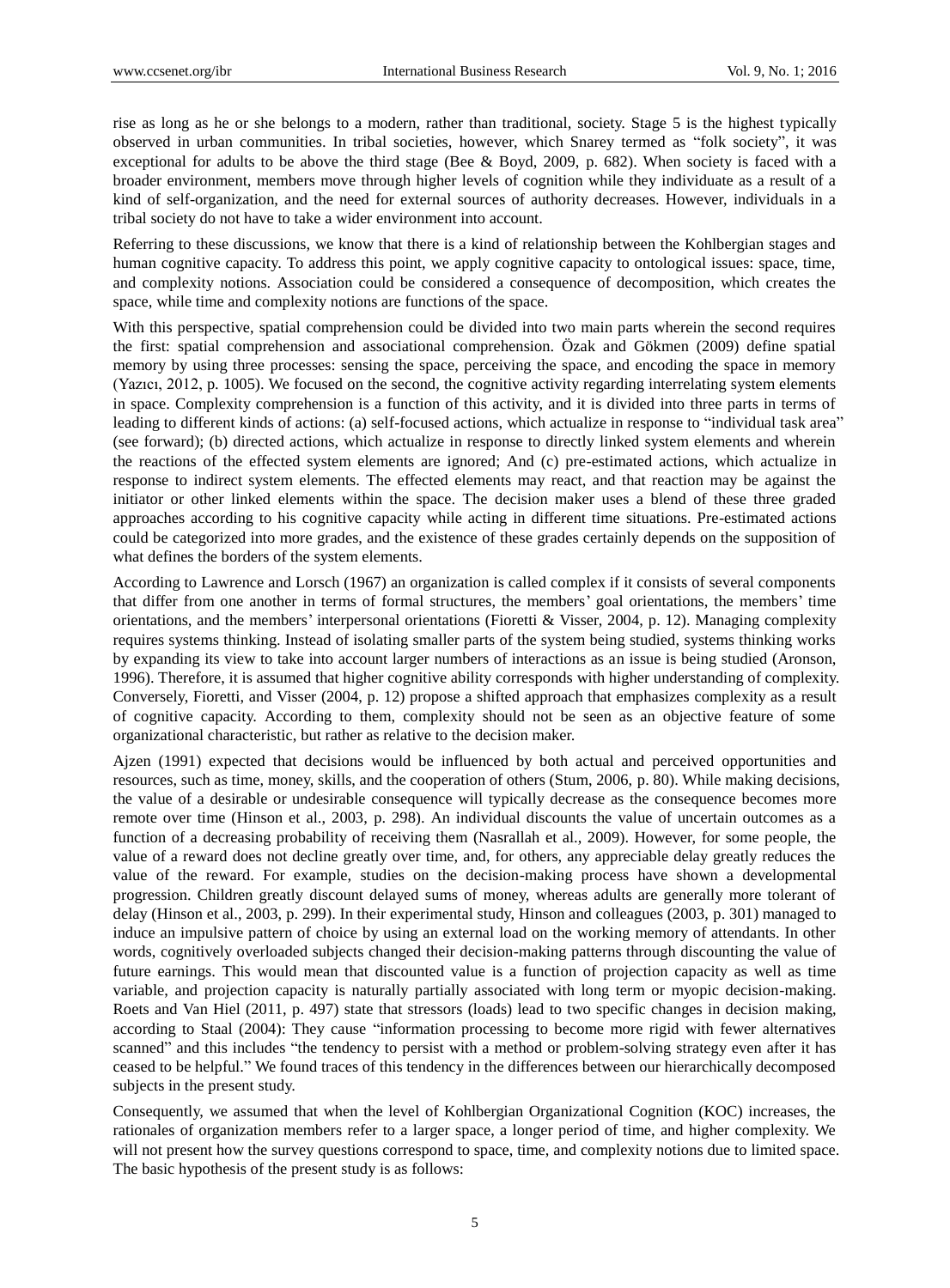H: Hierarchical KOC levels are positively related to the cognitive capacities of organization members, which are identified by space, time, and complexity comprehension.

However, it is incorrect to associate moral development with cognitive development literally. According to Trevino (1986, p. 606) the cognitive nature of moral judgment was tested in different ways. For example, in Kohlberg's longitudinal sample, the correlations between adult moral judgment levels and IQ ranged from .37 to .57, which indicated that moral judgment has a cognitive base but should not be correlated with IQ solely.

# *3.2 Theorization of KOC Stages*

If cognitive capacity partially defines the level of moral judgement when a subject is confronted with the realities created by Kohlberg's dilemma, then it would be expected that the same cognitive capacity would define the justification modes of the organizational behaviors of members when they are confronted with the realities created by a suitable dilemma.

Morality is supposed to be a source of normative reasons for why we should act, think, or feel a certain way (Luco, 2014, p. 362). This definition could be translated as follows: the term "morality" concerns the concept of what is "right" and what is "wrong". When we ask to individuals belonging to different stages to define "right" and "wrong," the expected answers can be conceptualized according to Kohlbergian studies as follows.

According to the  $1<sup>st</sup>$  moral stage individual, things that lead to punishment are wrong, and those that do not are right. According to the  $2<sup>nd</sup>$ , things for which you are rewarded are right, and the reverse are wrong. According to the 3rd, things that please acquaintances and are approved by them are right, and those that do not are wrong. According to the  $4<sup>th</sup>$ , things that serve to maintain the integrity of the system are right, and those that do not are wrong. According to the  $5<sup>th</sup>$ , suggestions that allow the system to be reconstructable are right, and those that do not are wrong. According to the 6<sup>th</sup>, things that serve supreme purposes are right, and those that do not are wrong.

We will use the notion of "Individual Task Area" for our theoretical construction, and we shall clarify it in order to translate "morality" (for the human sphere) into "meaningfulness" (for the organization member sphere) or "right" and "wrong" into "useful" and "useless." Individual Task Area is conceptualized as the smallest conscious island of the organization because this is the first domain that the cognition of an organization member meets at its own boundaries. The simpler system elements draw the boundaries of this domain, which every willed organization member uses his or her willpower on.

According to Personal Construct Theory, individuals do not passively perceive the environment; they actively construe (attach meaning to) perceptions (Reger & Huff, 1993, p. 107). According to Humberto Maturana and Francisco Varela, all systems are "autopoetic"; they refer to themselves and cannot interact with patterns that cannot be identified by their inner templates. Therefore, the interaction of a system with its environment is a reflection of its own organization (Morgan, 1998, p. 283). With this perspective, we can say that the cognitive capacities of "task-stage" members (see the Cognitive Stages section) reduce their justification universe to simpler system elements that fall under the provisions of the members' willpower without resistance. The force of the willpower of individuals acts as a stable atomic nucleus (this power often originates from organizational regulations) and gathers relatively flabby system elements (all of the meta within the boundaries of the task area). This unequal connection (between the flabby majority and relatively independent single system component) then creates the smallest sub-system that tends to protect its own borders. This area was used as the basic measurement unit that segmented the cognitive environment to build our theoretical concept. It is thought that Kohlberg's moral stages would then coincide with different compositions of "individual task areas." Expanding space, time period, and increasing complexity are functions of this composition.

It is possible to discuss how individually defined task areas would self-organize within the boundaries of an organization, but it is better for our study to assume that, as already happens in formal organizations, these conscious islands are identified by a higher authority. The overlapping necessity of these two concepts is supported by the assumption of homogenous task burden levels among different agents (see the "Fear and Enthusiasm" section). We will therefore refer to the individual task area as the Identified task area from this point onward.

Along with the spatial conceptualization above, when questions about the definitions of "right" (moral) and "wrong" are translated in to what is "useful" and "useless" for the organization, the meaning for different stages could be expected and their character could be constructed as follows.

According to the  $1<sup>st</sup> KOC$  stage members (Punishment Stage) the behaviors that cause punishment are wrong. We cannot apply the terms "useful" or "useless" here because the cognition of "theoretical individual" has not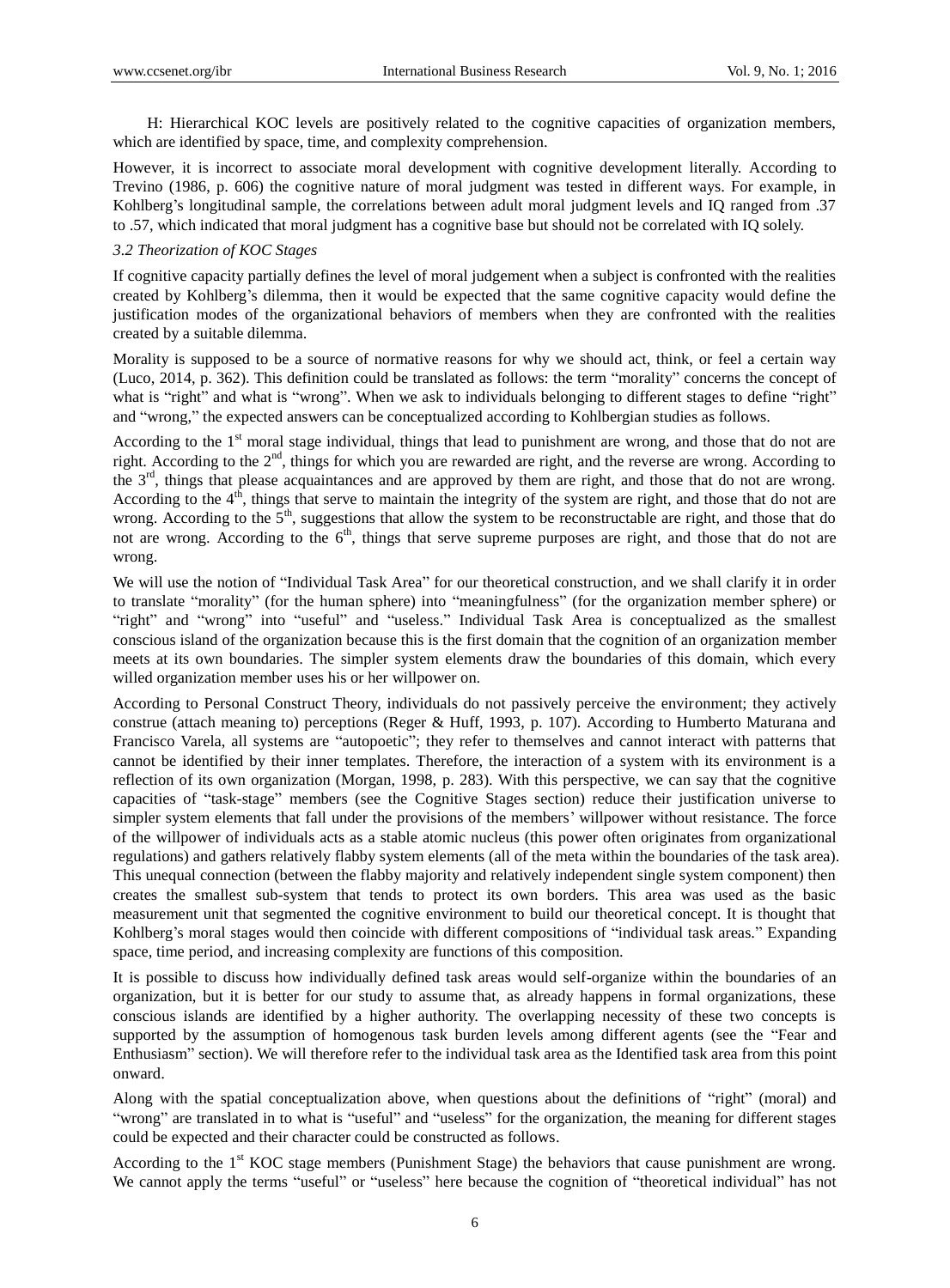yet been reflected to the organization; the organization's unidirectional bind to the individual stems from the organization's side. The "theoretical individual" is not a decision-making unit of the organization. He does not have a task. His consciousness exists in the moment, and he is much like a puppet. He defines his boundaries through the punishments and penalties for actions he committed unintentionally. He does not react to his environment enthusiastically due to his closed perception. Therefore, we cannot discuss motivation here. Excepting the rare presence of an organization member with serious psychotic disorders, it is not possible to come across such individuals in organizations. According to the  $2<sup>nd</sup>$  (Task Stage) the things that do not contribute to the output of his tasks are useless, and those that do are useful. The member has gained control of a delineated area in terms of time, space, and complexity. "Meaning" has been achieved when the duties of the task area are fulfilled or maximized. This is why a behavior is classified as useless if it does not contribute to the outcomes of task area. According to the  $3<sup>rd</sup>$  (Inter-task Concordance) Stage, the things that meet the expectations of the close network of (generally) directly interacted-with "identified task areas" are useful, and those that do not are useless. This stage has also been referred to as the "Efficacy Stage." The employee's domain of interest exceeds the borders of his task area. Other task areas that directly interact with the employee's area in terms of formal processes define this domain. Meaning has been achieved when the outcomes of this inter-task network are fulfilled or maximized. Things that do not meet the mutual expectations of this functional network are assumed to be useless. According to the  $4<sup>th</sup>$  (System) Stage the things that preserve the continuity and integrity of the system (the whole organization) are useful, and those that do not are useless. The spatial cognition of the member reaches the borders of the organization, and the member is now aware of the remaining activities that fall within these boundaries, the complex relationships they establish, and the feedback loops. In a way not seen in the 3rd stage, these members approach problems in an "understanding why" manner. The concept of the future has become apparent because after one's understanding of the systematic relationships broadens, the realization horizon of these relationships moves further away in time. The continuity of the organization is the focal point of the quest for meaning. The lower parts of the system may be ignored due to the realization of this purpose. The individuals then comply with complex regulations because the harmony of the chaotic environment depends on the predictable behavior of its agents. According to  $5<sup>th</sup>$  (Meta-System) Stage things that question the system and generate positive suggestions are useful, and those that do not are useless. The existing topology of the system is not irrevocable for meta-system stage members. If it is necessary, these members will question the system and generate positive propositional statements. According to stage 5 individuals, there should be repeated discussion about how the rules could be re-structured for the better. When this discussion is not on the agenda, this anarchical approach toward regulations subjects this evaluation to the 3rd stage. In this respect, Stage 5 members display a redesign attitude.

According to Maslow (1971), transcendence refers to connecting the ego to an entity that is greater than one's self or is beyond the material world (Rosso et al., 2010, p. 106). Things that serve transcendent truths are useful, and those that do not are useless from the viewpoint of members of the  $6<sup>th</sup>$  stage (Universal) Stage. These truths might not conserve the presence of the system or its evolution. The "theoretical individual" at this stage begins to question the assumptions of materialistic thoughts, such as the following: "Happiness or organizational success depends on getting more materials." We cannot define this kind of individual as a member of an organization. This person looks through the eyes of an independent evaluator of the ongoing events.

#### *3.3 The Switch Dilemma*

The "Switch Dilemma" was designed for common use and allowed us to obtain valid results. The final version is presented below:

"Imagine that you enter the production area of your company at a time that no one is around but you. You witness a machine producing defective products in the production line. If this continues, defective products will lead to high scrap costs, and the machines on the line will presumably be destroyed. The only way to stop the production is to turn off the main switch of the production field. (The machines are dependent on each other and cannot be shut down one by one. Turning off the switch will not harm you). However, according to the rules, turning off the switch is strictly prohibited, excepting the electrician. Penalties for violators of the prohibition have been applied in the past. In this case, would you turn off the switch? Why or why not?"

In Kohlberg's best-known dilemma, Heinz falls in to a dilemma wherein he must choose between the death of his wife and being a thief. He cannot leave his wife to die but he also should not steal. The same situation is in operation for the person faced with the "switch dilemma". The member who witnesses the defective production cannot leave his company with damaged goods and impairment but he also should not disregard the rules. In both dilemmas, individuals are forced to choose between two undesirable situations. This situation is called "avoidance-avoidance conflict" in psychology literature. In Heinz's dilemma, one of the conditions to be avoided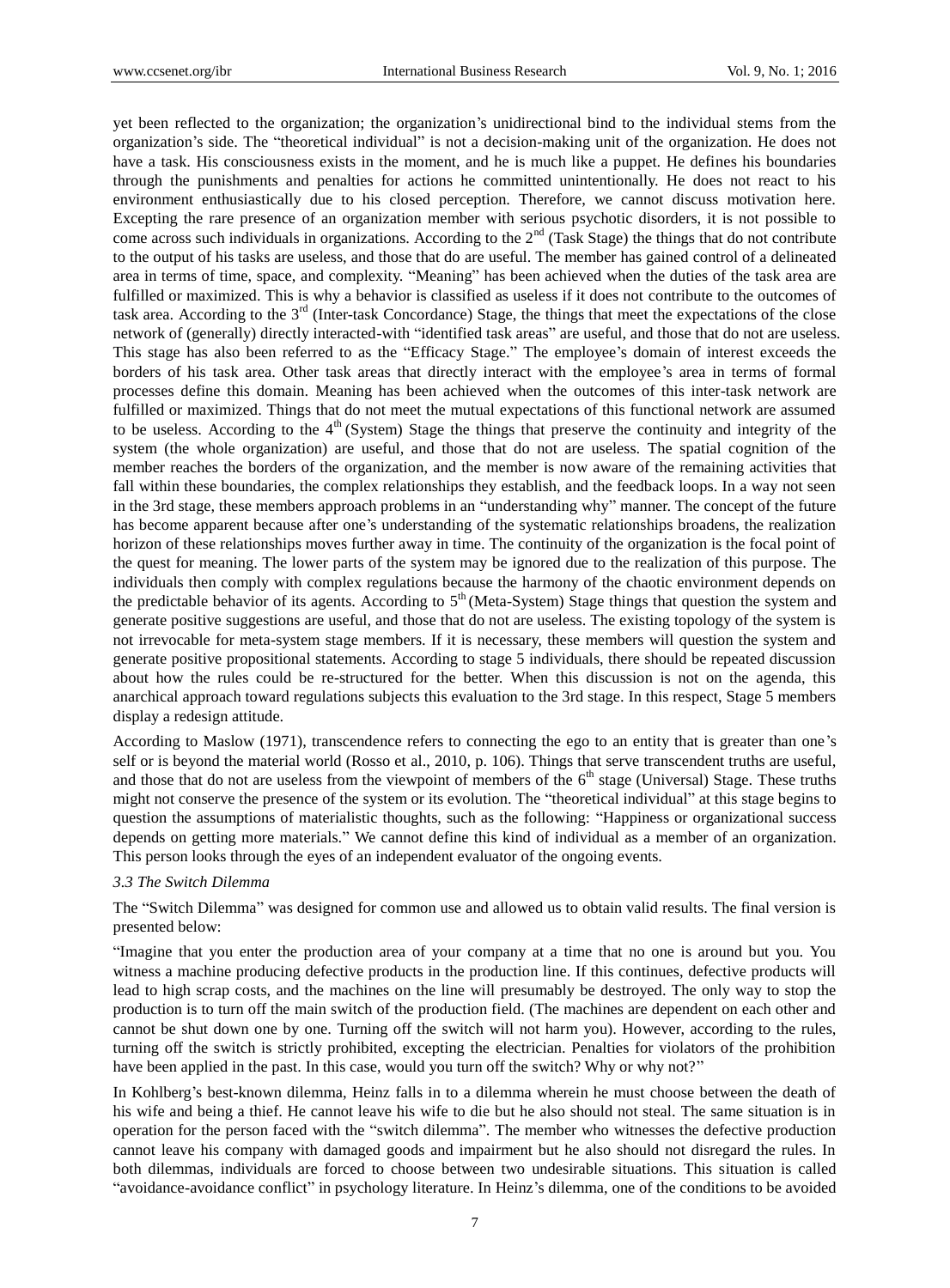is related to the rules that keeps the system operational.

In the dilemma, the information, "The machines are dependent on each other and cannot be shut down one by one," emphasizes that continued loss could not be stopped by a partial execution. This augments the impact of the ongoing losses in the subject's mind and the tension created by the contrast between the losses and their antithesis (the rules) grows.

In exceptional responses corresponding to the first versions of the Switch Dilemma, some subjects assumed that turning off the switch would damage the executer or other employees. They then shut themselves out of this possibility completely because of the importance of human life. The second sentence in the parentheses, "Turning off the switch will not harm you," was added in order to prevent concern about this possibility.

#### **4. Oral Interviews**

The above assumptions (except the 6th stage) have been widely confirmed by the subjective study. For the interviews, we categorized the subjects into three main stages. Select interviews are seen in Tables 1 and 2. Others are seen in Appendix A. The interpretations of these interviews represent the subjective analysis of the subjects.

**About the Punishment (Pre-task) Stage:** In the pilot and further research, which involved nearly 550 subjects, the number of individuals who based their decision to regarding the switch dilemma on the possibility of punishment was very small. These individuals are believed to be close to the punishment stage, but they were combined with the task stage members for statistical analysis due to their small number. Some of these scarce examples are discussed below.

One subject said the following: "I wouldn't turn it off because the factory has the power to diffuse the damage. But, after I get a penalty, I don't have the opportunity to diffuse my loss."

This subject expressed anxiety about the consequences of a possible penalty to himself. Subject M3 in Table 1 could also be labelled as a member who is close to the punishment stage. This subject used the assumption that electricity would harm him (he had been told that turning the switch off does not cause harm).

Interviewer: "There is no one around." Subject: "Honestly, I wouldn't turn it off because there is electricity. I would get hurt."

Task stage members were interested in the ongoing damaged production, at least superficially; however, they refrained from interfering with the event because it was happening outside of their task area. Their typical answer was, "I don't interfere because it's not my duty." Their excuse relates to the ongoing event, whereas those close to being punishment stage members focused on themselves. This is why they underline the punishment; the penalty is given to the person, not to the task area.

Another subject close to being a member of the punishment stage said the following: "I wouldn't turn it off. The important thing is money, which will be in my pocket. If I turn it off and get a penalty, such as being fired, that can no longer make money. I mean a little reward is not important compared to my job. Taking a risk is not good every time, and the firm is not mine." A clear selfishness is seen in this respond. On the other hand, we encountered some task stage members who seemed afraid of leaving their jurisdictions but who still stated, "This is the place where we earn our bread".

Another possible close-punishment stage member stated the following: "I wouldn't turn off the switch. Referring to the penalty, I don't take risks and I wouldn't turn it off. The machines are already getting damaged anyways. [We do not know why he had this idea]. I prefer firm's loss to my suffering. I ignore it. I pretend to be unaware."

In summation, members suspected to be close to the punishment stage (1) consistently talk about punishment and (2) are selfish. They deal with the most likely outcome for themselves when they decide whether to turn off the switch; they do not deal with the likely consequences of ongoing defective production. We used the term "pre-task" instead of "close punishment" to define these individuals. Subject M30 got a score of 45 out of 85 (max) from the Hierarchic Organizational Cognition Scale (HOCS) and placed among the bottom 9% of the 215 attendants in the main study.

**About the Task Stage:** A significant number of the 550 subjects (with pre-task members accounting for approximately 20%) were labelled as task stage members.

These individuals (1) have acted with task-oriented fear or (2) stayed passive (inert) while approaching circumstances that were not pre-defined, as predicted in the theory. The great majority of them declared that they would not turn off the switch. We thought that, behind the poorly justified, typical answers of the task stage members (who do not indicate punishment as a reason), there would be a fear of causing a greater problem by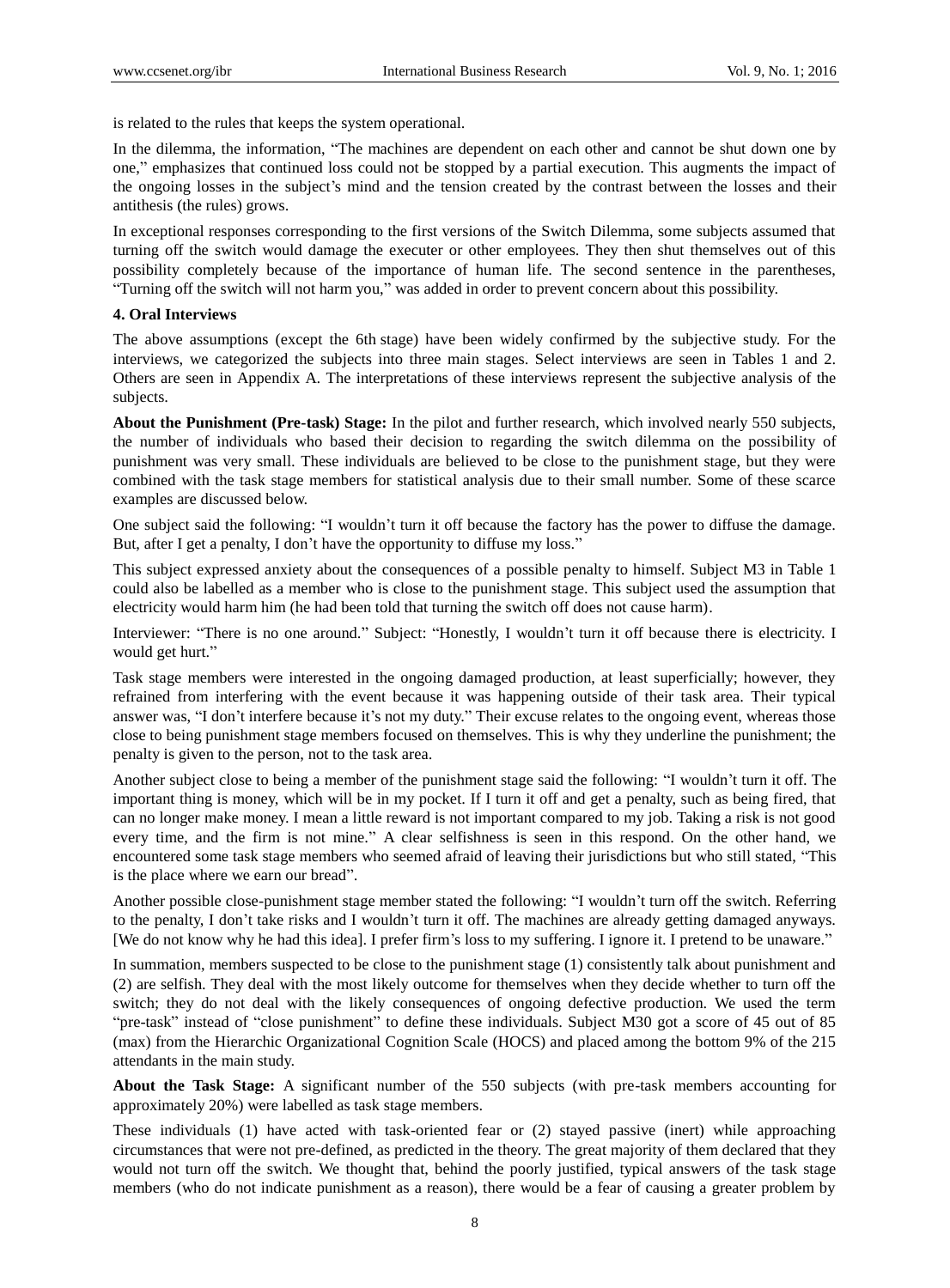interfering in an unknown area. This fearful response was also seen in members of the exceptional efficacy stage who had refused to turn off the switch. The important difference between them originates from their evaluation domains. Efficacy stage members evaluate the problem in terms of the consequences of not turning off the switch. They thought about the story. However, task stage members do not perform this kind of cognitive process. They assess any situation on the state of whether it is inside or outside of their known area. They seem to believe that going beyond their known area will lead to bad things. In fact, all members of this stage had this idea. This assumption and the situation of being passive are discussed further and in greater detail in the "Fear and Enthusiasm" section that appears later in this paper.

#### Table 1. Interviews

| <b>STAGE</b> | <b>STACK</b> | <b>STAGE</b> |
|--------------|--------------|--------------|
|              |              |              |

**M3 / INTERVIEW:** S: First thing, I try to find the electrician. I: But there is no one around. S: Honestly, I wouldn't turned it off than. Because its electricity, I think I get harmed. **INTERPRETATION:** Subject is not organization-centered, instead egocentric. He declared that he would get harmed. (This is subjects assumption despite we told it wouldn't happen) He refrains from penalty. He could be labelled as pre-task.

**M6 / INTERVIEW:** S: I wouldnt turn it off. I don't do such thing in a situation which I am not in charge. I inform related authorities and behave in accordance with their instructions. **INTERPRETATION:** The cognition of subject is not going beyond his task-area (or jurisdiction). He is refusing to go beyond his identified responsibilities.

**BNK9 / INTERVIEW:** It changes according to the manager I connected. If I am good at with my manager and he is considerate, I turn it off. Contrarily if not, I don't turn it off. **INTERPRETATION:** Subject is selfish. He doesn't care out of his jurisdiction unlike  $3<sup>rd</sup>$  and  $4<sup>th</sup>$  stages do. An efficacy member wouldn't turn off the switch, but don't do that for personal **interests** 

**B4 / INTERVIEW:** S: I don't turn it off. It's not my duty. I: Could you clarify? S: If it's a banned area, it's naturally forbiden to go and touch the switch. **INTERPRETATION:** Subject is not configuring the switch problem on benefit-damage opposition. He declares; he is not turning off because it is simply the rule. When questioned more, subject is not touching the possible reasons of the prohibition, he imply that an existance of prohibition is enough to obey.

**AL15 / INTERVIEW:** S: I wouldn't turn it off. I: Why? S: It's banned. I: Wouldn't you accept the risk of getting punished? S: No I don't. Why would I? I don't, for myself. If someone else's life is at stake it can be. **INTERPRETATION:** The subject is rejecting to get out of his jurisdiction for selfish reasons.

**B5 / INTERVIEW:** S: I would turn it off. I: Why? S: If there is no one except me and if defected production happens, I prefer to get punished. My firm will incur a loss. Obviously, I don't condone; while I am aware of it. **INTERPRETATION:** Subject is going beyond to his jurisdiction for being usefull but don't have comprehensive vision about the consequences of his behavior.

**E61 / INTERVIEW:** S: I inform the electrician ... hm .. the problem will get bigger till he comes .. hm .. I turn the switch off. I: OK. What about the penalty? S: We will endure the penalty, no way other. Instead of the loss of government, I lost my money. (The production firm is a public institution) I: What about, if we assume it is a private company? S: A private company consider the loss in such cases. I think they even give an award to me. **INTERPRETATION:** The subject is underestimating or not appreciating the value of the rules and the need for electrician. He is enduring the penalty for being usefull.

**E30 / INTERVIEW:** S: If I am working in a firm I have got responsibilities. Defected production spoil the goods. Not only scrap cost is the problem. If products send to customers like that, it causes bigger problems. I: Briefly, you turn it off. S: Yes I: What you think about penalty? S: They approve my excuse. **INTERPRETATION:** The subject is defining the possible externalities of ongoing defected production succesfully but he is not talking about the externalities which makes rules meaningfull.

**E59 / INTERVIEW:** S: I turn it off. I: Why? S: To avoid increasing the production cost. I: OK. What do you think about the penalty? There is a rule. S: They would punish me. It will harm me financially. I consider my company primarily. And I consider why my company would not give me a penalty. Because I act for its favor. I: You mean, I have a good reason? S: Yes, I am not acting for nothing. **INTERPRETATION:** The fear of the subject is based on the outside of his jurisdiction. However subject can't assign a comprehensive justification to the penalty. He is sacrificing himself for being usefull.

**MU6 / INTERVIEW:** S: I turn it off. Because lets consider, so: It's going to demage other places, defected production happens, and the loss will be greater in the future. I turn it off. I: I see, but somebody got a penalty before? S: You do your defence. You endure to the penalty and do your defence. **INTERPRETATION:** Subject is a typical 3 efficacy member. He is defining the externalities of ongoing defected production succesfully but he is not talking about the externalities which makes rules meaningfull. Also he is reducing the punishment in to its consequences only not to its reasons.

**E5 / INTERVIEW:** S: I don't turn it off. Because, if there is such a prohibition, it should be legislated for a reason. When I turn it of perhaps the machine will be broken completely. **INTERPRETATION:** The member attribute value to the rules. According to him the prohibitions should have reasons. He is a pre-system stage member.

**EY / INTERVIEW:** S: I wouldn't turn it off. Because such an event occurred before, this duty should have given to only electrician. I: Could you clarify more? I: There should be a reason. The cost of the defective product should be cheaper than turning off the switch by an un-informed hand. **INTERPRETATION:** The subject explicitly emphasize that the rules which is constituting the system has supported by past experiences. He pay importance to the system not to the apparent benefit. Afterwards he is discussing the advantages and disadvantages of not-turning or turning off the switch.

**ET / INTERVIEW:** S: How much will be the scrap cost when the production will be continued and how much will be the cost when the switch turns off. If I can count them, I do that first. Than I inform the authority. I: But you can't reach them. S: Than I compare the costs which will occure during the time till I reach an authority and the costs when I turn off the switch. My decision is also related with the thing that is produced. If it's not a very strategic product, I wouldn't turn it off. **INTERPRETATION:** The subject perform quite clear and comprehensive cost-benefit analysis. She deserves a strong 4 with her answers. But a meta-system style evaluation has not used. Her answer also comprise a contingency.

**E18 / INTERVIEW:** S: In this case an authority should be informed. It says; somebody got punished. And if turning off the switch would demaged to other machines (There isn't such information in the story) I would cause a 100 tl (Turkish lira) cost for 50 tl advantage. I: So, you doing this for not disregarding the rules. S: No, not for that. If I would be sure that turning off the switch will solve the problem, than I turn it off. **INTERPRETATION:** Subject evaluates the results of his possible behaviours by multidirectional perspective. While he states that he would disregard the rule, he also attributes a meaning to the punishment which applied before by assuming that machines would demaged when unauthorized personnel turn the switch off.

**A20 / INTERVIEW:** S: I wouldn't disregard the rule and don't turn it off. Because I don't know the degree of the demage would occure when I stopped the machines. Moreover, it has experienced before and happen bad things. **INTERPRETATION:** Subject is basing the raison d'etre of the rules on the experiences. And he assumes a cost when the machines closed without electrician.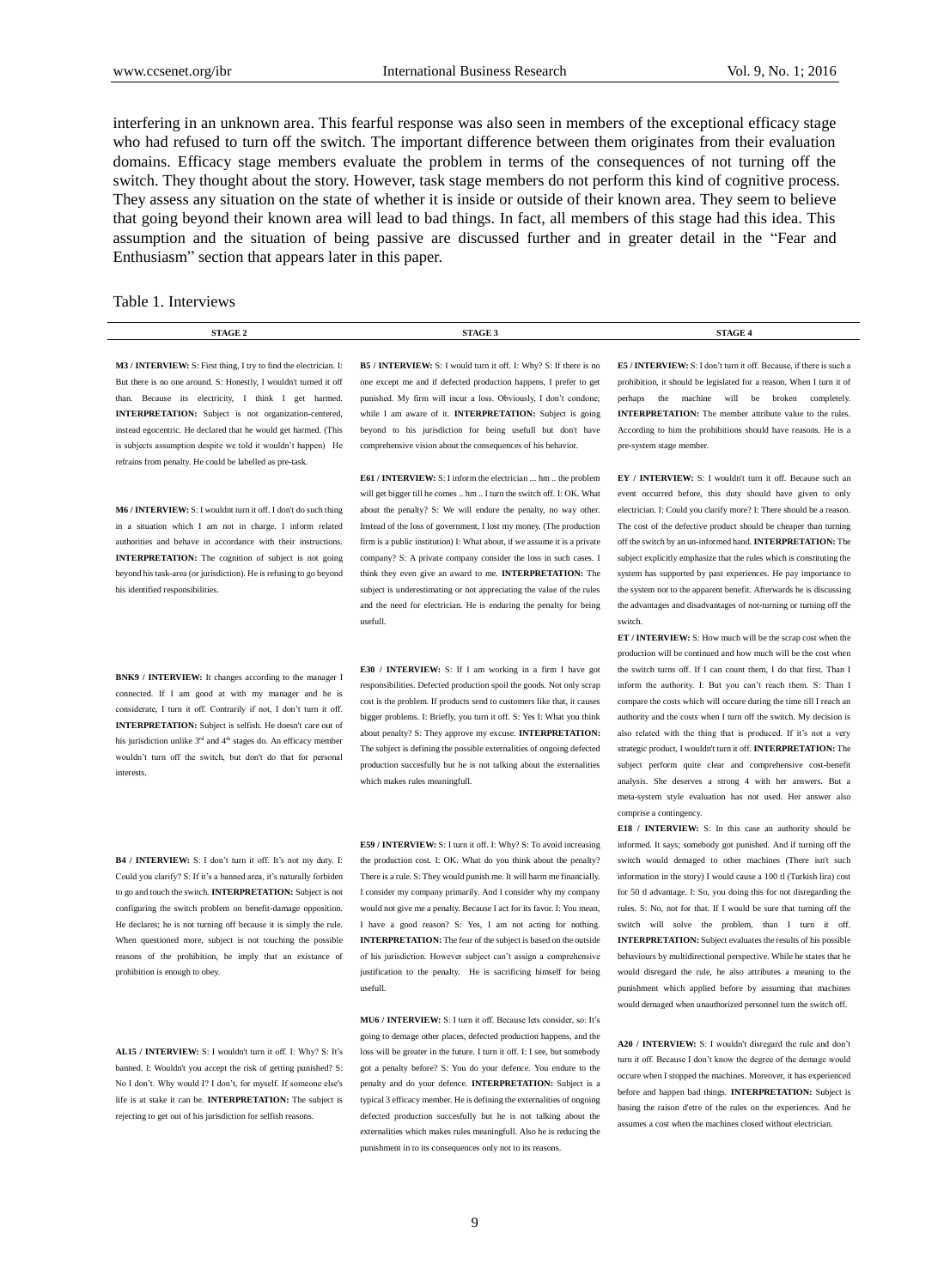#### Table 2. Interviews

STAGE 2 STAGE 3 STAGE 4 STAGE 4 STAGE 4 STAGE 4 STAGE 4 STAGE 4

E55 / INTERVIEW: S: I wouldn't turn off. I: You wouldn't… S: I wouldn't if there is a penalty. I: Because of penalty… OK, on the other hand defected production is going on? S: Firm should have precautions for that, for example beside the conveyor here there are safety ropes. If you touch them, it's stopping. I: The reason of your quiescence is your non-jurisdiction? S: Yes and you can't purify yourself, your duty is clear in your contract. But if you know that your manager would save you, it's different. INTERPRETATION: Subject is basing his behaviour on the penalty and not supporting penalty with a deeper reason. The indication of this is his decleration that he would turn off the switch in the absence of penalty. Subject could be labelled as pre-task.

E53 / INTERVIEW: S: I turn it off, personally. Because, if it's going to harm my company and it will cause the defected products... I: OK. What about the punishment? A penalty had given someone. S: In terms of workers health, it's reasonable to wait the authorized personnel but if I am authorized in that company, when it's needed I take responsibility and venture the penalty and I did it. But the penalty would be necessary too. INTERPRETATION: Subject indicates the worker health as a reason for the rule. (He was told that its not and afterwards he violated this rule.) This is not an enough explanation about the systemic relations of the ongoing event (defected production) for being a system member.

MU15 / INTERVIEW: S: I leave it to the electrician. I don't turn it off. It's not my business. Everybody should know his own task. I just inform. I: But there is no one around. S: Could it harm to me, if I turn it off? I: No, no way. S: You asked such a hard question… If I don't turn it off, machines will be destroyed. If it will not harm to me I would turn it off then. I: But, a penalty has been applied in the past. I: Ahaa.. I don't touch it then. It's not my business. INTERPRETATION: When the penalty reminded him, the subject put aside his other reasons and gave up to go beyond his jurisdiction. Subject could be labelled as a pre-task stage member.

E58 / INTERVIEW: S: I wouldn't turn it off. I inform authorities. I: But you can't reach them according to the story. And defected production is going on. Are you sure you will not turn it off? S: Because it is something beyond my knowledge, for not making a mistake I don't interfere. I: What kind of mistake would it be? S: So, the mistake there it should be done if switch turned off . I can't know if it's safe or not, it's an electricity. I dont know, OK I want to act but I could have risked my life. INTERPRETATION: The subject is unassured out side of his jurisdiction. His reason of not turning off the switch is the fear he felt againts this unknown environment. He is sensing a mistake in turning off the switch but he hasn't got knowledge to support this sense. Thats why, when the reason of his passive behaviour had asked him; first he struggle to find related reasons but eventually he could only indicate the endangerment of his life as a reason.

MU5 / INTERVIEW: S: I wouldn't turn it off. I: You wouldn't turn off… S: First: Turning it off is not in my jurisdiction. Second: I inform an authority. I: You can't reach any one in half an hour. And life safety is not an issue. S: No, I don't. I am not in charge. I can only inform. I: Because you fear of punishment? S: A kind of. Penalty and responsibility (are my reasons) at the same time. INTERPRETATION: The subject indicates his irresponsibility as a reason for not going beyond his jurisdiction. As broadly discussed in 'fear and enthusiasm' section, a fear of creating a bigger problem by interfering to an unknown area, lies behind the poor justificated responds of task stage members.

E60 / INTERVIEW: S: It should have turned off. Because quality of the products will be bad, and it will cause cost. For preventing it I have to turn it off. Because you cause the company in loss. I: What about the penalty? S: The loss of the company will be bigger than the penalty. Maybe I will endure a penalty of one salary. On the other hand, millions of financial loss will accure to the employer. INTERPRETATION: Subject don't hesitate to go beyond his jurisdiction and can't see the reactions of stopping the ongoing defected production and underestimating or not appreciating the

value of the rules.

A19 / INTERVIEW: S: If in previous blackouts, after the unintentioned closure of the machines caused a big cost. I don't turn the switch off. If the costs of defected products are bigger than the cost of suddenly machines I turn it off. It's banned but if someone turn off it like this, by deciding in favor of company, he shouldn't get punished. INTERPRETATION: The subject perform a quite clear cost-benefit analysis. He deserves being a system member.

system together

E23 / INTERVIEW: S: I run the rules I: Why? S: Because a scrap cost would exist in that case, right. For example if I produce in an amounth of 1000 tl per month, the incident I noticed at that moment should be one in a thousand. I prevent it if I turn it off. But by turning it off I destroy the rules and I spoil the overall order of my company. In this case, enduring to a small cost is cheaper than loosing the way which I draw for my company. (The subject is the owner of the company) INTERPRETATION: The subject can ignore the short term benefits in behalf of the macro and long term values. In this case he approaches to short term benefits as the purposes which could spoil the regulations that puts the

E62 / INTERVIEW: S: Now, if human life is subject of discussion ... I: No. It is not. The production is defected and you can't reach to the electrician. S: I turn it off because I have got responsibilities towards my company. For the goodness of products. I: OK. There is a penalty. What you think about this? S: But, is it the employer who establish the penalty? I: Yes, sure. S: But, there is an ongoing loss; they will already apply penalty if we dont turn the switch off. I: There isn't any information about that in the story.  $S: OK$  Its unreasonable because. A worker turn it off. logically, because of eating bread from here. INTERPRETATION: The subject is internalizing the event in the dilemma. That's why he is not a 2. However he stated that he can't assign any logic to the rules and the penlty. He is so sure about turning off the switch.

MU16 / INTERVIEW: S: I don't turn it off. There is a rule there. That rule says; the educated personnel should do that. Not for getting punished, but there is a chain there that rules are running. That duty given that person. Because I don't have any information on the event. If I turn it off, some other things would happen. I: What kind of things they are? S: We should consider what would happen when we stop the production. There could be a compensation for defected products, when the authorized personnel stop the production you may go on smoothly, but we dont know if there is a compensation for the factory. My behaviour would be related with risk factors. INTERPRETATION: The subject stated in his first sentence that, his not turning off behaviour is not related with his jurisdiction. And also he stated that he is not afraid of penalty. He can't be a task-stage member. And he can't be an efficacy stage member due to his comparison of different scenarios.

MU4 /INTERVIEW: S: I turn it off. Why? Because, every defected product diminishing our countries capital. Its our loss, its workers loss, its the loss of this factory. I stop it. I am consent to the penalty. We are here for our nation. INTERPRETATION: Stating that he would sacrifice the subject indicate that his behaviour is not a result of an obligation. That's why he can't be a task stage member. He is not also a system member. Because he is estimating only a single kind of consequence to his behaviour.

E68 / INTERVIEW: S: First, what is my authority degree in the company. I: It's not very meaningfull because the rule says that, if you are not electrician you are not allowed to turn it off, whoever you are. You disregard the rule when you turn it off, even you are the owner of the company. S: If its banned in a company, there should occure other costs when that switch turned off. I mean, when you turn it off for stopping defected production, some other defects happen in other dimensions. Thereby, the legislator would think better than me. He knows what I dont know. Thereby I dont turn it off. INTERPRETATION: Subject seems a clear 4 despite the interviewer did superabundant explanations.

*Note.* In table 1, 2 and Appendix A: 'S:' stands for the 'Subject' and 'I:' stands for the 'Interviewer'.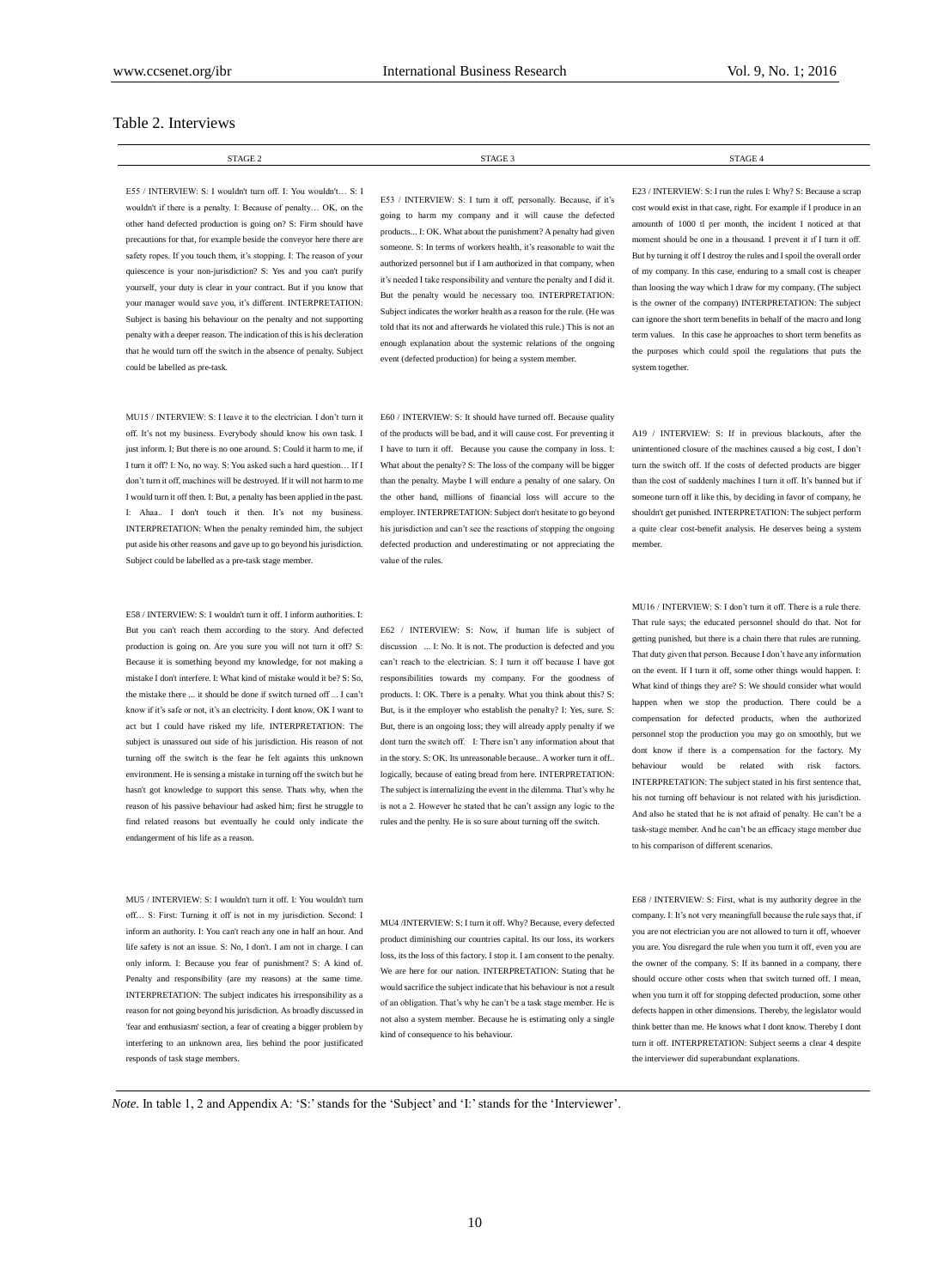It was observed that some exceptional task stage members highlighted an obligation while justifying their behaviors. A few task stage members who declared that they would turn off the switch attributed their initiative to an obligation that overrides their own will. In other words, they were not pleased to turn off the switch (they were nervous while answering during the interview) but they were going to turn it off because the job definition that they built for themselves offered no other alternative. They were compelled to turn it off.

In an extraordinary example below, the task stage member encoded as M2 declared that he would interfere in this situation, which exceeds his task, but that he was bound to this action rigidly by obligation. Thus, obligation leads to action.

Subject: "I turn it off, in any event… Eventually, somebody has to do it. I have to take on the task because there is nobody there. For example, if this table here broke down and I am here, I am compelled to handle it..."

It is not easy to distinguish these exceptional (we encountered 4 such members out of 550) members from typical efficacy stage members. Stage 2 was often identified in primary and secondary school graduates and blue-collar workers. The answer above was given by a primary school graduate.

Members of this stage exhibit the following properties. (1) They are passive in principle and exhibit an avoidant attitude while confronting problems if said problems occur beyond their zone of responsibility. (2) They do not show much interest in issues outside of their jurisdiction. (3) They regard their defined duties as superior to other organizational interests. (4) They mostly act with a sense of fear-based obligation. (5) They do not react much to penalties. Their typical answers can be summarized as the following: (a) I would not turn off the switch because it is not my job (or it is the electrician's duty); (b) I do not touch the switch because the problem is not under the jurisdiction of my assigned position; and (c) if I do not have authority and responsibility for that department, I do not touch the switch.

**About the Efficacy Stage:** Efficacy stage members (approximately 60% of the subjects) mostly declared an action without fear of going beyond their jurisdiction, taking initiative. They attempted to be useful to their organization without comprehensive and long-term thinking. Situations that are not pre-defined are approached with an attitude of improvisation and heuristic behavior by members of this stage. Improvisation arises from a lack of appreciation for the rules. This lack of appreciation arises from a lack of cognition regarding the overall complexity of the system as a whole. This is why they prefer taking actions that benefit their close network in favor of a larger one. In this empirical study, a great majority of the subjects who exceeded their task areas did not display a comprehensive cognitive assessment process, which is illustrated as follows: (1) they did not attribute enough value to the rules, and (2) they could not foresee the possible harmful effects of turning off the switch. We cannot reduce their character to merely their choice to turn off the switch. On the contrary, this behavior is a partial manifestation of their task-exceeding cognition of the dilemma.

An uncommon efficacy stage member who declined to turn off the switch said the following: "No I would not turn it off because it could damage the firm's equipment. I would inform authorized personnel."

This member did not say that it is not his duty; he implied that he would turn it off if he decided that action is more useful. However, he is not a system stage member because he neither attributed the decision not to turn off the switch to rules nor compared the potential results of the two actions.

The typical answers given by members of this stage are as follows. (a) I turn off the switch. We all earn out bread here. (b) I definitely turn off the switch. My reason for being here is to serve my company. (c) I turn it off, whatever the result is. I bear the punishment. (d) It is useful to my company that I turn off the switch. I believe my company will not punish me for this. (e) I do not turn it off. Doing so can lead to a larger loss (exceptional answer). (If one of these conditions are in operation without a comprehensive evaluation and without reference to the regulations, then that member is presumably a system stage member).

**About the System Stage:** We detected another small (approximately 20% of the respondents) group that mostly consisted of highly educated white-collar individuals. They have a tendency towards (1) making a comprehensive cost-benefit analysis and (2) understanding that rules and regulations emerged from accumulating experiences in response to past results. Such employees performed high mental activities and were more conservative in terms of the status quo of their organizations than were efficacy stage members (they predicted more consequences for actions, like  $3<sup>rd</sup>$  stage members, and also likely reactions to their actions). They seemed to know that they could not fix everything easily by just entering the system, and they were aware of the power balances. They approached situations that were not pre-defined in the light of current directives. Very few of them stated that they would turn off the switch and that their own loss would be a good trade-off for the system's overall benefit. In these rare answers, members implied that they would do it without underestimating the rules;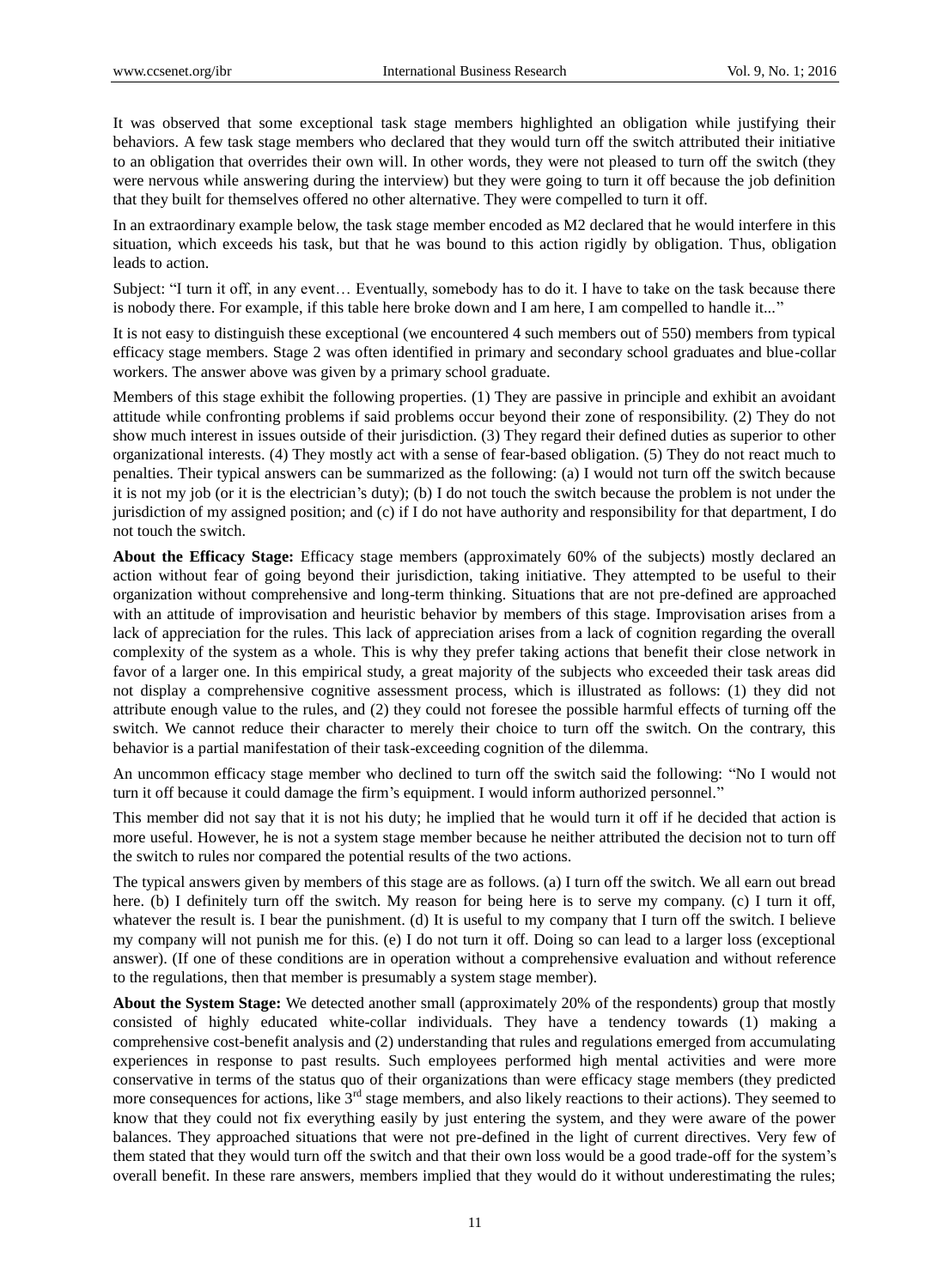they appreciate the value of the rules and attribute the decision to disregard them to their inadequacy. Actually, an emphasis on inadequacy would typically be related to  $5<sup>th</sup>$  stage members but these subjects did not attempt to redesign the rules. Understandably, stage 3 members did not refer to the rules, so they were not required to disregard them. They accepted the current regulations as status quo but considered the benefits of disregarding them.

The concept of being useful is often framed by consenting to penalties. Thus, stage 3 members talk about penalties if necessary (second stage talk more) but stage 4 members talk about rules. Penalties are manifestations of the status quo but rules are its origin.

We will now give one exceptional example of a stage 4 member and compare it to an efficacy stage member; both are proponents of turning off the switch. The following subject could be labelled neither a 3 nor a strong 4 during the assignation: "I turn off the switch… because that problem is not just my loss; it is the loss of all employees and the employer. If I turn off the switch and still I get a penalty, then that means I have taken the penalty. However, my firm would get rid of a great loss."

The efficacy stage member said the following: "…I turn off the switch… I know that every defected product that I miss will cause greater problems. That is why I face a little punishment, and turn it off. I know I can explain myself. I don't believe I will get a penalty."

The efficacy stage member minimizes the penalty by assumptions because the level of punishment has not been transmitted to him before. This minimization may give us an idea about sacrifice tendency. The size of the sacrifice must be closely related to the size of the perceptual environment where the sacrifice is made. The member of the 3rd stage believes that he has very good reasons that will prevent his being punished. The other member, however, accepts the penalty without denying its likelihood; this means that he respects it.

The common ground of the exceptional system stage members that choose to turn off the switch is that they generally express that penalties are meaningful but could not find a way to avoid being subjected to them. Beyond these assessments, the most important thing separating system stage members from efficacy stage members is the presence of a cost-benefit analysis. Since there are plenty of examples in Table 1 and 2 as well as Appendix A, this phenomenon will not be exemplified.

Other characteristics of system stage members could be summarized as follows. (1) The perceived need or wish for the continued success of the system as a whole actuates them. (2) As stated in the theoretical section, members approach problems in an "understanding why" manner. (3) Members are motivated by the prosperity of the system. (4) The interests of the system are preferred to the interests of sub-systems. Their typical answers were as follows. (a) Which action costs the most? I evaluate it, and then act (with a comprehensive cost-benefit analysis). (b) I cannot foresee the cost when I turn off the switch. That is why I trust the guidance of the regulations. (c) I would not turn it off. If there is such a rule, then there must be a good reason for it.

|                                         | $\mathbf{r}$                                                                                         |                                                                                                                                        |                                                                                                                                                           |
|-----------------------------------------|------------------------------------------------------------------------------------------------------|----------------------------------------------------------------------------------------------------------------------------------------|-----------------------------------------------------------------------------------------------------------------------------------------------------------|
|                                         | Stage 2                                                                                              | Stage 3                                                                                                                                | Stage 4                                                                                                                                                   |
| <b>TURN OFF</b>                         | <b>EXCEPTIONAL:</b> Attribute their<br>initiative to an obligation which<br>override their willpower | <b>COMMON:</b> Attempt to be useful without<br>comprehensive thinking. Also underestimate<br>the rules.                                | <b>EXCEPTIONAL: %1: Don't</b><br>underestimate the rules. Attribute the<br>reason of disobeying to the inadequacy<br>of rules (without re-designing them) |
| <b>NOT TURN OFF</b>                     | <b>COMMON:</b> Don't use a<br>cognitive process on the event. Or<br>afraid of punishment.            | <b>EXCEPTIONAL:</b> Considering the event.<br>Decide that, turning off would cause bigger<br>problems (without comprehensive analysis) | % 49: If there is such a rule, there must<br>be a good reason OR It might cause a<br>bigger cost (comprehensively)                                        |
| <b>COMPREHENSIVE</b><br><b>ANALYSIS</b> | <b>EMPTY</b>                                                                                         | <b>EMPTY</b>                                                                                                                           | % 50: To turn it off or not Which action<br>costs much?                                                                                                   |

Table 3. Exceptional and common approaches to the switch dilemma

Table 3 summarizes the members' exceptional and common approaches to the switch dilemma. We are uncertain about separating the 4th stage into two parts, like the pre-system stage (simpler cost-benefit analysis) and system stage. Pre-system stage members do not calculate the costs and benefits of both decisions like strong 4th stage members do, but they simulate in-depth the possible outcomes of the action they chose unilaterally.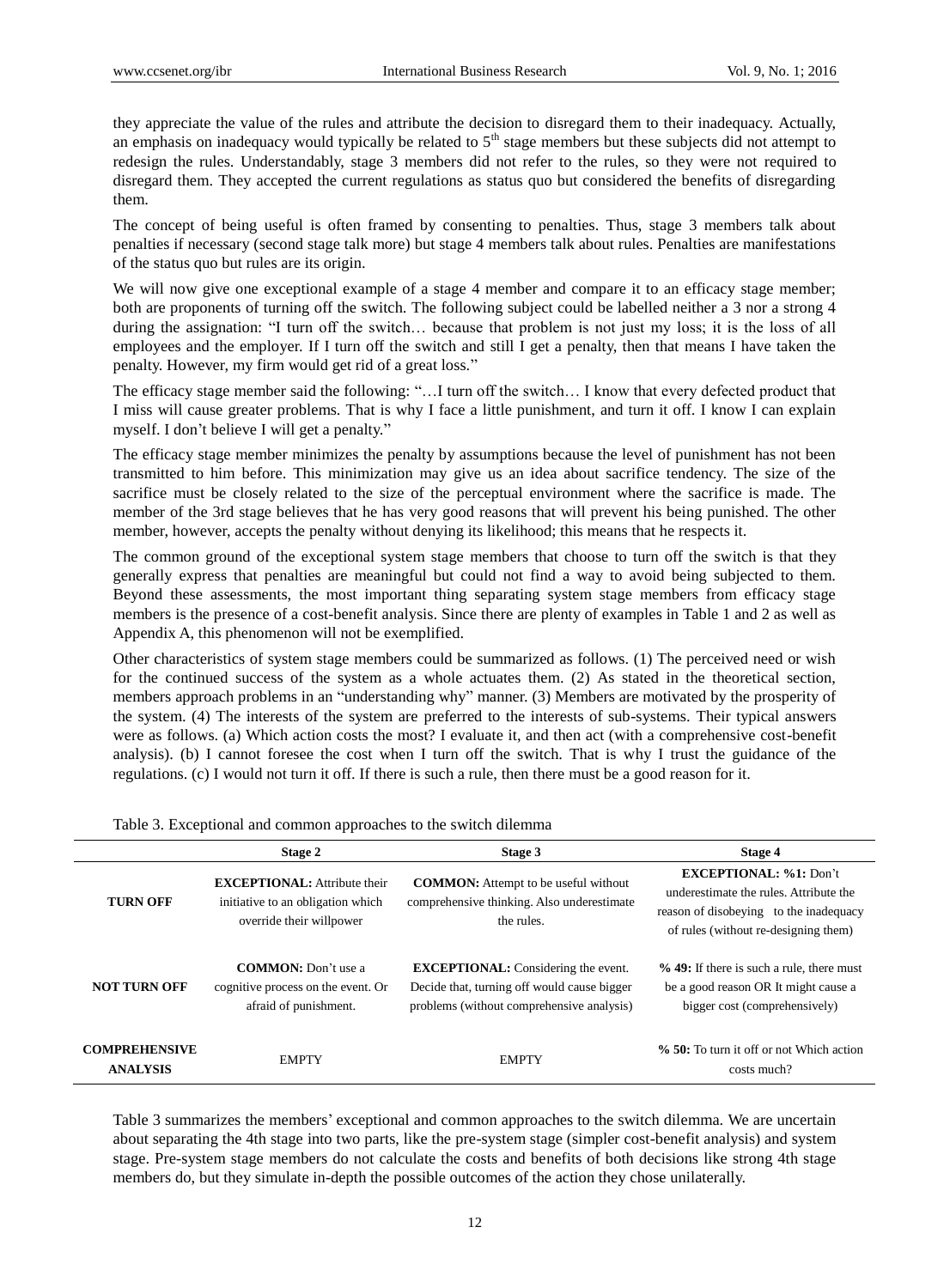**About the Meta-System Stage (Subject 5):** 350 days after the start of the study and after having interviewed approximately 500 people, we encountered a person who met the requirements of the meta-system stage. We labelled him as "subject 5".

Using statistical analysis, this subject was evaluated with the system stage members. He is a mechanical engineer in his thirties and working as the production manager of a medium sized production enterprise. His interview is shared below.

Subject 5 (S): "I turn it off." Interviewer (I): "Why? S: "If I don't have any other options, I try to stop it... hmm... but you say I can't do that [due to the rule]... but the machine should have an emergency stop." I: "This switch is something like an emergency stop. However, the rule says, 'You cannot push the emergency stop." S: "Then that means the rules are inadequate. While defected production goes on, having such a rule without considering this option may be a shortcoming." I: "Then, what do you think about the penalty? Wouldn't you hesitate to turn it off?" S: "If there is a switch there, and it's forbidden for unauthorized personnel to turn it off, then this switch should be protected by a lock. People have different intelligence. If there is such a rule, the legislator should design the environment so unauthorized personnel couldn't reach the switch. By doing this, you would obstruct people from reaching it, and you also prevent them from getting a penalty."

Subject 5 implicitly assumes that if it would be right for someone to turn off the switch in exceptional situations, then the rule is wrong. Subject 5 implicitly states that the present rule in the story does not satisfy the requirements of the complex and unforeseeable realities of an organizational environment. Then he asked how the rules and processes could be redesigned for the better, and he also answer his own query. According to him, rules should be standardized according to the avoidance of human initiative. By doing this, subject 5 introduces a positive thesis that redesigns the organizational structure. He transcends the options offered by the switch dilemma, showing that the switch should be inaccessible. None of the white-collar individuals among the 550 subjects exhibited a redesign approach to the switch dilemma, except him. Subject 5 received a score of 64 from the HOCS, and he was placed in the top 14% slice of the main study's 215 participants.

Meta-system members should theoretically exhibit high independency while acting. In a Milgram obedience test (Kohlberg, 1969), 75% of stage 5 subjects stopped administering severe electric shocks to the victim while only 13% of lower stage subjects quit. They showed independence and confidence. On the other hand, efficacy members either rely on the power that legislated the law they disregarded by having justifications, or they rely on a basic belief that the rules are not meaningful in all circumstances (See Appendix A: E32 ["Frankly, I obey the rules I think logical. I don't obey the rules I think illogical."]. See also: E31, E74, and E90).

# **5. Theoric Projections**

Based on Wilber's (1993) term of "unity consciousness" (Merter, 2008, p. 130), each orientation of the individual towards inexistence by self-renouncement is principally the water drop's quest to join with the sea. This quest appears in different forms. As Wilber (1993) said, "man is identified with the universe," then creates desires and related fears. Individuals make decisions toward achieving these desires, learn through the consequences of these decisions, and contribute to the construction of collective reality.

# *5.1 Fear, Enthusiasm and Inertia*

Fear is an emotional response induced by a perceived threat (Niles, 2014). When an individual climbs to a higher KOC stage, the origin of the facts that he reacts to shift from the specific to the general, from concrete to abstract, from a narrow space and time to a wide space and time, and from his own task area to society. The inertia against undefinable or unperceived (not unknown) environments gradually decreases. Imperceptiveness originates from the absence of perceptiveness. Fear cannot arise against imperceptiveness. Therefore, this study has a dialectical, stimuli based definition for inertia and fear, which work in conjuction and always combine to form one entity. The first phenomenon, **(1)** Inertia against the unperceived, originates from the area that transcends the cognitive borders of the individual. However, according to our examination, inertia does not always emerge from pure imperceptiveness. Its nature is ambiguous.

It emerges in the following situations: (a) When a subject could not or did not perceive an event should be able to detect it; (b) when the subject perceives the event superficially but could nor or did not consider all possible consequences; and (c) when a subject does not attribute meaning to the sample space. A small portion of the task stage members did not establish any bond with the ongoing event in the story; they cognitively avoided thinking about it or its consequences. We cannot know if some part of this group would coincide with the first situation above (a). Naturally, we cannot control for it in this situation. The pure imperceptiveness could only occur when the object or subject have not been shown to the perceiver. In this respect, we cannot observe this with the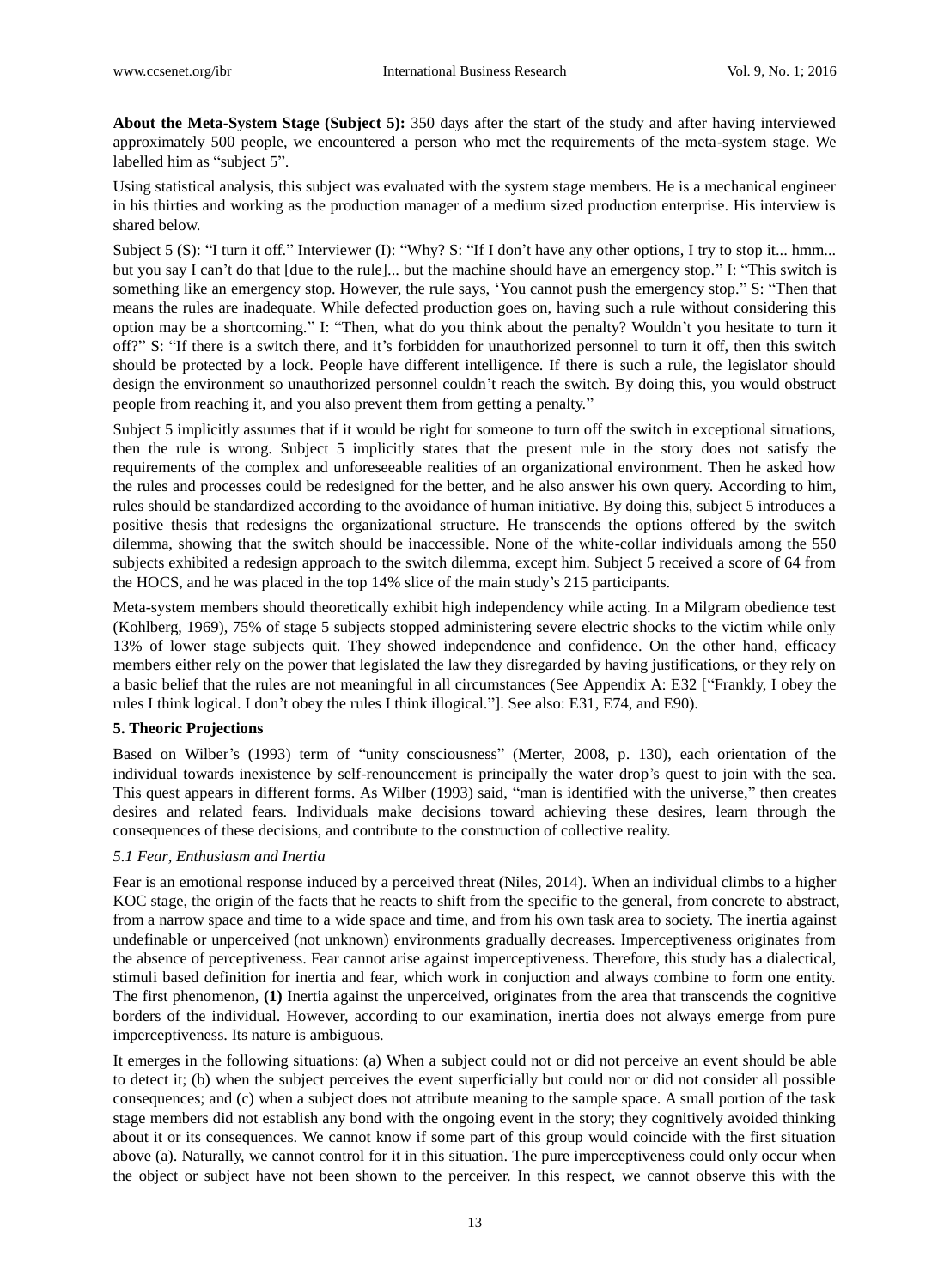current observation style. We could easily assume that all of the task members entirely understood the event when they listened to the switch dilemma but could not or did not consider the results of their options (See typical examples of this in Appendix A: E29, M17, M24, H3, and H12). The rest discussed the consequences slightly but did not attribute meaning to them (See typical examples of this in Appendix A: M33, E8, and M9). In the interviews, the last one usually happened. As theorized, a task stage member seeks no further meaning once he/she accomplishes the assigned task. Turning off the switch, or not, has no relationship with the task. **(2)** Fear of inability to reach originates from the targets or results that are (a) defined by the individual or (b) defined for the individual by an authority. Fear requires an awareness of the sample space. People try to reach the consequences they believe that would occur (Festinger, 1957). Here, the term "threat" in the definition of "fear" is the possibility of not achieving results. Uncertainty or risk is in question for the member who feels this fear.

In Figure 2, the relative positions of three types of fear and the projections of the last one (frf), which are both alive simultaneously, are defined for each KOC stage. The inertia phenomenon has not been included. In Figure 2, (a) "Fear of not reaching personally identified desires" is represented by "frf" (fail to reach fear). We also refer to this as endogenous fear. In addition, (b) "Fear of failing to fulfill the identified task" is represented by "tf" (task fear). We also refer to this as exogenous fear. These two types of fear take part under the concept of "Fear of inability to reach." The term (c) "Inertia against the unperceived" is represented by "Iu" (inertia and unperceived).



Figure 2. Fear, enthusiasm and inertia

We will not probe the fear of theoretical punishment stage members here. Still, we should mention that it should be tightly coupled to the pains caused by punishments. In other words, this desire is for a return to the mental state that does not involve any desire.

The enthusiasm level is shown by the escalating curve, which creates "frf." When this curve is under the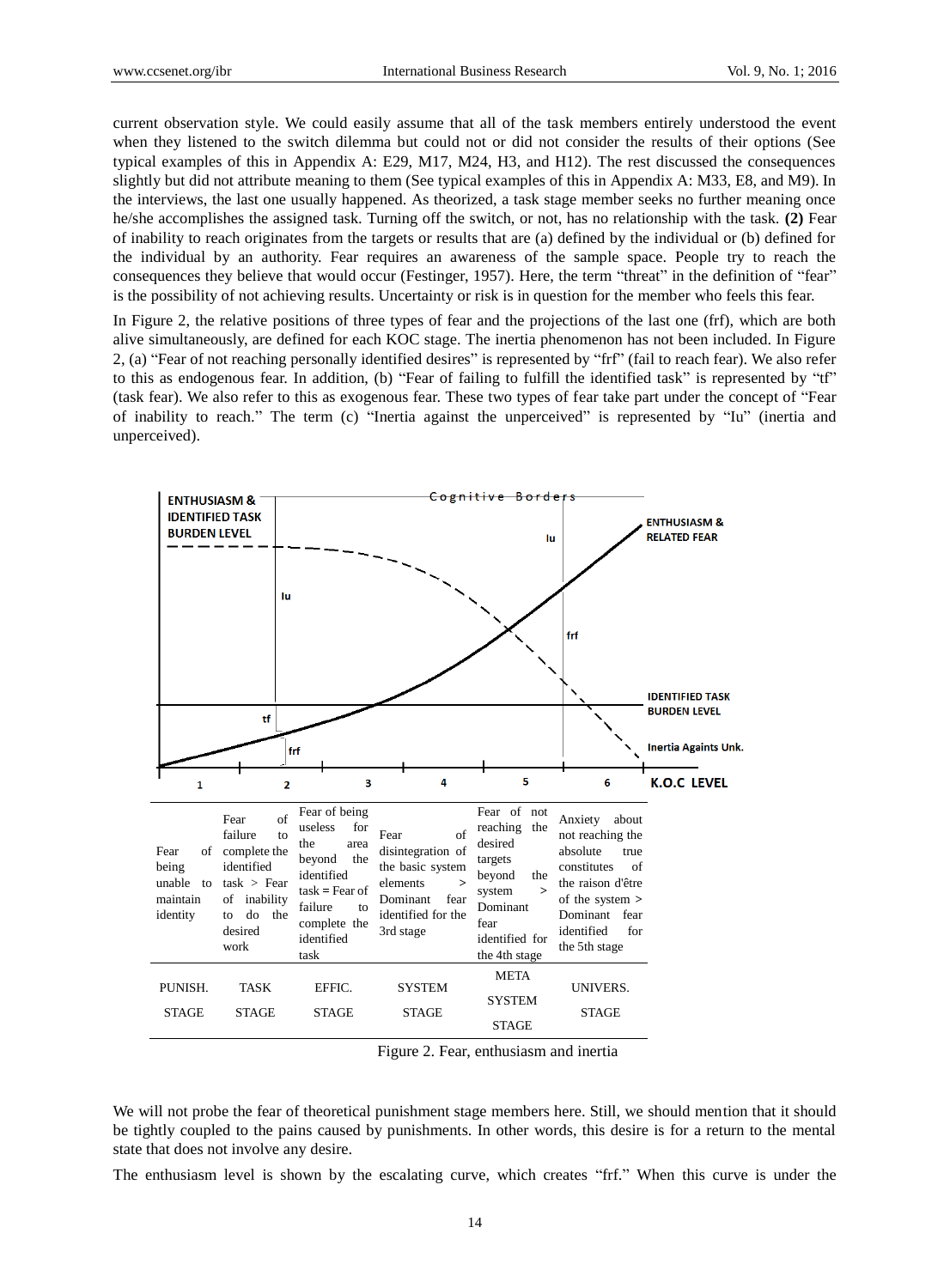"identified task burden level," the "tf" began to identify the fear and prompt the individual toward behavior. The fear in that region begins to arise from the possibility of not being able to fulfill the task. The "identified task burden level," which is shown by a horizontal line, creates the "tf" and it is equal for each individual under normal conditions because, in the medium and long terms that systems organize themselves, individuals are not under burdens that they cannot overcome. For this reason, we cannot say that the level of formal task originated fears are differentiated between individuals, theoretically. The "Iu" level (discrete curve) continues horizontally at a high level until it reaches the  $3<sup>rd</sup>$  cognitive stage, and it begins to decline when the enthusiasm level exceeds the "identified task burden level".

Efficacy stage members are aware of the sample space (things would happen when turned off or reversed), and they attribute meaning to these consequences. However, they cannot identify the results as well as can system stage members. There are many positive results tied to turning off the switch for efficacy members. They shared them during their interviews. However, if they were not questioned, they normally did not indicate any reason for not turning off the switch. However, when questioned further, 68% of efficacy members could not think of any reason for not turning off the switch and the reasons given by the remaining 32% were limited to just one topic: Labor safety.

On the contrary, most of the system stage members identified the possible consequences of turn off the switch, or not doing so, fluently. They could perform a cost-benefit analysis because of this fact.

According to Heisenberg's uncertainty principle and Einstein's complexity of theories in the field of risk analysis, Haimes (2009, p. 1653) assert the following. (a) To the extent that risk analysis is precise and simple, it is not real. (b) To the extent that risk analysis is real and complex, it is not precise. The current risk is simple and clear for efficacy members. They have used the following statements: "I definitely turn it off," "Of course I turn it off," "Certainly, I interfere," etc. However, their judgements are far from being correct. On the other hand, the risk perception of system stage members was complex and inexplicit, so their answers were highly situational. The usage frequencies of clear certainty statements (not a subjective inference) for the different stages of the 230 respondents were dispersed as follows: 4 times among the 46 task-stage members (8%), 21 times among the 134 efficacy stage members (15%), and 1 time among the 50 system stage members (2%).

Theoretically, the individual situated in the first stage is not attracted to any image of the organization. The individual situated in the sixth stage does not fear for the integrity of the organization and its structure. His fear is of the inability to reach the absolute truth. Indeed, all organizational orders are dispensable in the name of abstract truths (presumably to be reconstructed) between these two extreme forms. For example, in the 2nd stage, "tf" covers a wide area of the members' cognitive world. Compared to this, the desire to perform anything (in other words, "frf") will occupy a relatively narrow cognitive space.

Maslow (1954) did not anticipate a conceptual relationship between human needs and cognitive capacity in his hierarchy of needs theory. However, he attributed the interest in self-actualization towards the unknown to their intellectual capacity:

"It was found that self-actualizing people are far more apt to perceive what is there rather than their own wishes, hopes, fears, anxieties, their own theories and beliefs, or those of their cultural group… These people are the intellectuals, the researchers and the scientists, so that perhaps the major determinant here is intellectual power." (Maslow, 1954, p. 154)

Maslow (1954, p. 70) states that high-level needs suppressed until lower-level needs have satisfied. In other words, different needs of the hierarchy simultaneously exist on each other but high-level needs cannot cause behavior unless the dominant primitive need satisfied. This mechanism is embedded into the psyche of the individual. The cognitive ability of the individual builds an environment which the hierarchy of Maslow would self-actualize itself without loosing its own integrity. In this understanding the perceived environment does not create needs, it situates in a position which prepares the ground for their (needs) emergence. The needs can not appear on an un-perceived or can't perceived physical environment. When individual begin to perceive a wider environment, he also begin to perceive new organizational desires because the needs embedded into the psyche of the individual (regardless of which hierarchical level the individual is settled on) could be satisfied by the reconstruction of perceived irregularities of this new field of interest and their association with individuals' ego. So the individual feel new organizational desires when his cognition expands and perceived success options get increase in terms of both quantity and quality. When this happens, 'inertia against the unperceived' (Iu) transform into inner-fears, namely a larger environment begins to be identified by individuals cognitive map. Thus the situation of remaining unresponsive to external factors gradually decreases and possibly a decrease in self-confidence will be observed referring to Dunning-Cruger Syndrome (1999).

15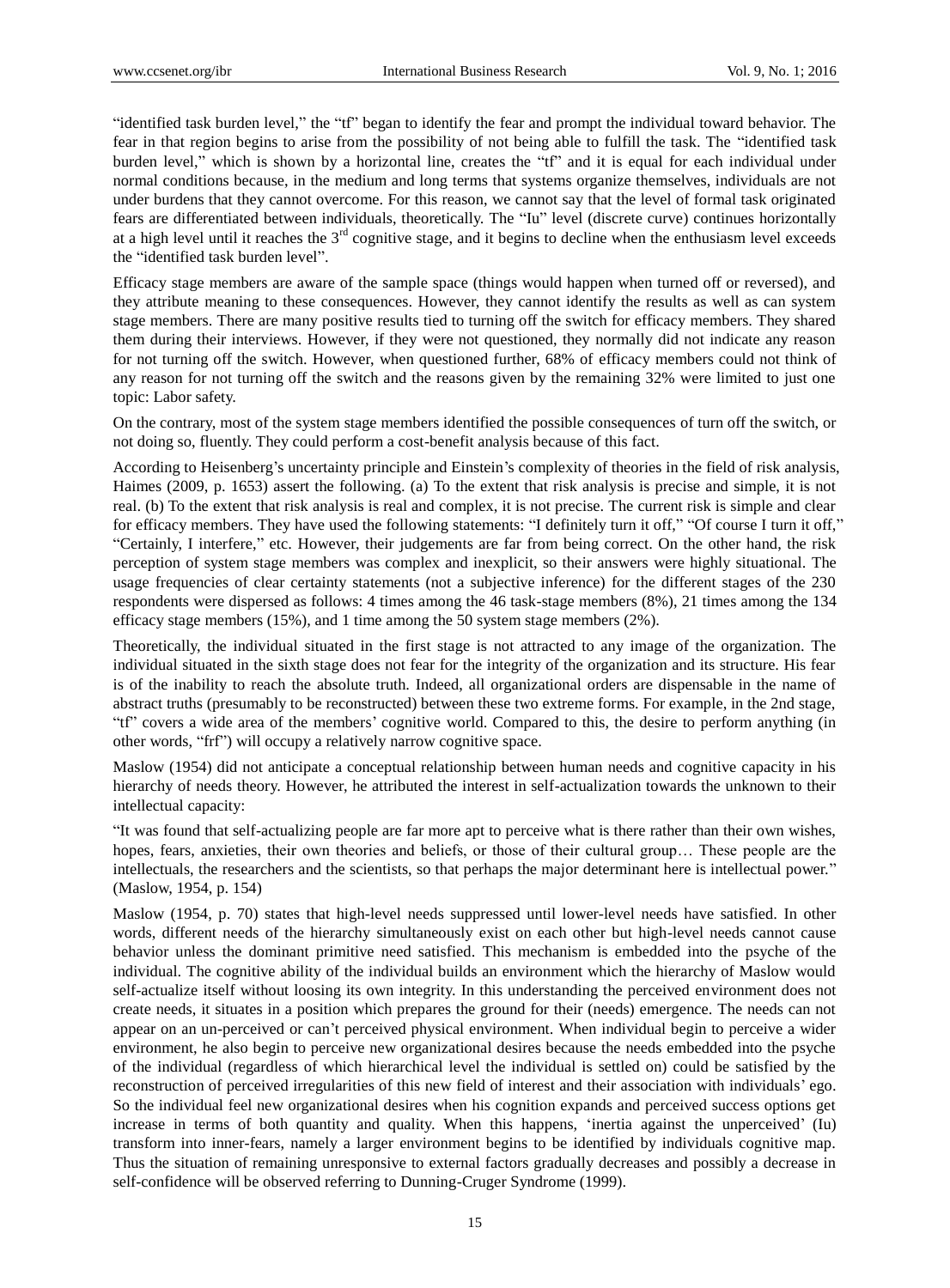Any system could be defined as the imprisonment of an unpredictable environment by predictable environmental regulations. In this regard, inertia is unusual for a member of an organization that continues to survive. Inertia is unusual (rare) because the organization places the member into a virtual universe (identified task area) that simplifies the complex external world. However, this theoretical assumption usually does not work while the imperfect structure of an organization stretches to compensate for environmental fluctuations, namely challenges.

The switch dilemma presented in the story occurs on the cognitive level of  $3<sup>rd</sup>$  stage members. When the story of the dilemma was related to the redesign of the organization, than the inertia of  $4<sup>th</sup>$  stage members was reflected in the interviews. In this regard, the same situation includes the theme of inertia for a task stage member but includes the theme of risk for an efficacy member. In an exceptional example (see M2 in the "About task stage members" section), the subject dragged the switch case to his task area with a self-created assumption and brought it into his realm of obligation. Similarly, if the story of the dilemma were organized to take place in the task area of each individual, we would observe that task stage members do not conform to the norms of their identified task area in all events.

The fear and enthusiasm paths sought in the interviews were found as predicted. A pre-task member of the pilot study reflected his fear: "I wouldn't turn off the switch. It may lead to my dismissal, since it's not my task." The fear has materialized on the assumption of the subject. He does not understand the area beyond his jurisdiction; that is why he assumes the worst possibility (dismissal). No given information had stated that the penalty was dismissal. A task stage member exhibits his inertia in the following statement: "Of course I don't turn it off because I don't know about it, of course... or I am not responsible." An efficacy stage member said the following: "I turn off the switch despite the fact I would get punished because, as it said, it creates cost. It's a big cost for us and for all workers here. It should be done to avoid bankruptcy." This subject has oriented his fear toward bankruptcy. He is not afraid of what would happen to himself. However, whatever the answers were, we have not encountered a task stage member who ventured any risk consciously. A system stage member exhibited his fear: "… When we compared the losses incurred during the non-productive days and the scrap cost that will occur until the electrician can be found, it is logical to venture the destruction of other machines." Here, the fear of the member refers to a longer period of time in comparison to an efficacy stage member.

An observation of the interviews revealed some of the respondents' emotional tones. It was seen that while 12 task-stage subjects and 5 efficacy-stage subjects used statements that indicated their fear of punishment, only 2 task stages subject and, conversely, 41 efficacy stage subjects used statements about enduring punishment. None of the system stage subjects used either.

#### *5.2 Synchronic, Diachronic and Proxichronic Nature of Organizational Behaviour*

It would be meaningful to discuss the roles of different KOC members in organizations in terms of the interplay between the individual and the collective mind. According to Cattaneo (1801-1869), the link between the "individual mind" and "society" is established through the collective process of recurrent social interactions. These interactions are made possible by two forms of continuity and innovation: synchronic and diachronic. The synchronic dimension can be defined as the dynamic totality of endogenous social interactions, of material and symbolic artifacts at a given moment of the history of a human society. The diachronic dimension instead represents both the development of these interactions and artifacts throughout history (Tateo & Iannaccone, 2011, p. 58). When these two terms are reduced to the organizational level, they begin to represent the individual and collective aspects of the organization.

According to Tateo and Iannaccone (2011, p. 61), since "hegemonic" collective representations (Moscovici, 1988) are expressions of the social consciousness that dominates the individual, some individuals under the same social influences end up autonomously developing similar representations. We are also familiar with the nature of contrarian individuals due to Asch's (Levine, 1999) conformity experiments.

The generative process of cultural development takes place through two different mechanisms. The first driving force is the appearance of "genius," the individual's ability to turn his experience of the world into discovery. The second driving force is constituted by "the common people, unaware of academic debates but confident in their capacities and aspirations for better life prospects" (Tateo & Iannaccone, 2011, p. 59).

It is interesting to note that the common and unconscious innovators of organizations would be efficacy members. These workers make structural errors visible by not obeying the regulations, as seen in the interviews (Why was the switch not locked?). They unknowingly test the validity of the rules (templates) in situations that had not been encountered until these heedless members interfered. The system stage group also does so by applying the regulations unfailingly while a radical change occurs in the environment. Only rare members (meta-system)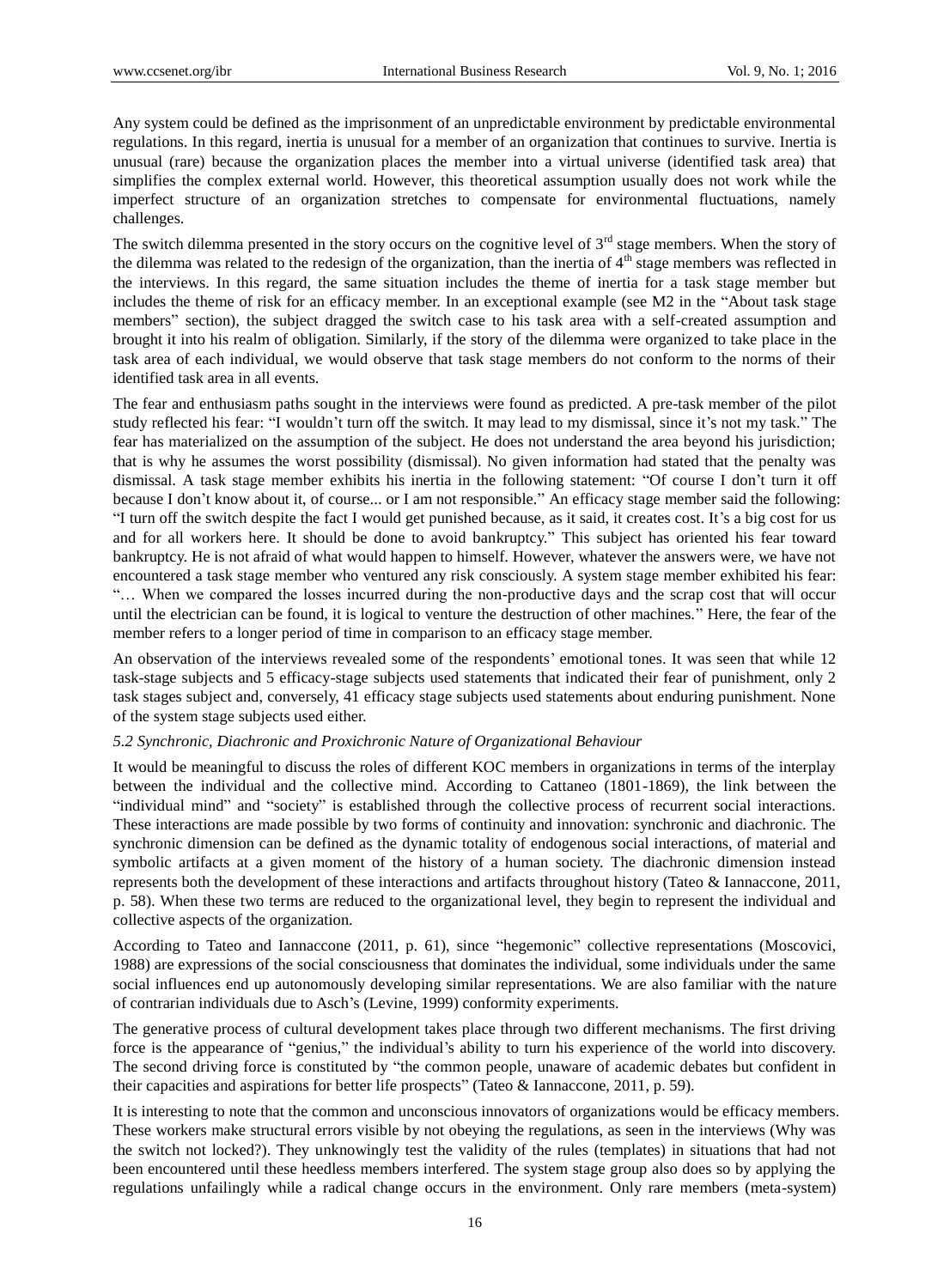attempt to redesign the structure consciously. The system group carries evolutions into the future. That these three types act as supporter agents of the panarchical creation-destruction process of organizations in the long term is a theoretical assumption that should be discussed. While the connectedness of system elements or the determinism degree of the system is increased by the actions of heedless members (under the condition of a lack of buffers), heedful members carry on these more efficient but now inflexible configurations by adapting the system to an imagined future point wherein an environmental shock causes complete demolition. A strong need for "proxichronic" members arises under these new paradigms.

We developed the term "Proxichronic" or "Proxronic" to describe the behaviors of meta-system stage members. The term is composed of the parts of two words: *Proximus*, which is Latin for "next" or "future" and "chronic" which means "perpetual". This term connotes the cognitive-dynamic integration of the diachronic artifacts and designative templates of the future at the individual level. The future side does not transcend the diachronic templates. It represents the developed paradigms of cumulative knowledge, culture, and regulations.



Figure 3. Synchronic, diachronic and proxichronic minds

In Figure 3, any vertical line that crosses the x-axis expresses the total theoretical knowledge accumulated between that point and "now" which the individual would be exposed to and naturally comprehend a small part of, if he or she could cognitively reach that depth.

Weick (1979, p. 133) stated that most organizational interpretations comprise recorded history. This means that we can understand the meaning of our actions immediately after the event occurs. However, according to Elkjaer and Simpson (2013, p. 77), an agent could only understand an event after he subjects that event to both history and future prospects. Pierce (1878) indicated that the expected results of today's actions are the source of meaning, which Ajzen and Fishbein (1980) theorized on a psychological level. According to the concept of Pierce, hypothetical actions are designed for the future, and history is used as a source to create these hypotheses. The imagined result drawn from these sources supports the actions taken (Elkjaer & Simpson, 2013, p. 77).

In these discussions, foresight depends on the degree of comprehension of the past. Efficacy members become subjects of synchronic interactions. They predict short-range consequences for choices and then act because they are not able to use a wide-ranged history to support their expectations. System members evaluate the current events' future consequences under the light of organizational memory and become subjects of diachronic interactions. They foresee the future but, unlike meta-system members, their predictions are only supported by their limited historic knowledge. Meta-system members use independent (individual) domains of reference while supporting their future oriented evaluations, and they become subjects of proxichronic interactions. They design new systematic templates that invalidate the system-bounded future possibilities of their current actions. In other words, diachronic agents may go further in the time line, like proxichronic agents, but they follow system-bound paths.

#### **6. Developing the Objective Scale**

Stanley R. Kay has comprehensively criticized J. R. Rest's studies, "New Approaches in the Assessment of Moral Judgement" and "Defining Issues Test" (DIT) in his study of "Kohlberg's Theory of Moral Development: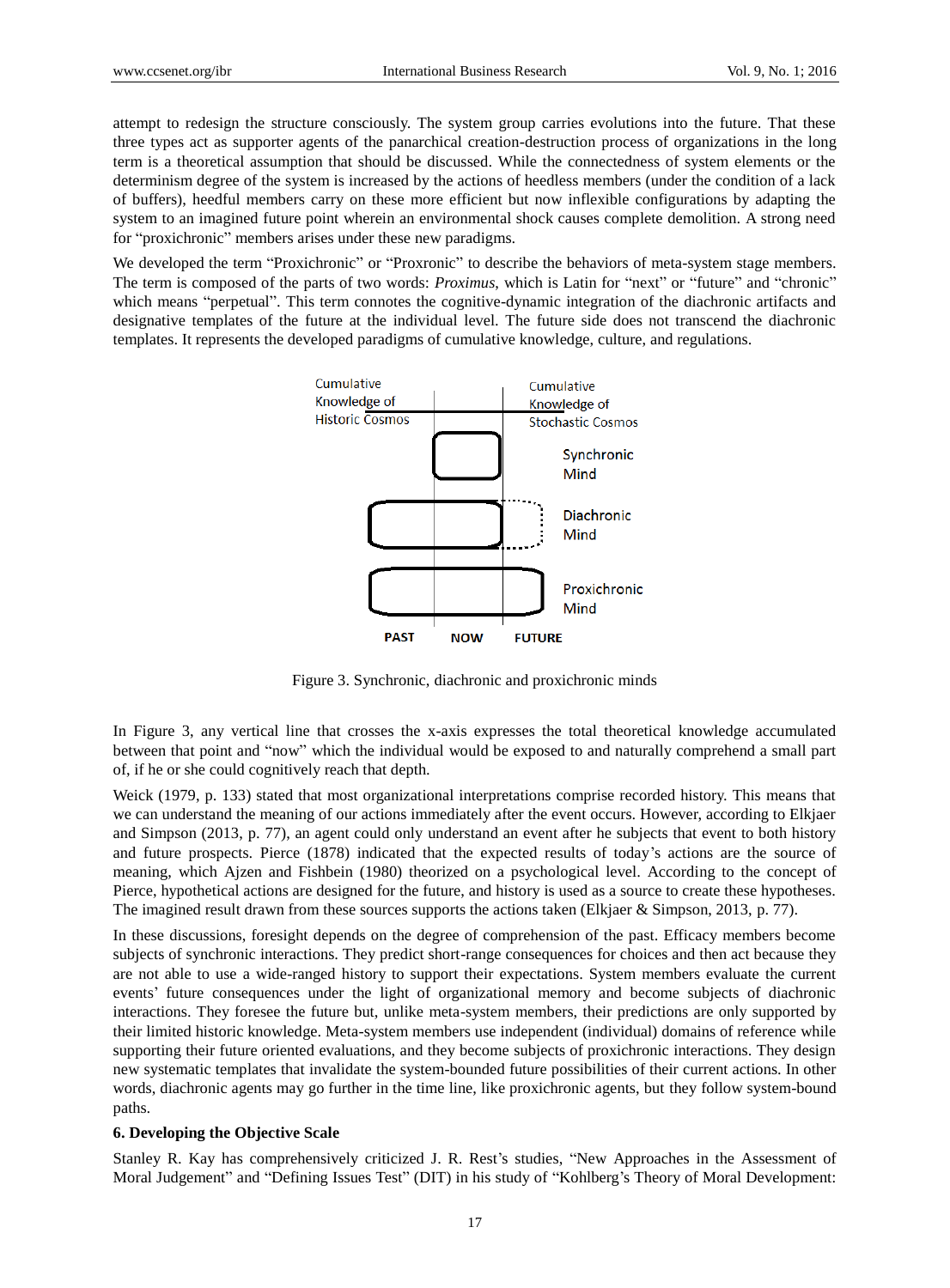Critical Analysis of Validation Studies with the Defining Issues Test." Rest had developed DIT to confirm Kohlberg's work from different angles. Briefly, Stanley (1982, p. 27) mentioned that this test was introduced to overcome the lack of Kohlberg's procedure; though, it is faced with serious methodological and conceptual challenges.

The objective scale of the present study is not a subject of the criticism addressed in the paragraph above. Primarily, this study abandoned the identification of Kohlbergian stages by using an objective scale. It was not developed to assign individuals to Kohlbergian stages. It was developed to confirm the hierarchical positions of segments that were determined by interviews to be hierarchically positioned as predicted in the KOC approach.

While developing the Hierarchic Organizational Cognition Scale (HOCS), it was contemplated whether accepted IQ tests would be useful. However, IQ tests are time consuming and they should be conducted in quiet environments. They were not suitable for fieldwork and industrial use. The Educational Testing Service (ETS) Kit (Ekstrom et al., 1976) or Logical Reasoning Test (LRT) are also time consuming. ETS takes about 45 minutes per person (Babcock & Laguna, 1997), and LRT takes about 19.6 minutes (Cesur, 1997). Therefore, we decided to work on a simpler perspective with statement-based scales, and we have determined the scales that we think will indirectly measure the phenomenon of comprehensive thinking.

#### *6.1 Basic Study*

Measures: The reference scales for measuring the phenomenon of profound or comprehensive thinking are as follows. (1) The "Robert Wood Johnson Foundation's System Thinking Scale" conducted a related study with the purpose of developing a reliable scale for measuring General Systems Thinking (Moore et al., 2010). (2) "The survey questions of surface and deep approach" from "Student Approaches to Learning and Studying" was developed by John Biggs (1987), who segmented the learning styles of individuals by different dimensions. (3) "Robert J. Sternberg's Thinking Styles" is a scale wherein global style indicates the level at which the individual deals with the whole picture, the interrelations of the system elements, and the horizon of the events. In this scale, local style indicates the level at which the individual deals with specific, isolated, singular problems rather than multiple and abstract problems (Sternberg, 1997, pp. 60-61). (4) About 60% of the HOCS comprised original statements centered on the spatial environment, time, and complexity.

The HOCS levels were objectively measured by using a 5-point Likert scale ranging from "strongly disagree" (1) to "strongly agree" (5). The firm's size and demographics as well as task information, educational level, and working periods of the company workers and their network positions were assessed using open-ended questions. All interviews were conducted in person and voice records were taken. The HOCS was applied by the subjects themselves. Both the interviews and the questioning took approximately 6 to 8 minutes for highly educated personnel and 9 to 14 minutes for less educated individuals. In this respect, we have two coherent scales that are easy to use.

During the development process of the original items, two academics and one experienced businessman justified the meaningfulness of the items. The suitability of the prototype questionnaire was pretested several times in several mid-sized firms located in Ç orum, Turkey.

Data Collection: The basic study data were collected between January 2014 and spring of 2015 via semi-structured interviews using the "Switch Dilemma" and a Likert-based HOCS from seven different sectors with eight corporate firms. They are summarized as follows: (1) radiator production firm with 220 personnel; (2) metal block production firm with 250 personnel; (3) chipboard production firm with 800 personnel; (4) sugar mill firm with 300 personnel; (5) metal molding firm with 60 personnel; (6) white appliances production firm with 850 personnel; (7) button production firm with 200 personnel; And (8) ceramic sanitary wares production with 900 personnel. We focused on the manufacturing sector due to our constraints on time and workforce as well as the need for a specific dilemma for each different business area. Five of these companies mentioned above were settled in the city of Gebze, in an industrial zone situated in the north-west part of Turkey. The other three are settled in the mid-sized city of Ç orum in central-north Turkey. The Gebze district was preferred due to its place in the center of the Turkish economy for manufacturing sectors. Owing to the highly time consuming nature of the interviews, we could not use a stratified sampling plan while selecting our firms; however, we paid attention to their sizes and their institutionalization degree.

Selection of the respondents was based on organizational contacts who helped us connect with randomly selected blue, grey, and white-collar subjects. Of the 228 respondents, 13 have partially applied the HOCS, so statistical analyses were performed by 215 respondents. The 228 respondents of the main study were dispersed as follows: 70 of the subjects were classified as blue-collar, 87 as grey-collar, and 71 as white-collar. They were classified according to their job definitions. There were 13 subjects who were elementary school graduates. Of these, 7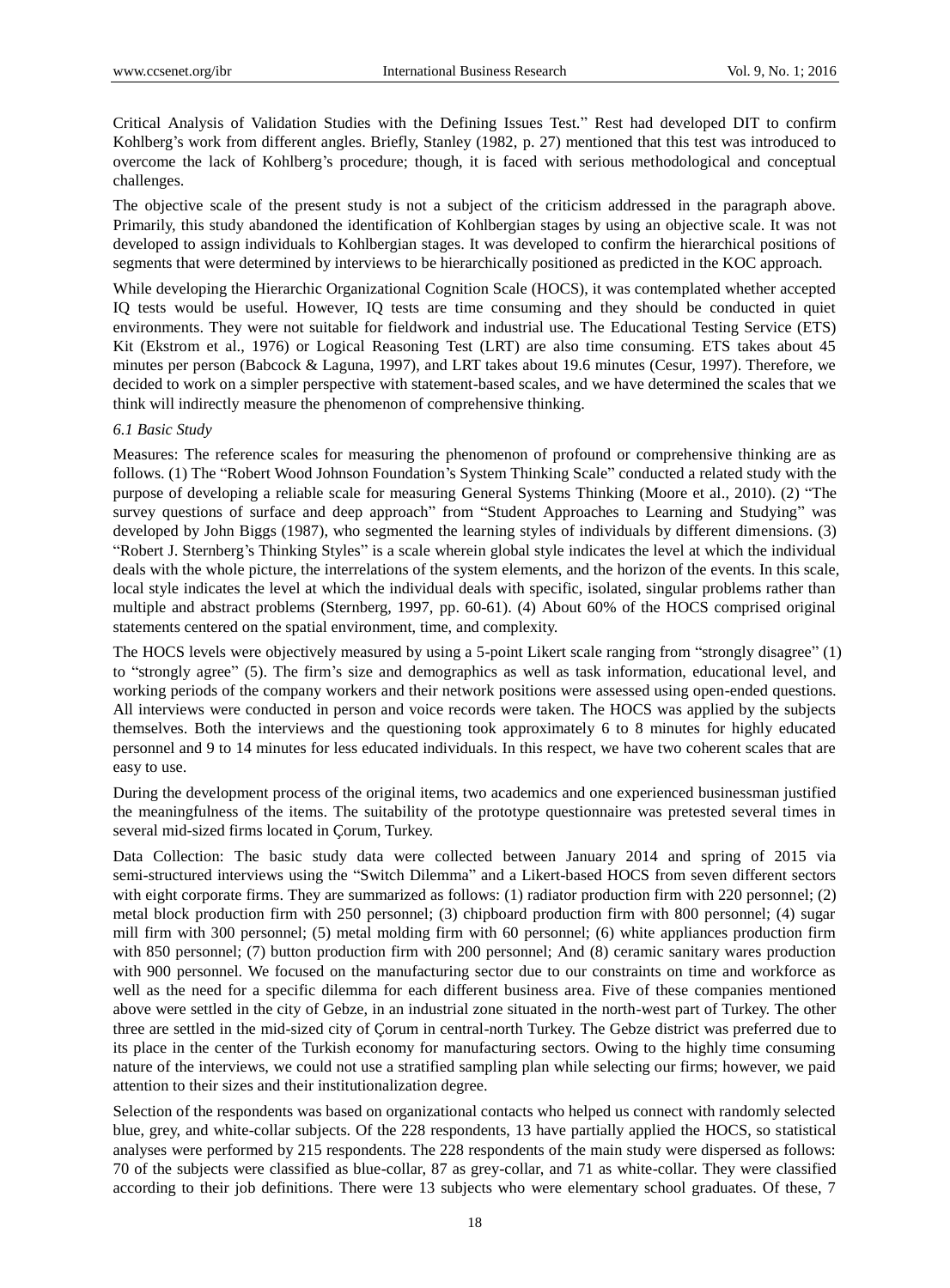completed secondary school, 98 high school, 29 college, 70 were bachelor's degree and 11 had master's degrees. While 61% of system members had higher education (faculty, master, or doctorate degree), only 34% of efficacy members, and 4% of task members did. The average employment duration at the organizations are 9.6 years  $(range = 0.1-29)$ .

We did not get the subjects' names and told each that his/her responses would be anonymous. All subjects were easily integrated into the story of the switch dilemma and responded enthusiastically. They continued to discuss the story after their interviews. An important issue that complicates the analysis of the interviews originated from the respondents: some subjects were cutting their answers short. In this case, interviewers were advised to encourage the respondents to speak more about their reasons and behavior, as follows. (1) If the subject decides to turn off the switch, he or she should be reminded of the penalty. If the subject decides not to turn off the switch, he or she should be reminded of ongoing loss and should also be asked, "Did you make this choice because of the punishment?' (2) If a subject says that he or she will compare the benefits and costs, and then choose the best option, then ask, "Are disregarding the punishment?"

#### *6.2 Analysis*

Measure Validity and Reliability: The measures were subjected to an inspection to assess their reliability and validity. The Cronbach's Alpha value found as ,670. An exploratory factor analysis was performed including 17 items by using principal component with varimax rotation and an eigenvalue of '1'. The Kaiser-Meyer-Olkin measure of sampling adequacy was ,737 and the Bartlett's test of sphericity was significant at  $p < .000$  / Approx. Chi-Square = 578,359. Six components have eigenvalues over Kaiser's criterion of 1 and explained 58,66% of the variance. Factor loadings of 17 statements after rotation seen in table 4. Factor loadings are significent and acceptable according to Stevens (2002) due to sample size, still they would be stronger. However, newly born HOCS encountered three problems in this process. First, segmentation of the statements of factor analysis partially agreed with the theoric segmentation. Second, 3 of 17 factor loads could be supposed as transitional between components, more accuracy needed. Third, according to discriminant analysis, HOCS could seperate task and efficacy members distinctly but the seperation of efficacy and system members are not in the same class.

Results: New components conceptualized as in the table 4, according to the common grounds of statements in terms of the viewpoints of respondents. Anticipated components was different as following: Spatial Subscale: rM1, rM2, M3, M4. Temporal Subscale (despite it has 1 statement): rZ1. Complexity Subscale: rK1, rK2, rK4, KSTS1, rKSTS2. Designe Subscale: TAS1, TAS3. Local versus Global Subscale: rG1, G2. Deep versus Surface Thinking Subscale: rYZ1, rYZ2, YZ4. In this manner, without constructing a new theoric structure and still referring to the preliminary one, our new assumtions that constitute HOC components arise as following.

**F1:** Contribution oriented members which have high OC are cognitively motivated through their organizations for making contributions and they face with reality from a positive stance. Following concepts are in association with our definition: The 'positive orientation' concept which Alessandri et al. (2014) indicate that it has been identified in past studies as a factor including, self-esteem, life satisfaction and optimism, is also expected to act as the key resource in sustaining individual engagement at work by Hobfoll (1989). Utrecht Work Engagement Scale (Schaufeli & Bakker, 2003) would have considered for this subscale and also heedfulness concept of Weick & Roberst (1993, p. 361) **F2:** Task focusing behaviour is overlapping with low level spatial perception. Some members which have low OC strongly focus on their tasks, some others not. **F3:** From the perspective of 'superficial effort appreciation', some members which have low OC appreciate others efforts superficially without evaluating their deeper effects, some members evaluate profoundly. **F4:** Escape to determinism: The common ground of statements 'rZ1' and 'rG1' seem as 'uncertainty' notion, which the future related and general issues creates it similarly. Hodson & Sorrentino (1999) state that, uncertainty-oriented individuals have distinctly discovery-oriented (presumably task exceeding) cognitive styles and certainty-oriented individuals are interested in maintaining clarity of what is already known. We allready shared the observations of Maslow about the relation between the intellectual capacity and unknown, under the title of 'Fear and Enthusiasm'.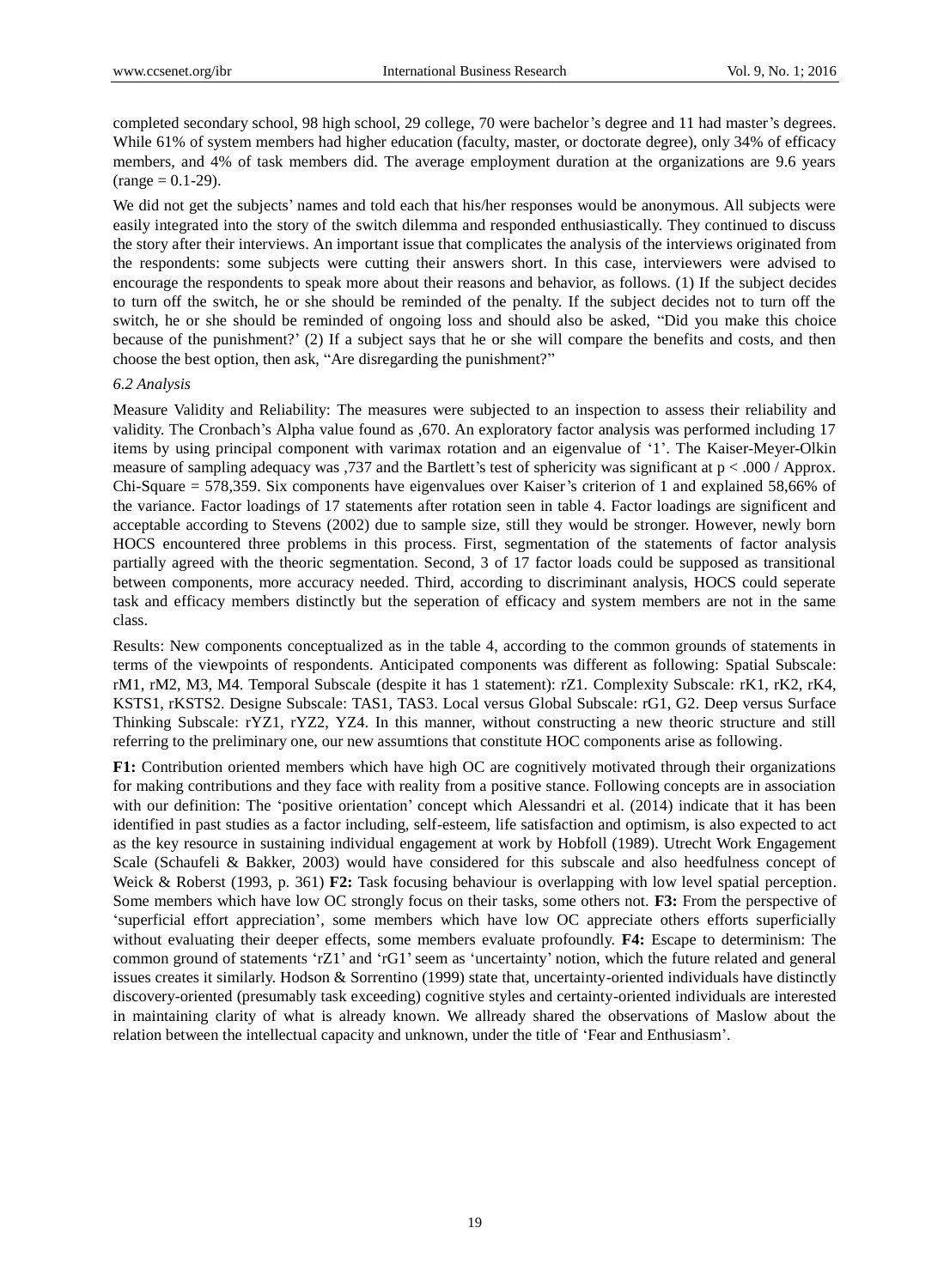# Table 4. Rotated factor loadings

| <b>SUBSCALES</b>                                                                           | <b>ITEMS</b>    | F1      | F <sub>2</sub> | F <sub>3</sub> | F4     | F <sub>5</sub> | F <sub>6</sub> |
|--------------------------------------------------------------------------------------------|-----------------|---------|----------------|----------------|--------|----------------|----------------|
| F1. POSITIVE CONTRIBUTIONS                                                                 |                 |         |                |                |        |                |                |
| I take decisions by considering, how I might affect                                        |                 |         |                |                |        |                |                |
| other jobs in the workplace.                                                               | M3              | .72     | .14            | .06            | $-.11$ | .00            | $-.07$         |
| I think small changes can produce important results.                                       | KSTS1           | .66     | .13            | $-.14$         | $-16$  | $-.02$         | .05            |
| Despite a system perform smoothly, I re-design it in                                       | TAS1            | .71     | $-.08$         | $-.13$         | .06    | .15            | $-.04$         |
| different ways in my mind.                                                                 |                 |         |                |                |        |                |                |
| I predict the results of an occured error, at the far side                                 | M4              | .56     | $-.09$         | .02            | .29    | $-.30$         | .17            |
| of the enterprise.'                                                                        |                 |         |                |                |        |                |                |
| <b>F2. TASK FOCUSING</b>                                                                   |                 |         |                |                |        |                |                |
| I focus on my own job and don't deal with other jobs                                       | rM1             | .01     | .75            | .02            | .21    | .20            | .09            |
| executed in workplace, much.                                                               |                 |         |                |                |        |                |                |
| I don't spend time in learning things that I won't need                                    | rYZ2            | .08     | .71            | .00            | .05    | .00            | .00.           |
| in my work.                                                                                |                 |         |                |                |        |                |                |
| The executer is the person who is most responsible<br>for the fault.                       | rK <sub>2</sub> | .14     | .50            | .41            | .08    | $-0.05$        | .026           |
| <b>F3. SUPERFICIAL EFFORT APPRECIATION</b>                                                 |                 |         |                |                |        |                |                |
| I think the harder people work the better the outcomes                                     |                 |         |                |                |        |                |                |
| will be.                                                                                   | rKSTS2          | $-16$   | $-06$          | .76            | $-.05$ | .15            | .19            |
| The processes that running without failures, depends                                       |                 |         |                |                |        |                |                |
| on each employees equal effort.                                                            | rK4             | $-.06$  | $-.01$         | .57            | .26    | .21            | .23            |
| I learned that, the way to do my job fast and accurate                                     |                 |         |                |                |        |                |                |
| is to memorize the work process.                                                           | rYZ1            | $-0.06$ | .27            | .65            | .00    | $-.11$         | $-16$          |
| F4. ESCAPE TO DETERMINISM                                                                  |                 |         |                |                |        |                |                |
| I take decisions for the outcomes which could occure                                       |                 |         |                |                |        |                |                |
| recently, rather than could occur in the future.                                           | rZ1             | $-0.06$ | .13            | .03            | .72    | .07            | .00            |
| I prefer to deal with specific problems rather than                                        | rG1             | $-.01$  | .18            | .06            | .77    | .07            | .00            |
| with general questions.                                                                    |                 |         |                |                |        |                |                |
| F5. INTERVENTION TO WORKPLACE                                                              |                 |         |                |                |        |                |                |
| Employees must not express opinions about the work                                         | rK1             | .04     | .10            | .15            | .06    | .82            | $-.05$         |
| which they are not experts.                                                                |                 |         |                |                |        |                |                |
| I am solely interested in the part of the work which I                                     | rM2             | .12     | .52            | .09            | .27    | .52            | $-.08$         |
| am responsible.                                                                            |                 |         |                |                |        |                |                |
| I like to re-designe work-processes in novel forms, in                                     | TAS3            | .47     | $-.03$         | $-13$          | .11    | .49            | .28            |
| my work place.                                                                             |                 |         |                |                |        |                |                |
| F6. ORGANIZATION ORIENTED CURIOCITY                                                        |                 |         |                |                |        |                |                |
| I care more about the general effect than about the                                        | G2              | .03     | .05            | $-.05$         | .03    | $-.04$         | .88            |
| details of a task I have to do.                                                            |                 |         |                |                |        |                |                |
| I find that many subjects about my job can be very<br>interesting, once you get into them. | YZ4             | .52     | .06            | $-.04$         | $-.08$ | .03            | .43            |
| Eigenvalues                                                                                |                 | 2,825   | 2,679          | 1,262          | 1,147  | 1,039          | 1,021          |
| % of Variance Explained                                                                    |                 | 16,616  | 15,757         | 7,425          | 6,749  | 6,112          | 6,007          |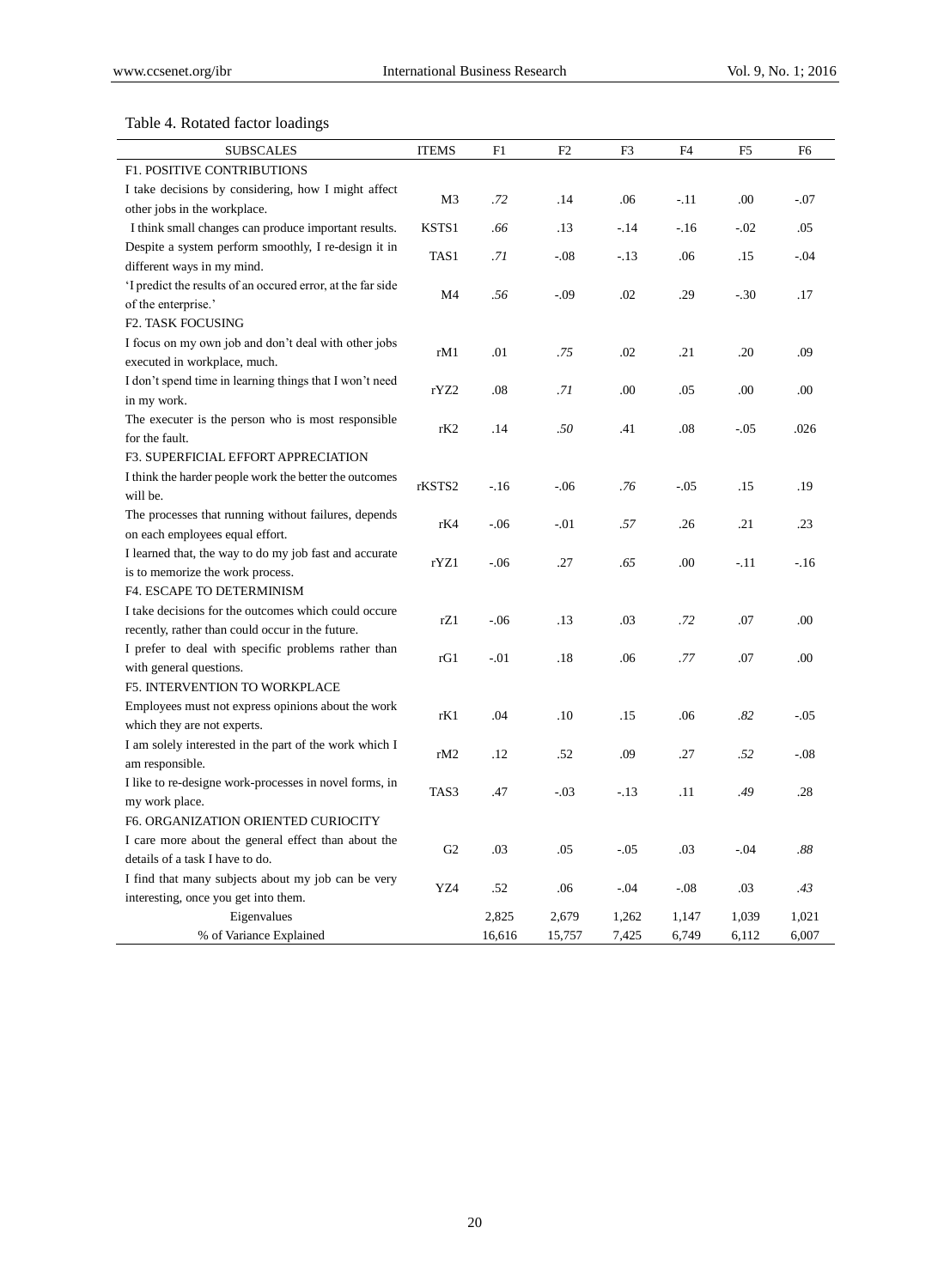|                |          | $\mathbf M$ | <b>SD</b> |
|----------------|----------|-------------|-----------|
| F1             |          | 3,95        | 1,02      |
|                | task     | 3,66        | 1,16      |
|                | efficacy | 3,88        | 1         |
|                | system   | 4,4         | 0,74      |
| F2             |          | 3,24        | 1,34      |
|                | task     | 2,16        | 1,21      |
|                | efficacy | 3,33        | 1,24      |
|                | system   | 3,92        | 1,12      |
| F3             |          | 2,46        | 1,21      |
|                | task     | 1,99        | 1,07      |
|                | efficacy | 2,44        | 1,17      |
|                | system   | 2,92        | 1,28      |
| F <sub>4</sub> |          | 3,06        | 1,21      |
|                | task     | 2,51        | 1,17      |
|                | efficacy | 3,09        | 1,18      |
|                | system   | 3,44        | 1,16      |
| F5             |          | 3,2         | 0,96      |
|                | task     | 2,22        | 1,1       |
|                | efficacy | 3,24        | 1,2       |
|                | system   | 3,94        | 1,13      |
| F6             |          | 3,83        | 1,01      |
|                | task     | 3,57        | 1,12      |
|                | efficacy | 3,82        | 0,96      |
|                | system   | 4,07        | 0,99      |

Table 5. Means and standart deviations for factors & stages

**F5:** We could propound an intervention inclination notion referring to related statements. 'TAS3' is seperating from 'TAS1' in this respect. While 'TAS1' positively re-creating 'any' system, 'TAS3' intervene positively to 'his' workplace. Some positive orientations would occure by not intervening to the environment. So intervention dimension would arise as a catalyzer of positive orientation inclination. **F6:** Organization Oriented Curiocity: These two statements un-intentionally seem to measure the organization related curiocity of respondents. We shifted 'YZ4' from F1 to F6 for forming a component, in favor of not loosing a statement which increasing the scaling quality of discrimination process. Allready it was not far from being there. These subscale assumptions should be tested to be clarified or re-arranged by more set of statements.

Table 6. Inter-Corelations between factors

|                | F1      | F <sub>2</sub> | F3      | F <sub>4</sub> | F5   | F6 |
|----------------|---------|----------------|---------|----------------|------|----|
| F1             |         |                |         |                |      |    |
| F2             | 0.08    |                |         |                |      |    |
| F3             | 0.19    | 0.05           |         |                |      |    |
| F <sub>4</sub> | $-0.39$ | $-0.04$        | $-0,24$ |                |      |    |
| F <sub>5</sub> | 0,27    | $-0.19$        | 0,19    | $-0.18$        |      |    |
| F6             | $-0.13$ | $-0.50$        | 0,05    | 0.09           | 0.29 |    |

*Note.* Extraction method: Maximum likelihood. Rotation method: Oblimin with kaiser normalization.

Scores on the six subscales, and their distribution among stages are presented in Table 5. Avarage scores of task members on HOCS is '2,70', for efficacy members it is '3,32' and for system members it is '3,82'. The significiancy of increasing scores between stages have discussed by discriminant analaysis.

The correlations between the factors are contained in table 6. Several of these intercorrelations are seen around 0,2 and others below. This would mean that, factors are measuring the same thing referring to coherently differentiating mean values of every statement between KOC stages (Table 5), while they are approaching OC from distinct dimensions referring to their low correlation (Table 6).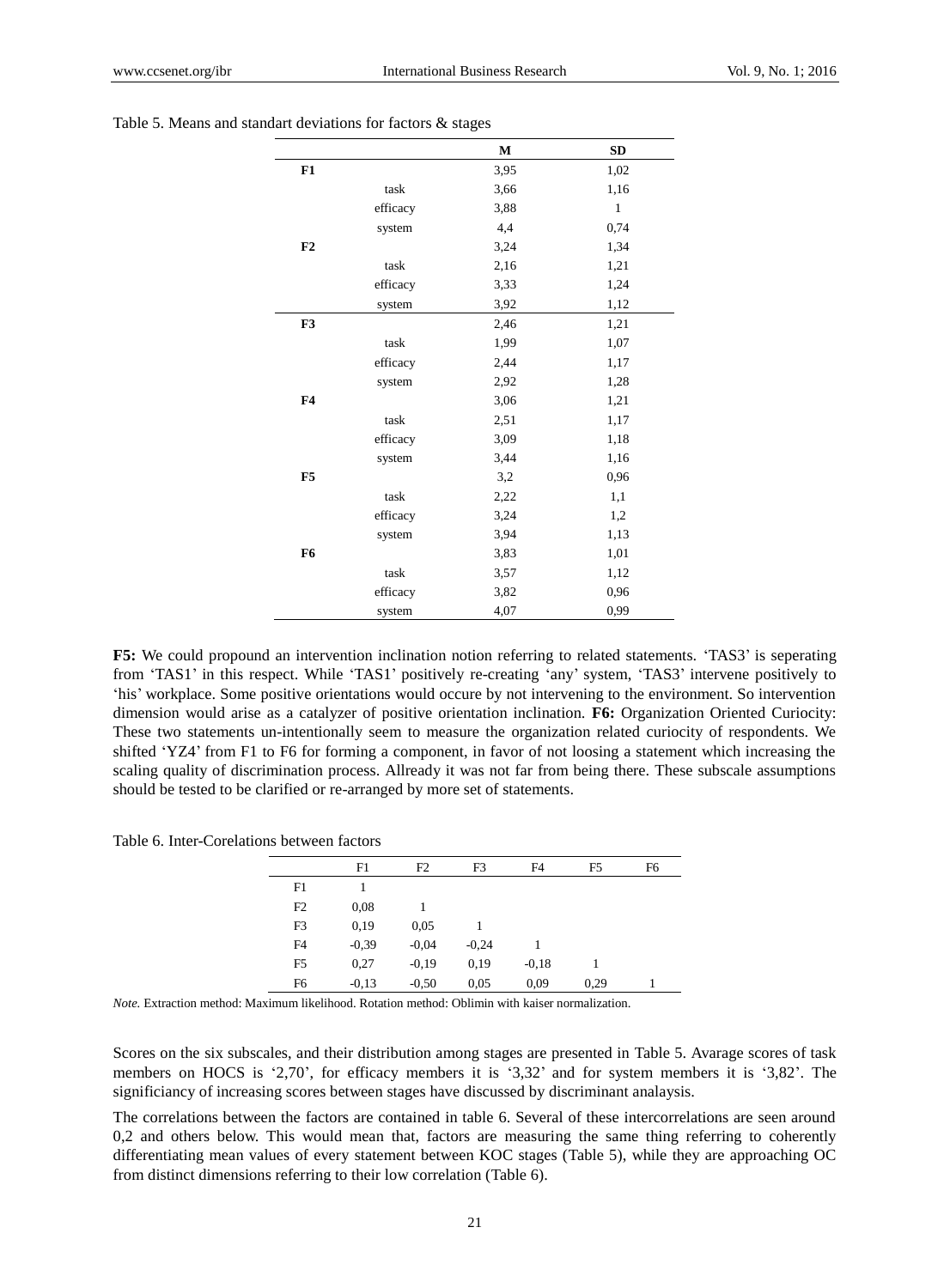| Variable       | Wilks' Lambda | $\mathbf F$ | Sig.  |
|----------------|---------------|-------------|-------|
| rM1            | 0,747         | 35,745      | 0,000 |
| rz1            | 0,961         | 4,338       | 0,014 |
| rk1            | 0,815         | 23,876      | 0,000 |
| rm2            | 0,753         | 34,691      | 0,000 |
| rg1            | 0,898         | 11,956      | 0,000 |
| m <sub>3</sub> | 0,925         | 8,561       | 0,000 |
| ksts1          | 0,93          | 7,956       | 0,000 |
| tas1           | 0,92          | 9,174       | 0,000 |
| rksts2         | 0,959         | 4,519       | 0,012 |
| m4             | 0,975         | 2,75        | 0,066 |
| ryz2           | 0,853         | 18,242      | 0,000 |
| rk4            | 0,871         | 15,615      | 0,000 |
| tas3           | 0,896         | 12,24       | 0,000 |
| g2             | 0,981         | 2,093       | 0,126 |
| ryz1           | 0,96          | 4,423       | 0,013 |
| rk2            | 0,843         | 19,671      | 0,000 |
| yz4            | 0,966         | 3,719       | 0,026 |

| Table 7. Tests of equality of group means |  |  |  |
|-------------------------------------------|--|--|--|
|                                           |  |  |  |

Discriminant Analysis: Wilk's Lambda in the Table 7, identifying the most discriminant variable. The lower the result, the higher is the discriminant strenght of the statement (Ganga et al., 2012, p. 2373). Table 7 show that the variable with the highest discriminant strength is 'rM1' which has a value of 0,747.

Table 8. Test results

| Box's M |         | 463,508   |  |
|---------|---------|-----------|--|
| F       | Approx. | 1,135     |  |
|         | df1     | 306       |  |
|         | df2     | 39867,706 |  |
|         | Sig.    | 0,053     |  |

Box's M (Table 8), tests the null hypothesis for discriminant analysis, if the covariance matrices don't differ between groups formed by the dependent (Hair et. al., 2009). The researcher wants this test not to be significant so that the null hypothesis that the groups don't differ can be retained (Burns & Burns, 2008, p. 598). In this case the Box's M is 463,508 with F = 1.135 which is supporting the requisite mentioned above at ( $p = 0.053 > 0.050$ ). Burns also noticed that (2008, p. 598) with large samples, a significant result is not regarded as too important.

The canonical correlation in the Table 9 is the multiple correlation between the predictors and the discriminant function (Burns & Burns, 2008, p. 598) which could square to use as an effect size (Field, 2009, p. 618).

|  | Table 9. Eigenvalues |
|--|----------------------|
|--|----------------------|

| Function | Eigen-value | % Variance | Cumul.% | <b>Canonical Correlation</b> |
|----------|-------------|------------|---------|------------------------------|
|          | 1.849       | 95.5       | 95,5    | 0.806                        |
|          | 0.087       | 4.5        | 100     | 0.283                        |

Wilk's lambda indicates the significance of discriminant functions (1 through 2) and the significance after the first variate has been removed (2) (Field, 2009, p. 619). When we both tested the variates in combination Wilks's lambda has the value (0.323), degrees of freedom (34) and significance value (.00). Two variates significantly discriminate the groups in combination ( $p = .00$ ), but the second variate alone is non-significant ( $p = .392$ ). Table 10 also provides the proportion of total variability not explained (Burns & Burns, 2008, p. 599). For the function '1 through 2', 32,3% of the variance is not explained.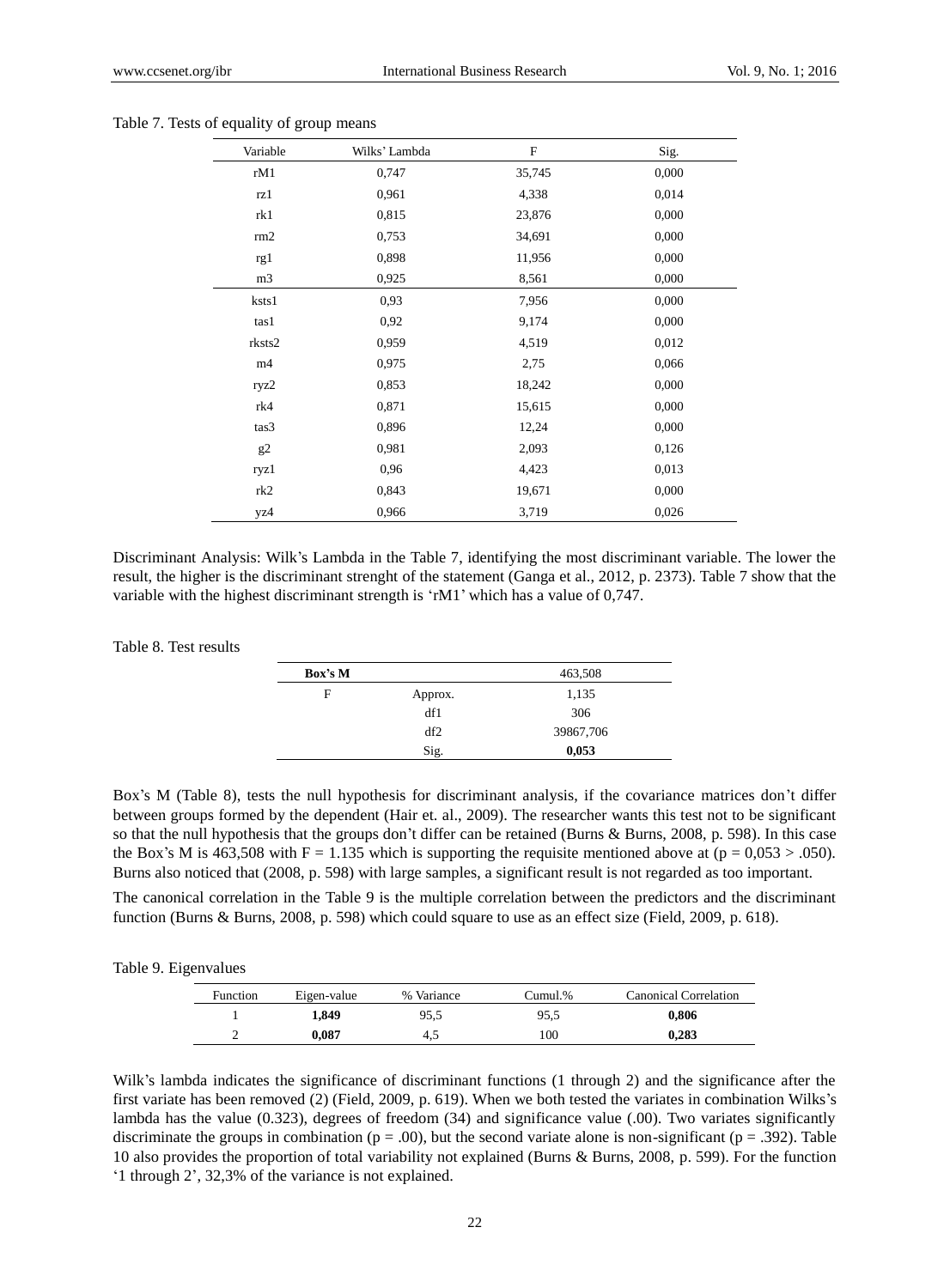#### Table 10. Wilks' Lambda

| Test of Function(s) | Wilks' Lambda | Chi-square |    | Sig.  |
|---------------------|---------------|------------|----|-------|
| $\pm$ through 2     | 0.323         | 229.418    | 34 | 0.000 |
|                     | 0.920         | 16,896     |    | 0.392 |

According to structure matrix (Table 11-some of the statements included), 'M3, KSTS1, TAS1 and M4' statements have relatively succeed to seperate system members from efficacy members. And according to group mean datas, system members reacted positively to these statements.

Table 11. Means and structure matrix

|                | <b>Group Means</b> |                 |               | <b>Function</b> |                |  |
|----------------|--------------------|-----------------|---------------|-----------------|----------------|--|
|                | <b>Task</b>        | <b>Efficacy</b> | <b>System</b> |                 | $\overline{2}$ |  |
| rK1            | 1,78               | 2,86            | 3,82          | $,350^*$        | .064           |  |
| rK4            | 1,51               | 2,15            | 2,78          | $,282*$         | ,096           |  |
| TAS3           | 3,19               | 3,72            | 4,21          | $,250^*$        | ,066           |  |
| <b>KSTS1</b>   | 3.97               | 4,02            | 4,61          | ,161            | $,562^*$       |  |
| M <sub>3</sub> | 3,63               | 3.93            | 4,55          | .198            | $,320^*$       |  |
| TAS1           | 3,41               | 3,76            | 4,31          | ,210            | $,256*$        |  |
| M <sub>4</sub> | 3.63               | 3,81            | 4,1           | ,115            | $,137*$        |  |

*Note.* \*. Largest absolute correlation between each variable and any discriminant function.

They are the 4 of the 6 straight (not-reverse) statements of 17 statements in HOCS. Maybe the scarcity of positive statements and their derived forms in the questionary effected negatively the discriminant success of HOCS for seperating  $3<sup>rd</sup>$  and  $4<sup>th</sup>$  group members. Further researchs could focus on this point.

Classification Table: The cross validated set of data is a more honest presentation of the power of the discriminant function than that provided by the original classifications and often produces a poorer outcome (Burns & Burns, 2008, p. 602). The classification results reveal that 77.6% of the respondents were classified correctly into three groups (Table 12). This is the overall predictive accuracy of the discriminant functions (Burns & Burns, 2008, p. 602). According to cross validation, efficacy stage members were classified with better accuracy than were task stage members. About 73% of the task group and 85% of the efficacy group were classified correctly, as they were classified by a subjective scale. Of the system stage members, 61.7% were classified as they were before.

#### *6.3 Criticizing the HOCS*

The discrimination rate of 77.6% would be enough to confirm the success of the subjective classification and some of the theoretical assumptions of this article. This confirmation was our preferential target. However, the HOCS has problems being a strong scale unless it has strong factor loads and has solved the inadequate discrimination performance of system members and efficacy members. In addition, its inner subscale specificity should be constituted, and the stability of these subscales should be tested.

|                 |      | <b>Stages</b> | Predicted Group Membership | Tot. |          |     |
|-----------------|------|---------------|----------------------------|------|----------|-----|
|                 |      |               |                            |      |          |     |
| Original        | Freq |               | 35                         | 6    | $\Omega$ | 41  |
|                 |      |               |                            | 112  |          | 126 |
|                 |      |               |                            | 15   | 32       | 47  |
|                 | $\%$ |               | 85,4                       | 14,6 | $\Omega$ | 100 |
|                 |      |               | 4,0                        | 88,9 | 7,1      | 100 |
|                 |      |               | 0                          | 31,9 | 68,1     | 100 |
| Cross-validated | Freq |               | 30                         | 11   | 0        | 41  |
|                 |      |               | 8                          | 107  | 11       | 126 |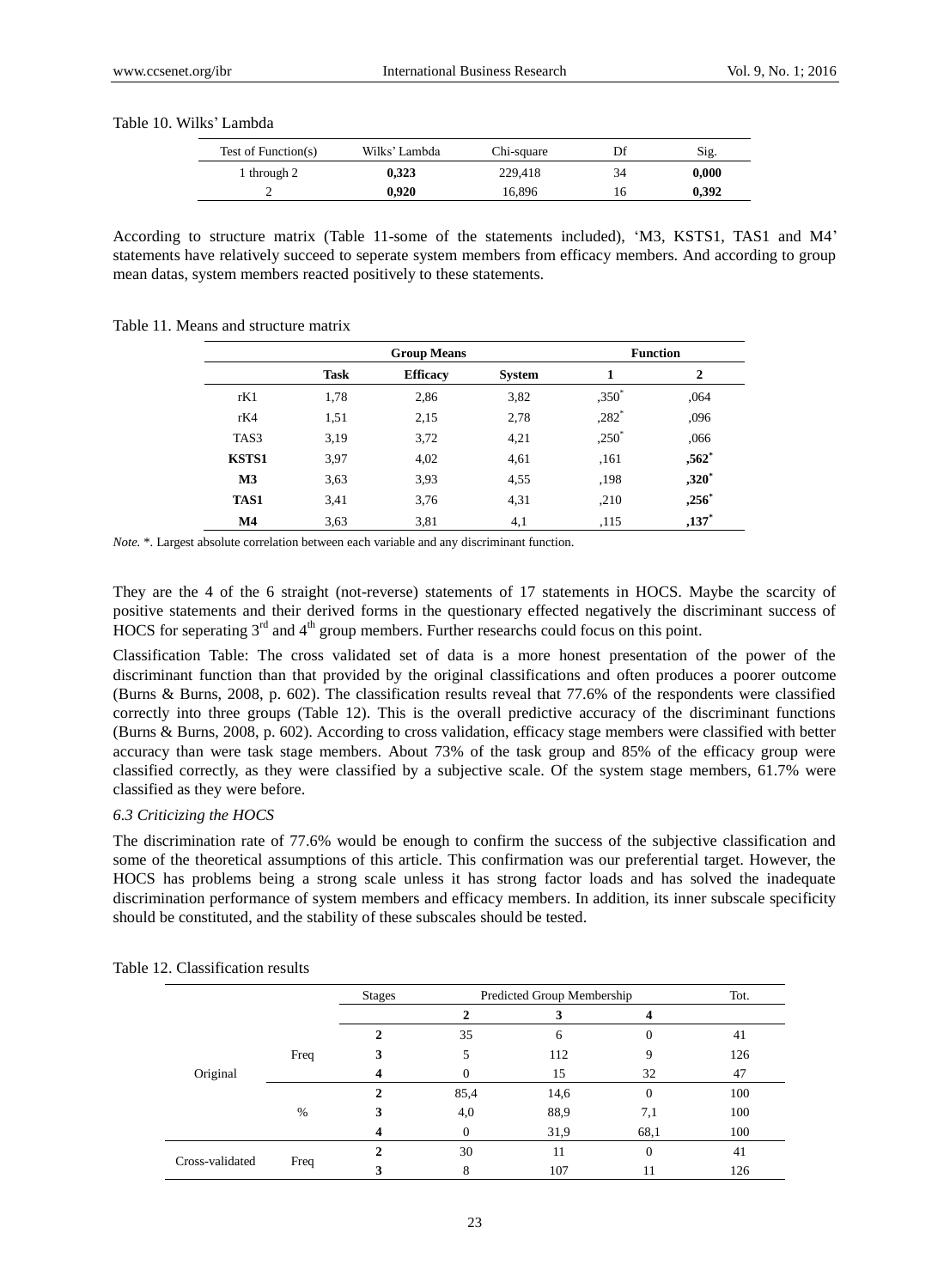|   |   |      | 18   | 29   | 47  |
|---|---|------|------|------|-----|
|   |   | 73,2 | 26,8 |      | 100 |
| % | ◡ | 6,3  | 84,9 | 8,7  | 100 |
|   |   |      | 38,3 | 61,7 | 100 |

*Note.* 83,6% of the originally grouped cases were correctly classified. 77,6% of the cross-validated grouped cases were correctly classified.

The area of a circle increases exponentially in relation to the increase of its radius. Correlatively, whenever an individual reaches to the 3rd KOC stage, the technical and sociological images that he is aware of begin to increase exponentially. This multiplicative coefficient creates a kind of twilight border separating a 3rd stage member from a 4th stage member. That is why the lower limit (border of the task area) is taken into account when identifying efficacy stage members and emphasized when such members create justifications for overstepping their jurisdictions. According to this, the relative failure of the HOCS while segmenting the 3rd stage from the 4th originates from the exponential growth of organizational knowledge that occurs while members shift to upper stages. Actually, there is as distinct a shift between the justifications of 3rd and 4th stage subjects as there is between 2nd and 3rd, according to subjective analysis. It might be said that, due to the exponential growth of the complexity in the environment, 4th stage members scored relatively low points on the HOCS. In other words, a greater cognitive shift should occur when moving from the 3rd to the 4th group according to the move from 2nd to 3rd, to successfully discriminate between stages.



Figure 4. Decreasing of discriminant success

The standard deviations of the members of different groups barely change (1.14 for the 2nd; 1.13 for the 3rd; and 1.05 for the 4th). This would simply mean that the inner variability of stage members stays stable in terms of the HOCS while the members' cognitive capacities are rising. This would be considered positive data for the HOCS.

#### *6.4 Additional Analaysis*

We conducted regression analysis wherein "education level" "employment duration" and "networking level" were the independent variables and the objectively defined HOCS is dependent. We asked each subject, "On average, with how many friends do you communicate in one day just to execute your work, not for chatting." The range of responses varied, ranging from 2-300, and we called this data the "networking level". This data does not represent network position, betweenness, centrality, etc. The relation between networking level and the HOCS was completely meaningless. We also observed this relation between subjects of equal education levels. Again, the relation was completely meaningless. This relation also bordered task and efficacy stage members due to the success of the HOCS on them. The result was similar. We suggest that the thing we measured as the HOCS level does not appear even partially as a function of the networking level of the members. The relation between employment duration and HOCS was barely meaningful but too weak.

On the other hand, referring to the F value and its significance in Table 13, there is a meaningful relation. Referring to the R2 value, there is a considerable positive relation between education level and HOCS. This correlation rate (0.21) stands under the rate of correlation between the adult moral maturity score and educational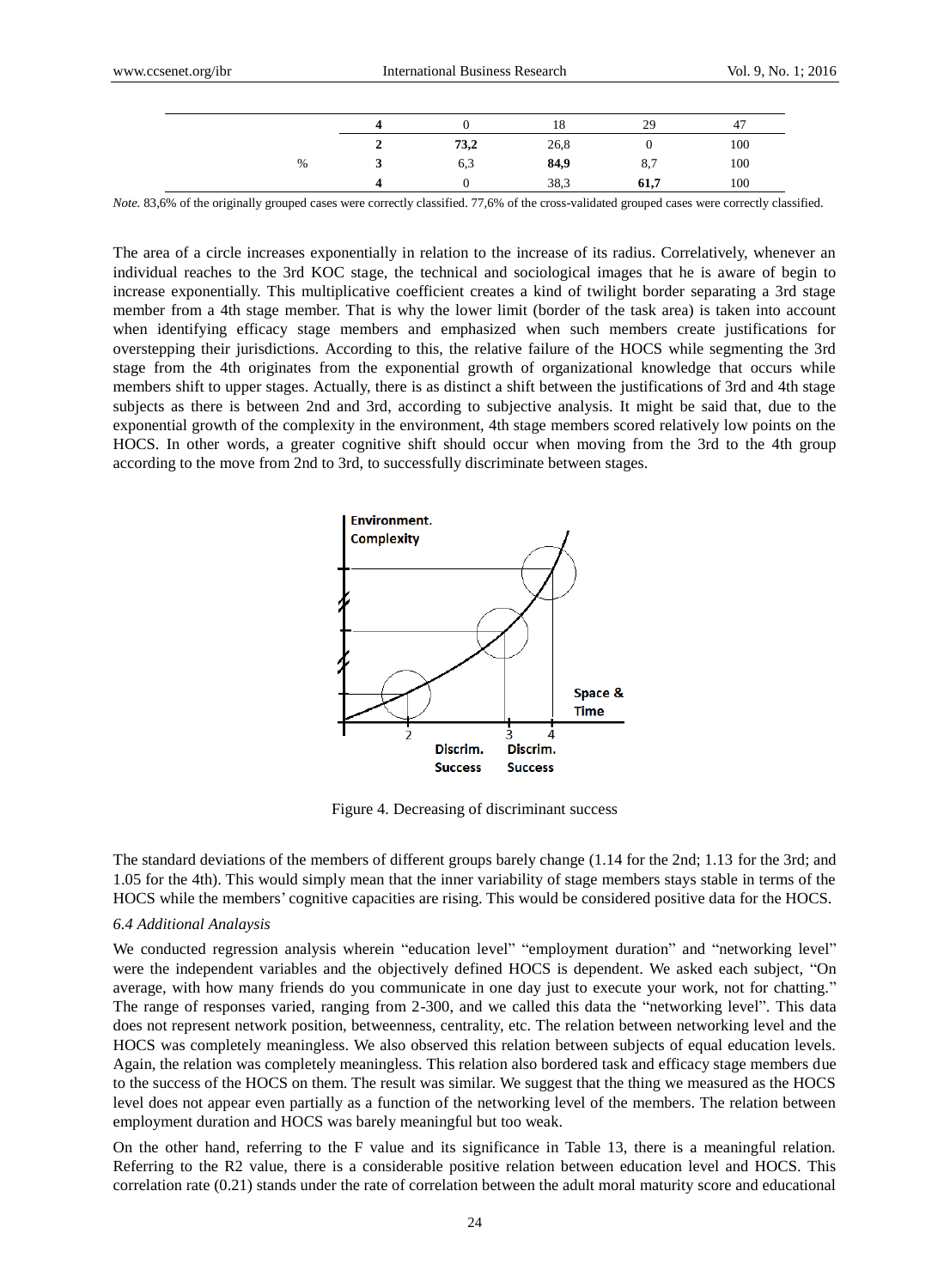level (0.53 to 0.69), which Trevino (1986, p. 607) reported. We also tested the attendants' moral maturity scores by using the "Heinz Dilemma" in the pilot study. All attendants were residing in the 3rd or 4th moral stages, naturally. However, we came across several task stage members among the "interpersonal concordance orientation" members. This information gives us clues that our derived approach achieved identifying a brand new environment at the organization level. We also expect a high correlation between HOCS and "job rotation", which we could not test under the scope of this study.

### Table 13. HOCS and education leve

| <b>HOCS</b><br>0.000<br>7.835<br><b>Education Level</b><br>9.46 | Dependent Variable | Predictor |  | S <sub>1</sub> g | R <sub>2</sub> |        | sig. I     |
|-----------------------------------------------------------------|--------------------|-----------|--|------------------|----------------|--------|------------|
|                                                                 |                    |           |  |                  |                |        |            |
|                                                                 |                    |           |  |                  | 0.2            | 61.385 | $_{0.000}$ |

# **7. Conclusion**

In this study, we showed how an ontological cognitive pattern would project on different aspects of human kinesis, such as organizational formations. This cognitive pattern reveals a kind of hierarchy between organization members that is grounded in their environmental perception capacity as well as other features. This study is basically a typological work. We tried to characterize the features of the mentioned stages in terms of emotional and behavioral issues. Based on these definitions, managers would have the ability to regulate their supervision of organization members according to the stages to which they belong.

Human resource managers would use these findings and scales to evaluate candidates. It is not appropriate to idealize any stage; instead, it would be proper to discuss how we could place different role members, bound to their robust cognitive capacities, to maximize their performance. Managers would make regulations on the compulsiveness of task definitions in accordance with the features of different stages. These discussions reveal how clear and specific job definitions could change internal fears to external ones and, as a result, diminish employee performance for any stage member, except task stage members. It seems that applying strong supervision is meaningless and would be detrimental to 4th stage members, would only be meaningful in unexpected situations for 3rd stage members, and would be continually meaningful for task stage members. KOC stages may also represent the dispositional basis of the members' achievements at work under specific organizational circumstances.

As Kaplan and Henderson (2005, p. 517) stated: "The effects of an incentive regime cannot be cleanly separated from cognition. Rather, cognition and incentives evolve simultaneously in a complex, reciprocal process." The discourse they have used, "I act like this because this is in my best interests," identifies task stage members, and the discourse, "I act like this because this is in my company's best interest," identifies 3rd and 4th stage members. We believe that the area needed by 3rd and 4th members in order for them to feel responsible will separate them via affecting their degree of motivation.

We implicitly discussed our personally identified motivation approach in the "Inertia and Enthusiasm section." The fears introduced individually for each stage in the table portion of Figure 2 specify the suitable incentives for each type of employee in an organization. These incentives are action based, as Kaplan and Henderson (2005) suggested; organizational competencies or routines are as much about building knowledge of "what should be rewarded" as they are about "what should be done." In response to this, we can say that a manager should motivate a 4th stage member by giving him chances to provoke or manage the integrative flow of actions between the overall system and its sections, and the same manager should approach a 3rd stage member in a way that allows him to go beyond his jurisdiction step by step with close supervision.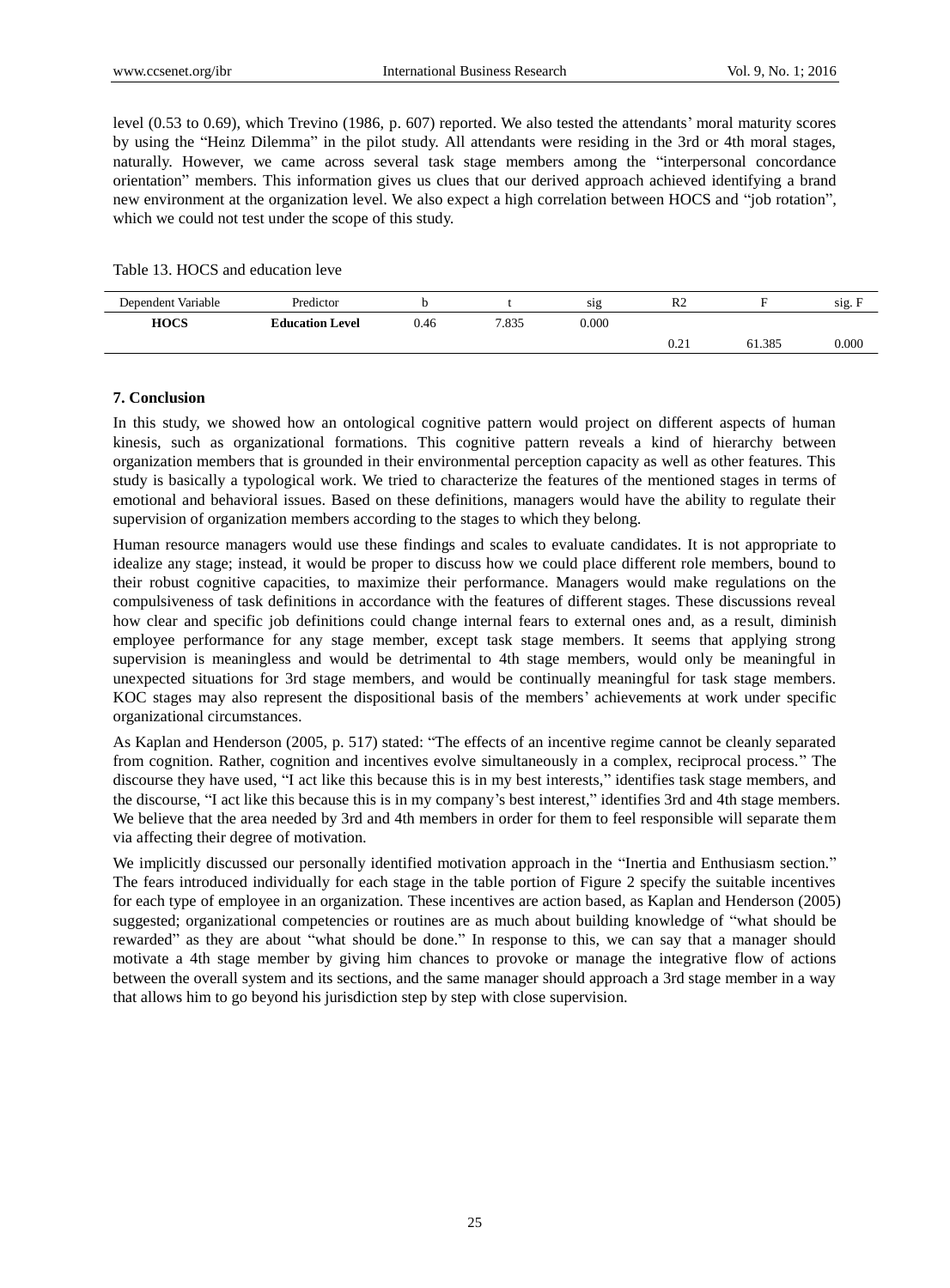

Figure 5. Encouraged task area and prohibited field of interest

In detail, we argued that it would overcome organizational inertia if managers were to identify multiple-stage jurisdictions for their employees, under the assumption that the cognitive borders of each employee (except task stage members) exceeds the cognitive necessities of his or her "identified task area." On the other hand, we could suggest that exceeding cognitive capacity generally cannot fulfill the needs of the environment due to the lack of related experiences and the gap between perceiving something and understanding it deeply. Our findings promoted this assumption.

Some employees have an innate tendency to interfere in achievable but non-identified work, and some do not. The ranking of each employee according to his or her cognitive capacities regardless of their hierarchic levels in the organization and assigning them "encouraged task exceeding levels" would institutionalize the usage of organizational potential. Under this concept, the "identified task area" expresses the formal tasks that are assigned to each employee, "encouraged task area" expresses the encouraged and allowed jurisdiction of each employee that exceeds his or her distinctly identified tasks, and "prohibited field of interest" expresses the area where an entrepreneurial employee would interfere naturally but is repressed formally. Actually, with this conceptualization we propose to institutionalize the natural and necessary overflows in organizations slightly.

Any identification means the reduction of absolute reality. In response to this, managers would lead their organization members into controlled chaos to benefit from their enthusiasm. By controlling them, they could partially prevent the system from the detriments of overflowing actions. An evaluator would propose methods to realize this intermediate zone of initiative. Such an attempt is suitable as the subject of another study.

This study also specified how individuals would use the ingredients of their environments while making decisions using the approaches of different decision-making theories. In this manner, some decision-making theories would be re-read with guidance from our study. For example, as mentioned before, (Hinson et al., 2003) according to "Hyperbolic Discounting Theory," the value of a reward declines over time; however, higher KOC stage members would compensate for the decline relatively better. We also suspect that the "certainty effect" (Tversky & Kahneman, 1986) and the "ambiguity effect" (Ellsberg, 1961) would have a greater effect on decision makers below the system stage.

OC capacity could be approached as a determinant of the "prospective behavior" notion in the Reasoned Action Theory of Ajzen and Fishbein (1980), while organization members (except the 1st and 6th stages) try to preserve their links with their organizations. In this theory, attitudes are determined by one's beliefs that performing the behavior will lead to certain positive or negative consequences (outcome expectancies) (Bleakley & Hennessy, 2012, p. 29). In other words, attitudes-at the same time-are formed as reactions to the essence of outcomes from planned behavior. The essence of the outcomes depends on the perception capacity of the individual. Therefore, the individuals' environmental perception capacity will determine the reduction degree of the possible results when an action is executed. This means that the determination of an individual's OC capacity will improve behavioral prediction.

#### **8. Limitations and Future Directions**

We examined the established groups structured by task identifications and focused on a clearly identified environment by creating it with a dilemma that also suited the nature of the subject's work environment. Therefore, it is beyond this paper's scope to explain how these cognitive stages would occur in informal groups,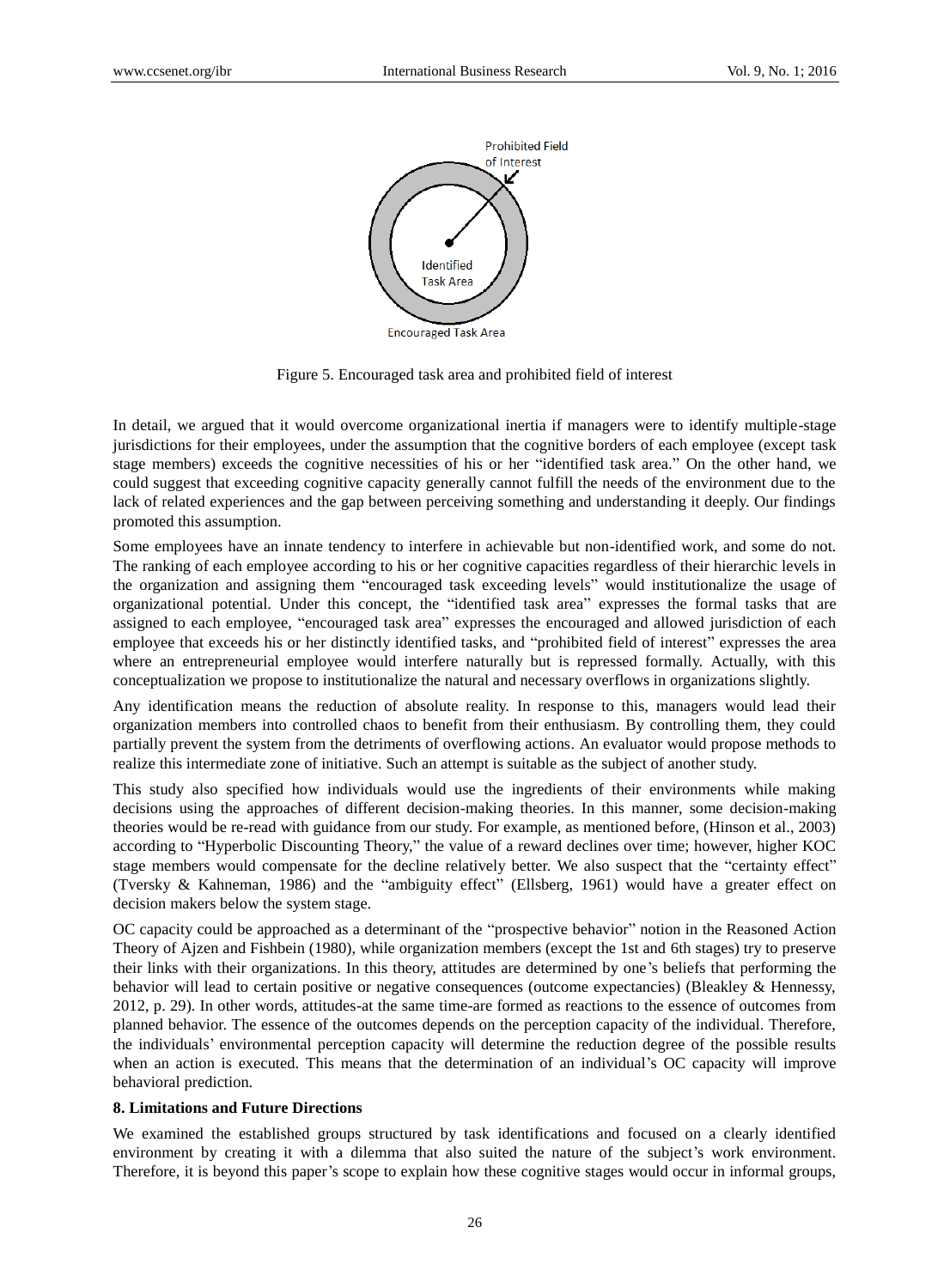which have more unspecific and dynamic environments. We also identified the specific dimensions of stages in response to a specific dilemma. Other types of dilemmas need to be studied to identify some other aspects of the different stages, as we discussed in the "Fear and Enthusiasm" section. Future research could present how these stages appear in different decision domains and how they would manifest in relation to different aspects of group members, like group adaptability, job satisfaction, individual performance, leadership behavior, and many others. Gender difference also not addressed in this study due to inadequate female participation.

It is not entirely possible to methodize the subjective identification process of the respondents' answers to a dilemma. For some cases, it is difficult to explain why we assigned the subject to a specific stage. This is a fact of Kohlbergian analysis, and we developed HOCS to demonstrate that the process works with this partial ambiguity. We developed HOCS using an inductive approach instead of a deductive one, although we tested it repeatedly on a series of subjects. From this point forward, a deductive approach should be applied to develop a more accurate, inclusive, and strong HOCS, based on the theory and data of this study. We should confirm that test and retest validity have not been applied for HOCS. This is a shortcoming but is not effecting the verification success of HOCS. On the other hand, the convergence validity of the scale is provided by the subjective analysis, which creates clusters to compare.

#### **References**

- Ajzen, I., & Fishbein, M. (1980). *Understanding Attitudes and Predicting Social Behavior.* Englewood Cliffs, NJ: Prentice-Hall.
- Alessandri, G., Borgogni, L., Schaufeli, W. B., Caprara, C. V., & Consiglio, C. (2014). From Positive Orientation to Job Performance: The Role of Work Engagement and Self-efficacy Beliefs. *Journal of Happiness Studies.*
- Anderson, C. R., & Paine, F. T. (1975). Managerial Perceptions and Strategic Behavior. *Academy of Management Journal, 18*(4). http://dx.doi.org/10.2307/255380
- Aronson, D. (1996). *Overview of Systems Thinking.* Retrieved from [http://www.thinking.net/Systems\\_Thinking/OverviewSTarticle.pdf](http://www.thinking.net/Systems_Thinking/OverviewSTarticle.pdf)
- Babcock, R. L., & Laguna, K. (1997). An Examination of the Factor Structure of Four of The Cognitive Abilities Included in the Educational Testing Service Kit of Factor-Referenced Cognitive Tests. *Studies in Educational Evaluation, 23*(2), 159-168. http://dx.doi.org/10.1016/S0191-491X(97)00010-2
- Barabasi, A. L. (2010). *Linked: The New Science of Networks.* Perseus Publishing.
- Barnes, J. H. (1984). Cognitive Biases and Their Impact on Strategic Planning. *Strategic Management Journal, 5*(2), 129-137. http://dx.doi.org/10.1002/smj.4250050204
- Barr, P. S., Stimpert, J. L., & Huff, A. S. (1992). Cognitive Change, Strategic Action, and Organizational Renewal. *Strategic Management Journal, 13*, 15-36. http://dx.doi.org/10.1002/smj.4250131004
- Barret, G. V., & Depinet, R. L. (1991). A Reconsideration of Testing for Competence Rather Than for Intelligence. *American Psychologist, 46*(10), 1012-1024. http://dx.doi.org/10.1037/0003-066X.46.10.1012
- Bee, H., & Boyd, D. (2009). *Cocuk Gelişim Psikolojisi.* Kaknüs Yayinlari.
- Biggs, J. (1987). *Student Approaches to Learning and Studying.* The Australian Council for Educational Research, Melbourne, Avustralya.
- Bleakley, A., & Hennessy, M. (2012). The Quantitative Analysis of Reasoned Action Theory. *The Annals of the American Academy, 640*(1), 28-41. http://dx.doi.org/10.1177/0002716211424265
- Bougon, M., Weick, K., & Binkhorst, D. (1977). Cognition in Organizations: An Analysis of the Utrecht Jazz Orchestra. *Administrative Science Quarterly, 22*(4), 606-639. http://dx.doi.org/10.2307/2392403
- Burns R. B., & Burns, R. A. (2008). *Business Research Methodsand Statistics Using SPSS.* Retrieved from [http://www.uk.sagepub.com/burns/website%20material/Chapter%2025%20-%20Discriminant%20Analysis.](http://www.uk.sagepub.com/burns/website%20material/Chapter%2025%20-%20Discriminant%20Analysis.pdf) [pdf](http://www.uk.sagepub.com/burns/website%20material/Chapter%2025%20-%20Discriminant%20Analysis.pdf)
- Cesur, S. (1997). *The Relationship Between Cognitive and Moral Development.* Master Thesis, Bogazıcı University.
- Colarelli, S. M., Dean, R. A., & Konstans, C. (1987). Comparative Effects of Personal and Situational Influences on Job Outcomes of New Professionals. *Journal of Applied Psychology, 72*, 558-566. http://dx.doi.org/10.1037/0021-9010.72.4.558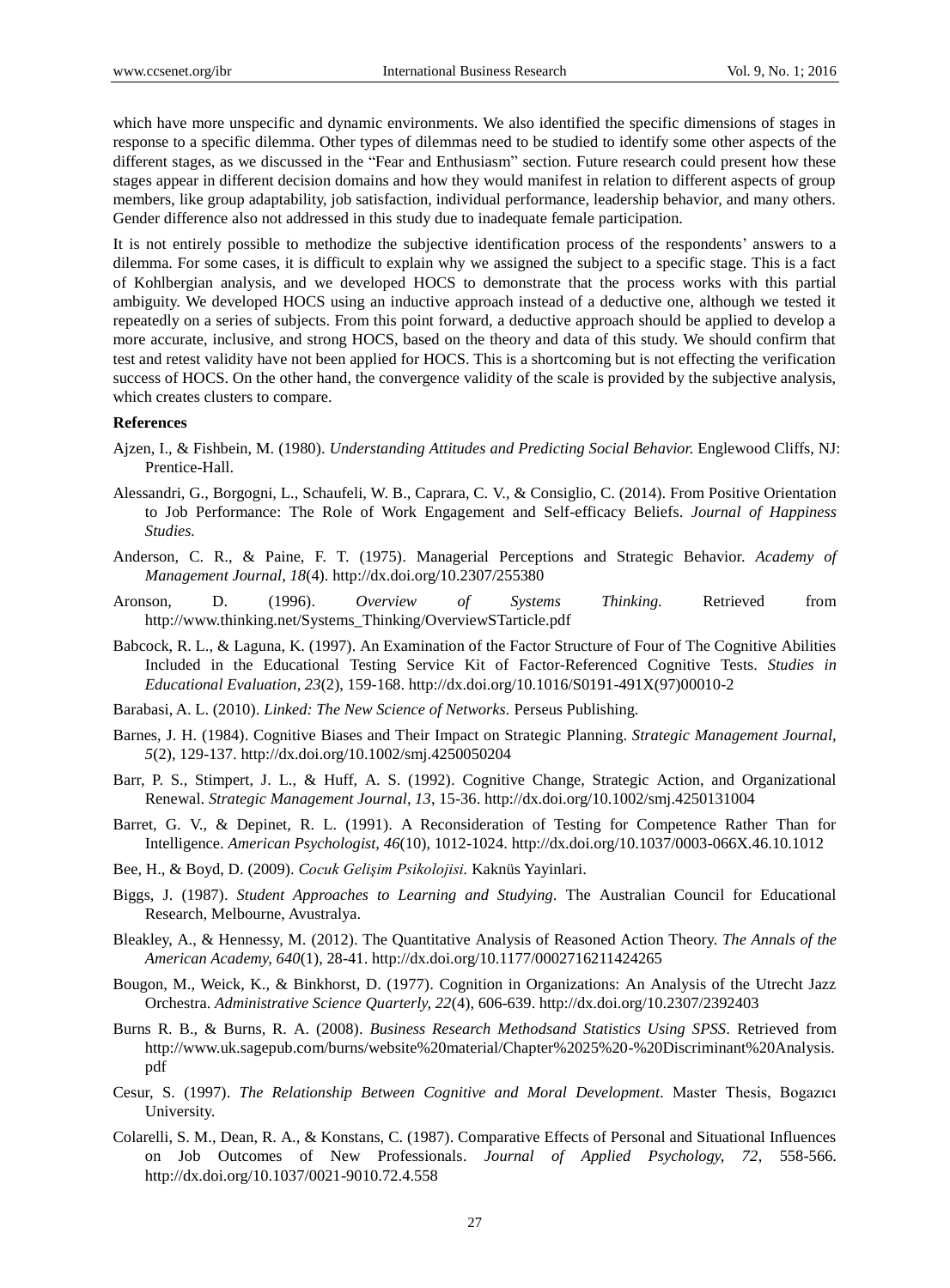- Cowan, D. A. (1986). Developing a Process Model of Problem Recognition. *Academy of Management Review, 11*(4), 763-776.
- Daft, R. L. (1984). Toward a Model of Organizations as Interpretation Systems. *Academy of Management Review, 9*(2), 284-295.
- Dearborn, D. C., & Simon, H. (1958). Selective Perception: A Note on the Departmental Identifications of Executives. *Sociometry, 21*(2), 140-144. http://dx.doi.org/10.2307/2785898
- Ekstrom, R. B., French, J. W., Harmon, H. H., & Derman, D. (1976). *ETS Kit of Factor-referenced Cognitive Tests.* Princeton, NJ: Educational Testing Service.
- Elkjaer, B., & Simpson, B. (2013). Research in the Sociology of Organizations-Philosophy and Organization Theory. Edit. *Haridimos, T. & Chia, R. 32.* Emerald Group Publishing, UK.
- Ellsberg, D. (1961). Risk, Ambiguity and the Savage Axioms. *Quarterly Journal of Economics,* 643-669. http://dx.doi.org/10.2307/1884324
- Fahey, L., & Narayanan, V. K. (1989). Linking Changes in Revealed Causal Maps nad Environmental Change: An Empirical Study. *Joumal of Management Studies, 26*, 4. http://dx.doi.org/10.1111/j.1467-6486.1989.tb00734.x
- Festinger, L. (1957). *A Theory of Cognitive Dissonance.* California: Stanford University Press.
- Field, A. (2009). *Discovering Statistics Using SPSS* (3rd ed.). Sage Publications.
- Fioretti, G., & Visser, B. (2004). A Cognitive Interpretation of Organizational Complexity. *E: CO Special Double Issue, 6*(1-2), 11-23.
- Ford, J. D., & Baucus D. A. (1987). Organizational Adaptation to Performance Downturns: An Interpretation-Based Perspective. *Academy of Management Review, 12*(2), 366-380.
- Ganga, G. M. D., Esposto, K. F., & Braatz, D. (2012). Application of Discriminant Analysis-Based Model For Prediction of Risk of Low Back Disorders due o Workplace Design in Industrial Jobs. *Work: A Journal of Prevention, Assessment and Rehabilitation, 41*, 2370-2376.
- Gaugler, B. B., Rosenthal, D. B., Thornton III, G. C., & Bentson, C. (1987). Metaanalysis of Assessment Center Validity. *Journal of Applied Psychology, 72*, 493-511. http://dx.doi.org/10.1037/0021-9010.72.3.493
- Gunderson, L. H., & Holling, C. S. (2002). *Panarchy: Understanding Transformations in Human and Natural Systems.* Island Press, Washington.
- Haimes, Y. Y. (2009). On the Complex Definition of Risk: A Systems-Based Approach. *Risk Analysis, 29*(12). http://dx.doi.org/10.1111/j.1539-6924.2009.01310.x
- Hair, J. F., Black, W. C., Babin, B. J., & Anderson, R. E. (2009). *Multivarate Data Analysis: A Global Perspective.* Pearson.
- Hawkins, J. (2004). *On Intelligence.* Times Books, Henry Holt & Co, NY.
- Hewitt, J. P., & Hall, P. M. (1973). Social Problems, Problematic Situations, and Quasi-Theories. *American Sociological Review, 38*, 367-374. http://dx.doi.org/10.2307/2094359
- Hinson, J. M., Jameson, T. L., & Whitney, P. (2003). Impulsive Decision Making and Working Memory. *Journal of Experimental Psychology: Learning, Memory, and Cognition, 29*(2), 298-306. http://dx.doi.org/10.1037/0278-7393.29.2.298
- Hobfoll, S. E. (1989). Conservation of Resources: A New Attempt at Conceptualizing Stress. *American Psychologist, 44*, 513-524. http://dx.doi.org/10.1037/0003-066X.44.3.513
- Hodson, G., & Sorrentino, R. M. (1999). Uncertainty Orientation and the Big Five Personality Structure. *Journal of Research in Personality, 33*, 253-261. http://dx.doi.org/10.1006/jrpe.1999.2244
- Jones, M. (1991). Ethical Decison Making by Individuals in Organizations: An Issue-Contingent Model. *Academy of Management Review, 16*(2), 366-395.
- Jones, M. (1995). Organisational Learning: Collective Mind or Cognitivistic Metaphor? *Accounting, Management and Information Technologies, 5*(1), 61-77. http://dx.doi.org/10.1016/0959-8022(95)90014-4
- Jung, C. G. (2006). *Jung'dan Seçme Yazılar.* Dost Kitapevi.
- Kaplan, S., & Henderson, R. (2005). Inertia and Incentives: Bridging Organizational Economics and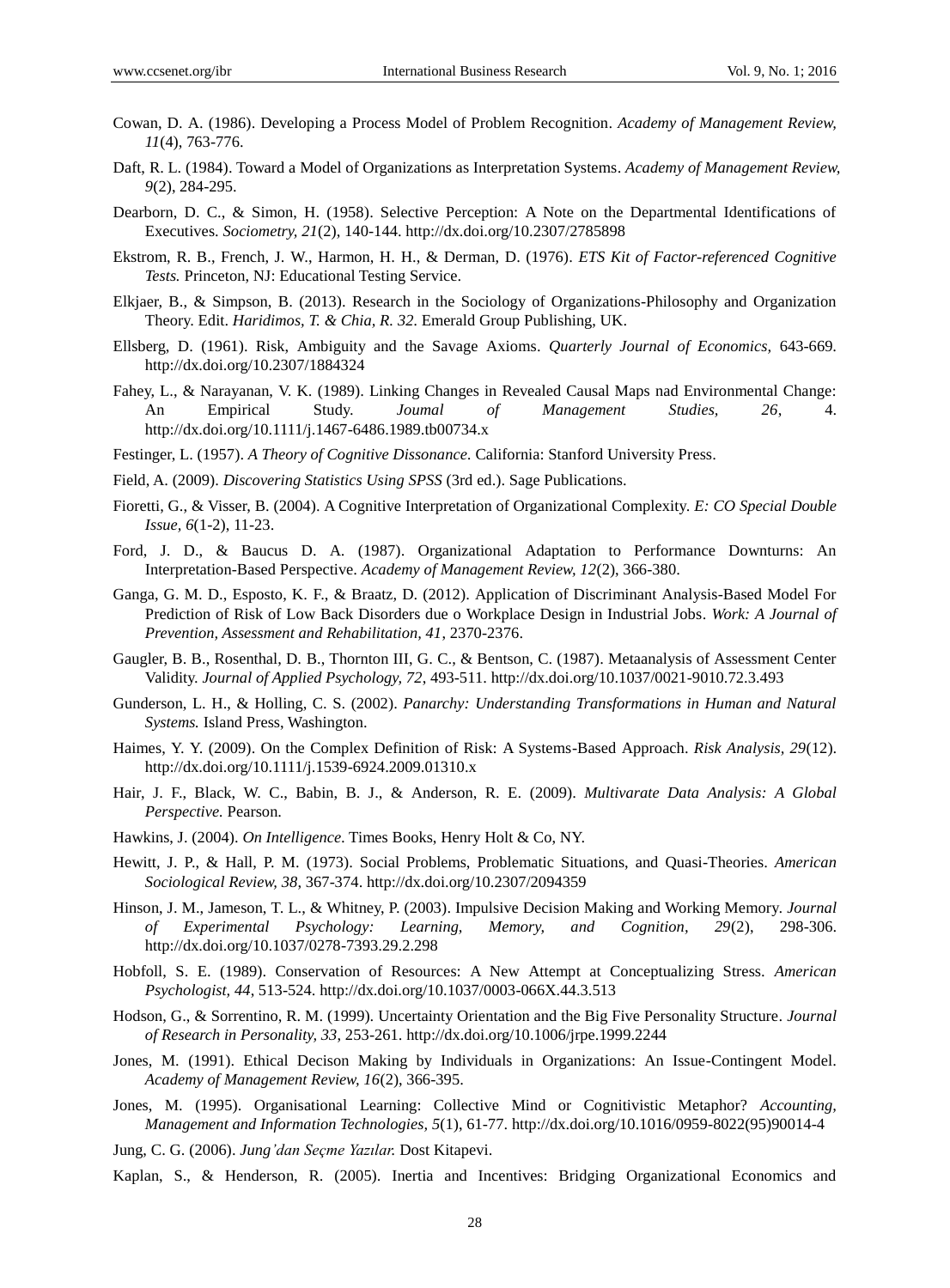Organizational Theory. *Organization Science, 16*(5), 509-521. http://dx.doi.org/10.1287/orsc.1050.0154

- Kay, S. R. (1982). Kohlberg's Theory of Moral Development: Critical Analysis of Validation Studies with the Defining Issues Test. *International Journal of Psychology,* 27-42. http://dx.doi.org/10.1080/00207598208247430
- Kohlberg, L. (1969). Stage and Sequence: The Cognitive Developmental Approach to Socialization. *Handbook of Socialization Theory and Research,* 347-480.
- Kohlberg, L., & Hersh, R. H. (1977). Moral Development: A Review of the Theory. *Theory in to Practice, 16*(2), 53-59. http://dx.doi.org/10.1080/00405847709542675
- Kohlberg, L. (1981). *The Philosophy of Moral Development: Moral Stages and the Idea of Justice.* Harper & Row Publishing.
- Krogh, G., & Ross, J. (1995). *Organizational Epistemohgy.* New York: St. Martin's Press. http://dx.doi.org/10.1007/978-1-349-24034-0
- Kuncel, N. R., Hezlett, S. A., & Ones, D. S. (2004). Academic Performance, Career Potential, Creativity and Job Performance: Can One Construct Predict Them All? *Journal of Personality and Social Psychology, 86*(1), 148-161. http://dx.doi.org/10.1037/0022-3514.86.1.148
- Lant, T. K., Milliken, F. J., & Batra, B. (1992). The Role of Managerial Learning and Interpretation in Strategic Persistence and Reorientation: An Empirical Exploration. *Strategic Management Journal, 13*, 585-608. http://dx.doi.org/10.1002/smj.4250130803
- Levine, J. M. (1999). Solomon Asch's Legacy for Group Research. *Personality and Social Psychology Review, 3*(4), 358-364. http://dx.doi.org/10.1207/s15327957pspr0304\_5
- Löwstedt, J. (1993). Organizing Frameworks in Emerging Organizations: A Cognitive Approach to the Analysis of Change. *Human Relations, April, 46*(4), 501-526. http://dx.doi.org/10.1177/001872679304600405
- Luco, A. (2014). The Definition of Morality: Threading the Needle. *Social Theory and Practice, 40*(3), 361-387. http://dx.doi.org/10.5840/soctheorpract201440324
- Lynn, A. I. (1990). Evolving Interpretations as a Change Unfolds: How Managers Construe Key Organizational Events. *Academy of Management Journal, 33*(1), 7-41. http://dx.doi.org/10.2307/256350
- Maslow, A. H. (1954). *Motivation and Personality.* Harper & Row, Publishers, Inc.
- Maslow, A. H. (1971). *The Farther Reaches of Human Nature.* New York: The Viking Press.
- March, J., & Simon, H. (1958). *Organizations.* Wiley, USA.
- Merter, M. (2008). *Dokuz Yüz Katlı İnsan.* Kaknüs Yayınları, İstanbul.
- Moore, S. M., Dolansky, M. A., Palmieri, P., Singh, M., & Alemi, F. (2010). Developing a Measure of System Thinking: A Key Component in the Advancement of the Science of QI. *International Health Forum on Quality and Safety in Healthcare,* Acropolis Nice, France.
- Morgan, G. (1998). *Yönetim ve Ö rgüt Teorilerinde Metafor.* MESS Yayınları, İstanbul.
- Nasrallah, N. A., Yang, T. W., H., & Bernstein, I. L. (2009). Long-term Risk Preference and Suboptimal Decision Making Following Adolescent Alcohol Use. *Proceedings of the National Academy of Sciences, 106*, 17600-17604. http://dx.doi.org/10.1073/pnas.0906629106
- Nonaka, I. (1991). Knowledge Creating Company. *Harward Business Review,* Nowember-December.
- Niles, A. (2014). *What is Fear: Lessons Learned by Confronting an Unexpected Fear.* Recovery Road. Retrieved from https://www.psychologytoday.com/blog/recovery-road/201405/what-is-fear
- Ö zak, Ö . N., & Gökmen, P. G. (2009). Bellek ve Mekan İlişkisi Üzerine Bir Model Önerisi. *İTÜ Dergisi, 8*(2), 145-55.
- Pandey, A., & Gupta, R. K. (2008). A Perspective of Collective Consciousness of Business Organizations. *Journal of Business Ethics*, 889-898. http://dx.doi.org/10.1007/s10551-007-9475-4
- Pomerol, J., & Adam F. (2004). *Practical Decision Making-From the Legacy of Herbert Simon to Decision Support Systems.* DSS2004 Conference Proceedings, Decision Support in an Uncertain and Complex World: The IFIP TC8/WG8.3 International Conference 2004.
- Porac, J. F., & Thomas, H. (1990). Taxonomic Mental Models in Competitor Definition. *Academy of*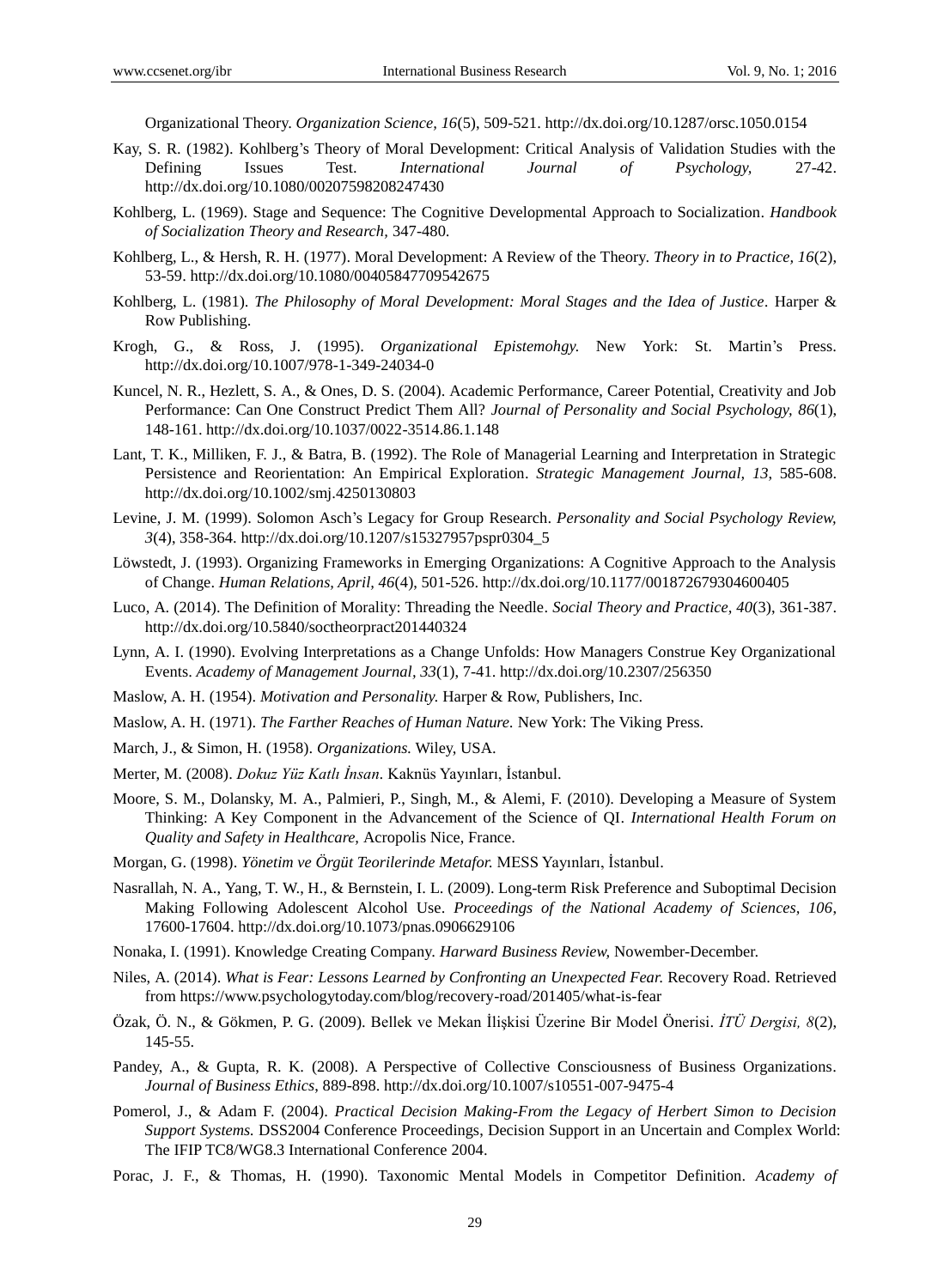*Management Review, 15*(2), 224-240.

- Reger, R. K., & Huff, A. S. (1993). Strategic Groups: A Cognitive Perspective. *Strategic Management Journal, 14*, 103-124. http://dx.doi.org/10.1002/smj.4250140203
- Rest, J. (1984). Research on Moral Development: Implicaitons for Training Counseling Psychologists. *The Counseling Psychologist, 12*(3), 19-29. http://dx.doi.org/10.1177/0011000084123003
- Roets, A., & Hiel, A. V. (2011). An Integrative Process Approach on Judgment and Decision Making: The Impact of Arousal, Affect, Motivation and Cognitive Ability. *The Psychological Record, 61*, 497-520.
- Rosen, J., & Kineman, J. J. (2005). Anticipatory Systems and Time: A New Look at Rosennean Complexity. *Systems Research and Behavioral Science, 22*, 399-412. http://dx.doi.org/10.1002/sres.715
- Rosso, B. D., Dekas, K. H., & Wrzesniewski, A. (2010). On the Meaning of Work: A Theoretical Integration and Review. *Research in Organizational Behavior, 30*, 91-127. http://dx.doi.org/10.1016/j.riob.2010.09.001
- Sawy, O. A., & Pauhant, T. C. (1988). Triggers, Templates and Twitches in the Tracking of Emerging Strategic Issues. *Strategic Management Journal, 9*, 455-473. http://dx.doi.org/10.1002/smj.4250090506
- Schaufeli, W. B., & Bakker, A. B. (2003). *Utrecht Work Engagement Scale: Test Manual.* Department of Psychology, Utrecht University, Utrecht, Netherlands.
- Seni, D. A. (2011). Do the Modern Neurosciences Call for a New Model of Organizational Cognition? *Science & Education, 21*(10), 1485-1506. http://dx.doi.org/10.1007/s11191-011-9385-9
- Seymen, O. A., & Bolat, T. (2007). The Comparative Analysis of the Ethical Decisionmaking Models Inspired the Cognitive Moral Development Model of Kohlberg. *Akdeniz İ.İ.B.F. Dergisi,* (13), 24-61.
- Staal, M. A. (2004). *Stress, Cognition and Human Performance: A Literature Review and Conceptual Framework.* NASA Technical Memorandum 212824, Moffet Field, CA: NASA-Ames Research Centre.
- Stanley R. K. (1982). Kohlberg's Theory of Moral Development: Critical Analysis of Validation Studies with the Defining Issues Test. *International Journal of Psychology, 17*, 27-42. http://dx.doi.org/10.1080/00207598208247430
- Starbuck, W. H., & Milliken, F. J. (1988). Executives Perceptual Filters: What They Notice and How They Make Sense. *The Executive Effect: Concepts and Methods for Studying Top Managers, 35*.
- Sternberg, R. J. (1997). *Thinking Styles.* New York: Cambridge University Press. http://dx.doi.org/10.1017/cbo9780511584152
- Stevens, J. P. (2002). *Applied Multivariate Statistics for the Social Sciences* (4th ed.). Hillsdale, NJ: Erlbaum.
- Stum, M. S. (2006). Financing Long Term Care: Risk Management Intentions and Behaviors of Couples. *Financial Counselling and Planning, 17.*
- Tateo, L., & Iannaccone, A. (2011). Social Representations, Individual and Collective Mind: A Study of Wundt, Cattaneo and Moscovici. *Integr Psych Behav, 46,* 57-69. http://dx.doi.org/10.1007/s12124-011-9162-y
- Trevino, L. K. (1986). Ethical Decision Making in Organizations: A Person-Situation Interactionist Model. *Academy of Management Review, 11*(3), 601-617.
- Tversky, A., & Kahneman, D. (1986). Rational Choice and the Framing of Decisions. *The Journal of Business, 59*(4), 251-278. http://dx.doi.org/10.1086/296365
- Weick, K. E., & Gilfillan, D. P. (1971). Fate of Arbitrary Traditions in a Laboratory Microculture. *Journal of Personality and Social Psychology, 17*(2), 179-191. http://dx.doi.org/10.1037/h0030461
- Weick, K. E. (1979). *The Social Psychology of Orginizing.* Addison-Wesley Publishing Company.
- Weick, K. E., & Roberts, K. H. (1993). Collective Mind in Organizations: Heedful Interrelating on Flight Decks. *Administrative Science Quarterly, 38*, 357-381. http://dx.doi.org/10.2307/2393372
- Wilber, K. (1993). *The Spectrum of Consciousness.* Quest Books-Theosophical Publishing House.
- Wilk, S. L., Desmarais, L. B., & Sackett, P. R. (1995). Gravitation to Jobs Commensurate With Ability: Longitudinal and Cross-Sectional Tests. *Journal of Applied Psychology, 80*, 79-85. http://dx.doi.org/10.1037/0021-9010.80.1.79
- Wilk, S. L., & Sackett, P. R. (1996). Longitudinal Analysis of Ability-Job Complexity Fit and Job Change. *Personnel Psychology, 49*, 937-967. http://dx.doi.org/10.1111/j.1744-6570.1996.tb02455.x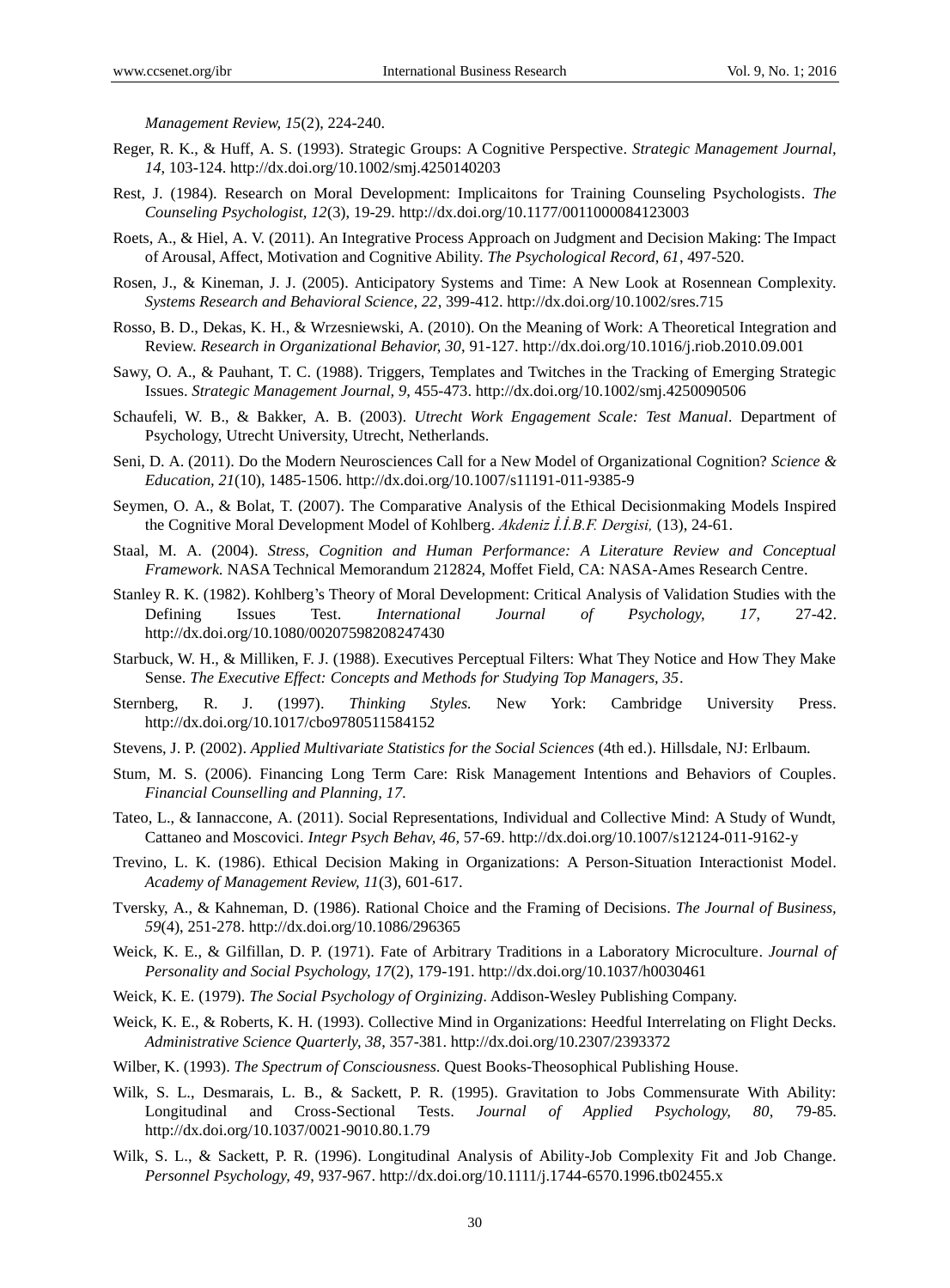- Williams, P. O. (2001). A Belief Focused Process Model of Organizational Learning. *Journal of Management Studies, 38*(1), January. http://dx.doi.org/10.1111/1467-6486.00228
- Yazıcı, Y. E. (2012). Effects of Spatial Experiences & Cognitive Styles in the Solution Process of Space-based Design Problems in the First Year of Architectural Design Education. *International Journal of Technology and Design Education, 23*, 1005-1015. http://dx.doi.org/10.1007/s10798-012-9220-x

#### **Note**

"In Europe, a woman was near death from cancer. There was one drug the doctors thought might save her. A druggist in the same town had discovered it, but he was charging ten times what the drug cost him to make. The sick women's husband, Heinz, went to everyone he knew to borrow the money, but he could only get together half of what it cost. The druggist refused to sell it cheaper or let Heinz pay later. So Heinz got desperate and broke into the man's store to steal the drug for his wife. Should Heinz have done that? Why or why not?" (Gibbs et al., 2007, p. 449).

# **Appendix**

The 50 of the 550 interviews (228 main + 322 pilot) have printed here due to the limited space. Every interview has a code (The letter indicates the interviewer and the digit indicates interviewers survey ranking), assigned KOC stage in parenthesis, job definition, subjects answer printout and interpretation of the interview. E26: (3) Top Execute: Technical Deputy of General Manager, retired and helping out as consultant. Interview: S: I mean what kind of benefit could be gained from that defective goods? I would turned off the switch because it benefits no one. I: And what is your opinion about the penalty? S: I would do everything within my powers for that rule maker to be expelled. (Laughs) Something like this cannot happen. Production will be defective and I will not switch it off. I: Machines are connected to each other. S: You did not say that the machines are connected. (Interviewer forgot to mention this in first reading) But flowing products could ruin the next machine so the switch should be off if so. Interpret: Subject is a typical 3. He connects benefit of the company directly to stopping the system that manufactures defective goods. He automatically considers the penalty meaningless because it is opposite to his judgment. E28: (2) Material Controller. Interview: S: If there is no one around I would turn the switch off. In order to prevent further costs. I: And what about the penalty given before, what do you think about it? S: (Long lasting indecision) If there was a penalty given I would pretend like I did not see it and walk away. Interpret: Subject gives a typical 3 answer. But when he is reminded of the penalty he turns into a typical 2. His long lasting indecision is because of the penalty. E29: (2) Grinding Operator and Assembly. Interview: S: Of course I would not turn it off. Because I do not know or it is not my responsibility. Interpret: Subject attributes his behavior to not knowing. He is a 2 that shows inertia. E31: (3) Accounting Manager. Interview: S: I would turn the switch off. In order to stop defective goods flow. I: And what do you think of the penalty and the rule? S: It is not a standing rule for me. I would not stick at it. Interpret: Subject appears to mention that rules are conditional. However, the absence of cost comparison, lack of showing indecisive behavior and anarchical attitude against the rule makes him a 3. E32: (3) Process Quality Control Officer Interview: S: I would turn it off. My cause is the cost. Plus my responsibility. I have responsibilities to my company. I: What do you thing about the rule? S: Frankly, ı obey the rules I thing logical. I don't obey the rules I thing illogical. Interpret: Subject bisects rules as rational and irrational. However he does not present an opinion or image to disprove the rules he entitles as irrational with a superior evaluation. Subject is a typical 3. He thinks he must be useful. Cognitive energy he would use for this expends from his job description but can not reach level 4. B1: (3) Mold Design - Process Design Interview: S: I would turn it off. I: Well, there is a penalty, what do you think about it? S: What could be the biggest penalty? If it is termination then I am out. Interpret: Subject is a typical 3. B2: (2) Packaging Interview: S: I would not turn it off. I would inform someone. I: But there are no officers around. S: You are gonna inform, otherwise… I could not solve the situation so I would not turn it off. Interpret: Subject showed minimum intellectual effort. He declared he cannot solve the situation and did not show initiative that typical 3's show. He is a typical 2. B3: (3) Assembly and Packaging Interview: S: I would turn it off. I: Than you would take the penalty risk. S: Yes, because I do not want products to be that defective. Interpret: Subject did not make a broad statement. Still his statement shows he is more a 3 than a 2. C1: (3) Foreman - Press Interview: S: It is a crime if I don't. If I stop there will be a punishment. I: What would you do? C: I would turn it off. Because there is waste. I: What do you think of the penalty? S: It is just a penalty after all. Boss will make a larger loss. Interpret: Subject is a typical 3. He exceeds his job definition in order to be useful but he does not show necessary value to the rules. E37: (4) Human Resources Administrator Interview: S: I will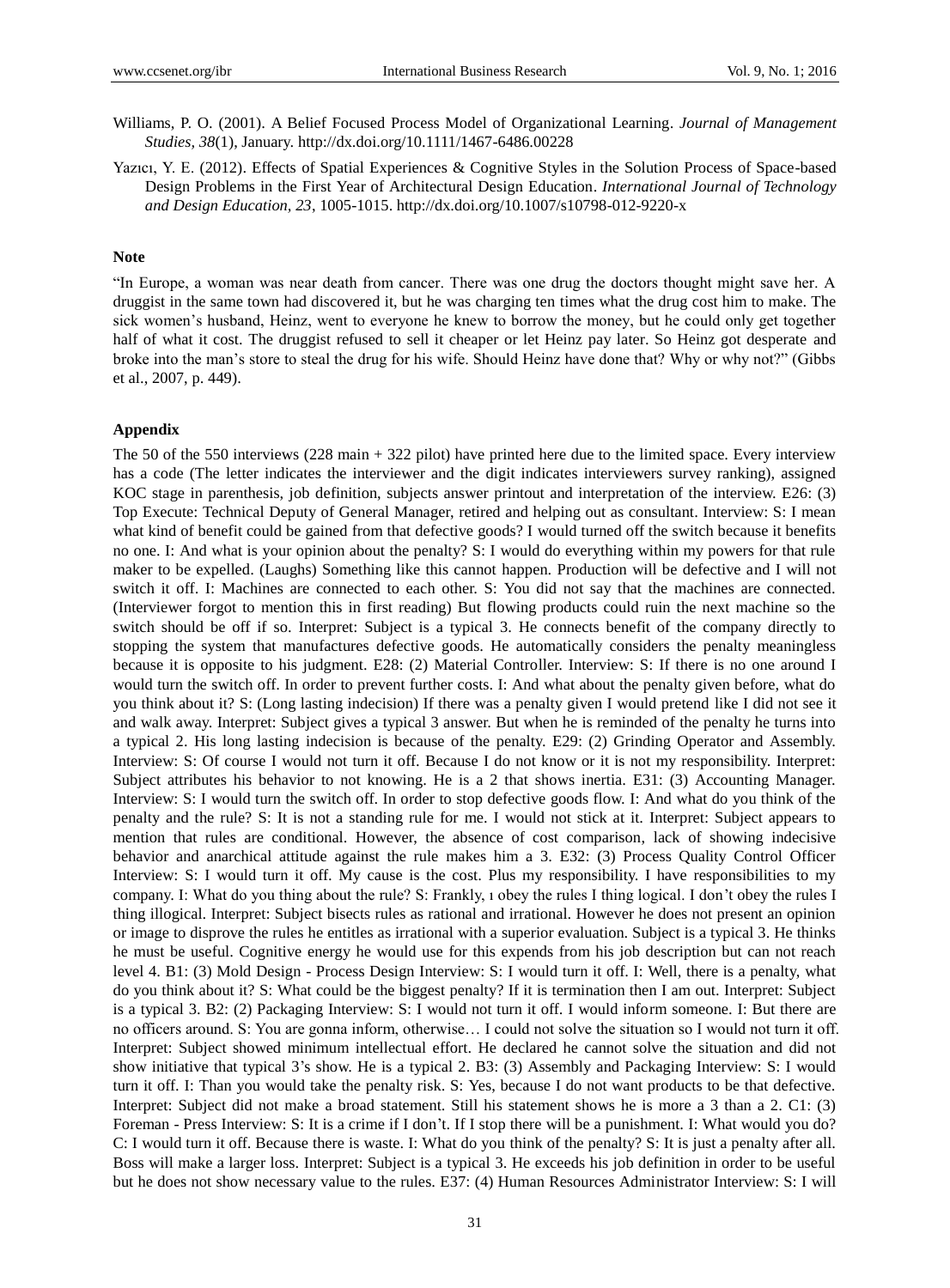contact relevant person directly. I: So you would not turn it off? S: I would not. If something like this happened before … I: What if you cannot reach him, and this will take a while? S: As I said before, I will wait until I reach. I: And what is your reason to wait exactly? Is it you are afraid of the penalty or something else? S: There must be a reason behind that decision. They must have known something. Interpret: Subject attributes a meaning to rule regarding an experience. He does not accept the rule superficially, he assumes that the rule has a meaningful reason and obeys the rule. We think he did not make a cost comparison because he assumes rules already makes this comparison. E40: (4) Quality and Process Technician Interview: S: (Indecisive) if it is something I do not know I would not turn it off but if I am competent at it, I would. I: Let's assume you are not competent. S: Than I would not. I: Could you explain your reason? S: When I turn it off it could create another problem somewhere else. If that new condition creates a worse negativity I would not turn it off. But if could calculate the possibilities, than I would. Interpret: We can say the subject is a clear 4. He both mentioned possibilities and attributes a meaning to the rule. He expressed these while he is aware of his acts could create reactions. E42: (3) IT, System Support Officer Interview: S: I would take initiative and turn it off. Because I would not think of the rule in that situation, I would consider companies loss. Because I know that and I will suffer a twinge of conscience later. So I would stop it. Because I can explain this. If there will be a penalty I will obey that too. I would not think I did a bad thing. Interpret: Subject is a typical 3. He wants to help the company but he does not create a comprehensive analyze and thought pattern. He consents to the penalty but not questioning its existence. E44: (4) Mechanical Engineer Interview: S: Silence … I am thinking about what you are doing here exactly … I: You speak with your guts. I will explain it to you later. S: Sytems… You can't turn the switch off on instance. There is a procedure. For example we even have one for going to switch room. Therefore, this would be done by electricians. Whatever it is... In the end it should be stopped in a sytsematic way. Operators, technicaians, whoever is responsible. If something wrong wih him there is sure a substituite for him. He has to do that. I: So you say you would not hurry. S: I would not. It could create worse problems. While trying to rule out manufacturing costs I could create something wores such as a fire ...etc. Interpret: Subject assumes the switch in question is up to regulations strictly and he has knowledge about the reasons of this strict regulations. Subject is a 4. E45: (3) Foreman: Plate Lining Interview: S: I would turn it off. I: Why? S: It harms the factory. I: And what do you think about the penalty? S: What is the penalty? I: We are not sure yet. S: If it is termination I would not. I: No, not that much. S: Huh, if it is forfeiture of one or two daily wage I would. Interpret: Subject is clearly 3. We cannot say he is penalty oriented. Because he uses penalty situation in an "if" sentence. E47: (3) Technical Draftsman / Responsable from machines to be set up Interview: S: Honestly, I would not turn it off because someone who is master of his domain should check it. I would immediately calla that friend. I: You can call but he cannot come till 20-30 minutes. S: So I would call and talk. I would ask. I: Ok, let's assume you could not reach him. Life is life. S: Than I would turn it off. Then I will explain it like this. I had to shut it down because products was defective. I: What do you think about the penalty? S: I would demand no penalty because the action was for company interest. Interpret: Subject is a typical 3. E49: (4) IT (Computer Sytems Support Expert) Interview: S: What is my position in this story? I: Your current job. S: IT personnel? I: Yeah, but you witness this while you are passing by. S: And I have the initiative? I: Rules says you should not. You are not the responsible electric technician. S: I would not turn it off, because it is not my area. I: Is it because it is out of your jurisdiction? S: Well, me, personally, responsible person is factory director or the operating manager. I would share the situation with them and only after their approval I would intervene. I: You can't reach anybody. S: You should obey the rules. My personal opinion is if there is a rule, it could cause something that I do not know. I: Can we say it is because you are scared of the penalty? S: Penalty? No... I could take initiative. Absolutely not the penalty. It is because when I stop it I could cause something I don't know. I could harm more trying to stop loss. Interpret: Subject is a 4 but not a strong one. A pre-system member. E50: (4) Computer Systems Expert Interview: S: I would turn the switch off. I: Why? S: Although I have no field experience, but… Before I do I would call the responsible person and tell him there is a problem like this. I: I would definitely not. Call the responsible person, if he is not available I would call some other authority. Because it is not my field. I could cause some other harm ... I: Is it because of the penalty? Or... S: The rule. Because it is not my area of expertise. I: Hmm, you want to be useful for the company though? S: I do but, I don't want digress standards. Maybe when I turn that switch off it will stop the other production lines. Therefore I would find the responsible person. ı would not intervene. I would report it. (Based on the rules) It is out my hands than. I: I could not get the exact reason. S: Now, I am an IT guy, I do not know manufacturing much. There are fine details. I now stopping and restarting a machine can take up to 12 hours. Therefore stopping manufacturing can cause more harm. Interpret: Subject is a 4 even if he is not a strong one. AL2: (4) Raw Material Procurement Engineer Interview: S: I would reach the electric technician directly. If he cannot come down, I would send a briefing e-mail, if there is no response I would turn the switch off. I: So you would wait for the response? S: Of course, of course. Turning the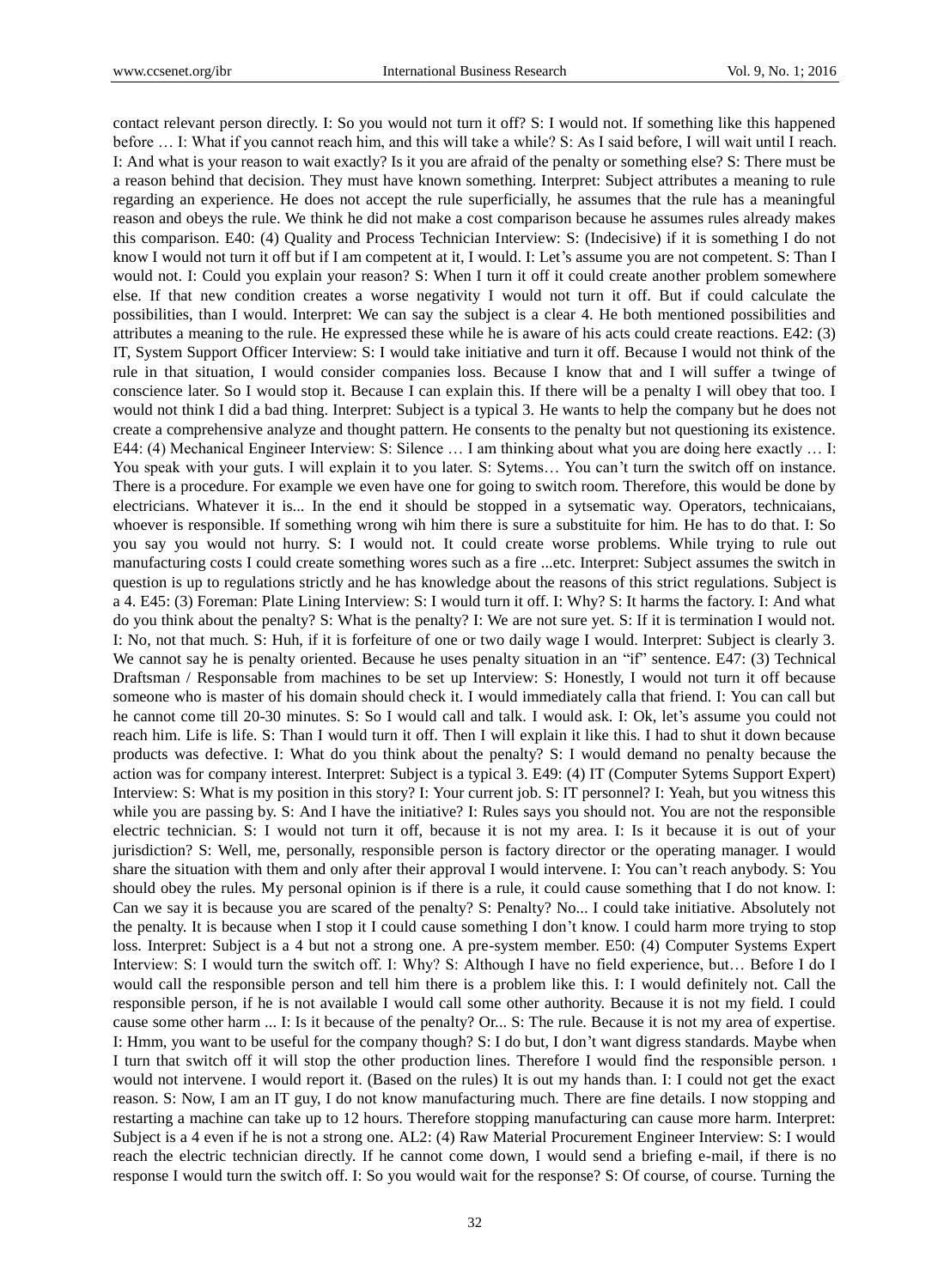switch may harm other processes. Therefore, if I cannot reach the person in charge, I would intervene in an informed way. I would not intervene personally. Interpret: Subject started like a 3 and finished as a 4. Subjects sometimes thinks while speaking and reaches detailed answers this way. Subject is a 4. He does not intervene because of the process he does not have a grasp on subject, not because it is not out of his jurisdiction. AL7: (3) Company Expert / Determines the causes of the faults in products that reaches consumers Interview: S: If I can reach in a short time I would, if I can't I would take the risk and turn the switch off. Interpret: Subject is a typical 3. AL11: (3) Particle board Operation Chief Interview: S: I would turn it off. I: Why? S: It damages. It harms the system. Having defective products constantly is not a good thing. Therefore I would turn it off in order to eliminate harming conditions. Interpret: Subject is a typical 3. AL18: (4) Particle board Press Operator Interview: S: Well, if I say I would turn it off, no… What if I harm the machines… Hmm, I would turn it off and face the penalty. Interpret: Questioning is inadequate but there are hints. Subject is aware of the opposite situation against the attempt of being useful. After that his answer was not questioned by interviewer. M13: (2) Accountant Interview: S: I would not turn it of, I would not understand if the products are defective, I would not know where the switch is, I would not turn it off even if I do. Because it is forbidden. Interpret: Subject is a typical 2. M15: (3) Security Guard Interview: S: I would turn it off. There would not be a physical harm but in order to stop financial lost. I also believe personal damage can be faced in order to prevent larger costs. Interpret: Subject is a typical 3. Wants to stop the damage but he can not mention this could cause a bigger harm. M17: (2) IT intern Interview: S: I would not turn it off. Because it is not my duty. I would try to find someone in charge. Interpret: Subject is a typical 2. M21: (3) Automation Maintenance Technician. Interview: S: I will try to reach the person in charge. If I can't reach him I would turn it off. I: Why? S: To prevent company from loss. Interpret: Subject is a typical 3. M22: (2) Flecker Operator/Particle board Thinning Interview: S: I would not turn it off. Call my supervisors. I would tell it to shift superintendents. They could intervene better. Interpret: Subject is a typical 2. He thinks he should intervene but thinks he could not do this himself (he could not evaluate the process after the action of turning the switch off or not) and says shift superintendent could do a better job. M23: (3) Agglunation Operator / Calculates glue amount and adherence surface of pressed matt Interview: S: I would turn it off. The reason is this. Everyone is responsible from himself. If there is a problem and if found it out, I would intervene such as I know. After that I would let regional supervisor know. If there is going to be a penalty because of my intervention, let it be then. I should be sure of myself, feel at ease and proud. Interpret: Subject is a typical 3. M24: (2) Drying Technician (Responsable from Drying Machines) Interview: S: I would not turn it off. I would never go out my jurisdiction. Interpret: Subject is a typical 2. E63: (2) Beetroot Discharge Operator Interview: S: I Would not then. Because, you are telling it before hand. You are getting a penalty because of doing something out of your jurisdiction. I would not because I would think of my future at least. But there is public property on the other hand. I: Could be private sector as well. S: They would kick you out if you don't in private sector. I: But there is a penalty in private sector too. S: Then nobody would. I: But defective goods are coming. If this affects the goods more on time, you could take the risk after considering the costs. Interpret: Subject is a pre-task member. E64: (4) Agricultural Machinery Expert Interview: S: I would not turn it off. Everyone has his duties. Leave electricians job to electricians. Maybe it will cause something else. I: like what? S: Stopping for example, when you cut electricity of somewhere you can cut some other places electricity too. It may freeze entirely. You could stop entire operation n order to prevent 4 defective goods. Cutting the energy could harm another unit. I: Products are coming defective? S: That is for an hour or two. When you alert authorities they could fix it. Interpret: Subject is a pre-system member. MU2: (2) Electricity Matering Operator Interview: S: I would not turn it off. They could put the blame on me. Also it is forbidden. I: But manufacturing is defective. S: It is not my money. The loss is not mine. It is factories loss and it is their rule. Interpret: Subject is a typical 2. (However we should not forget that subject is an intern.) MU12: (3) Centrifuge Expert's Assistant Interview: S: If a see a huge harm I would turn it off. I would not think of the penalty. I would not wait for the electrician. Interpret: Subject is a 3. H2: (2) Measurement Control Division Interview: S: I would not. Because if something goes wrong, something could happen, a man working there could be shocked by electric. I: What if the harm continuous? S: I am not authorized. I can not act out of my jurisdiction. I: You are talking about penalty then? S: That too. When an authority comes and asks me why I did stop it I could not answer. Interpret: Subject is aggrandizes rules without the knowledge of the meaning behind. He is a 2. H3: (2) Stoker-Boiler Ignition Interview: S: It is not my concern in this situation. Interpret: Subject is a 2 that shows inertia. H6: (3) Assistant Chief Engineer Interview: S: Now I am not authorized to turn the switch off. I would just let the word out. I: There is no one but you in the premises at the moment and you can't reach anybody. I: If the loss grows I would turn it off. I: What about the penalty? S: It is managements call. I stopped the loss, clear conscience is important. Interpret: Subject is a 3. H7: (3) Stacking Arragement Expert Interview: S: I would turn it off. We earn our bread and butter here. Should not harm much. I: Penalty? S: You are gonna pay the penalty and suffer the consequences. Interpret: Subject is a 3.